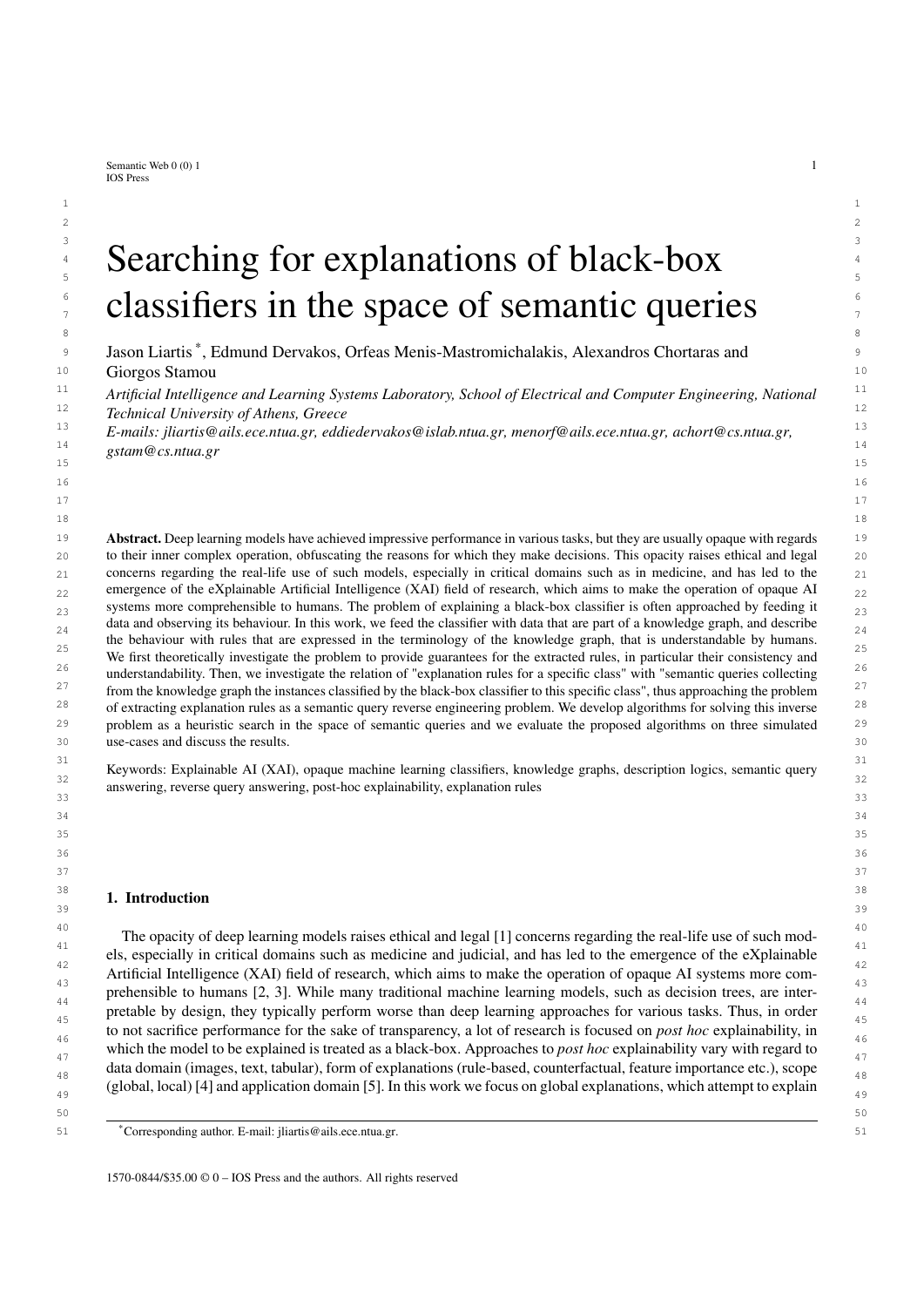1 1 the general function of a black-box regardless of data, as opposed to local explanations which attempt to explain 2 2 the prediction of a classifier on a particular data sample. Specifically, we attempt to extract *rules* which simulate the 3 3 behaviour of a black-box by considering semantic descriptions of samples, in addition to external knowledge. For 4 4 example such a rule might be "Images depicting animals and house-hold items are classified as domestic animals", 5 5 where the semantic description of an image might be "This image depicts an elephant next to a chair" and external 6 6 knowledge might contain information such as "elephants are animals" and "chairs are household items". We do this <sup>7</sup> by utilizing terminological, human-understandable knowledge expressed in the form of ontologies and knowledge  $\frac{7}{10}$ <sup>8</sup> graphs, taking advantage of the reasoning capabilities of the underpinning description logics [6]. Such extracted <sup>9</sup> rules might be very useful for an end user to understand the reasons behind why an opaque model is making its <sup>10</sup> decisions, especially when combined with other forms of explanations, such as local contrastive explanations [7]. <sup>10</sup>

<sup>11</sup> There are many related rule-based global explanation methods in recent literature. Many approaches rely on <sup>11</sup> <sup>12</sup> statistics in order to generate lists of IF-THEN rules which mimic the behaviour of a classifier [8, 9], while others  $12$ <sup>13</sup> extract rules in the form of decision trees [10–12]. Closer to our proposed approach are works which extract rules<sup>13</sup> <sup>14</sup> based on logics [13, 14], for which there are arguments that they should be the desireable form of explanations <sup>14</sup>  $15$  [15, 16]. The above approaches generate rules in terms of the feature space of the black-box classifier which is a  $15$ <sup>16</sup> key difference with our work, in which we consider rules in terms of semantic descriptions and external knowledge  $16$ <sup>17</sup> instead of features. More closely related to this work are approaches such as the one presented by Ciravenga *et al.*<sup>17</sup>  $18$  [17], in which the authors utilize additional information about the data (such as objects depicted in an image), in  $18$ <sup>19</sup> terms of which they provide explanations. This approach, however, is not a *post hoc* method as the explainer module <sup>20</sup> is a neural network which is jointly trained with the classifier. Furthermore, the terms in which they provide the <sup>21</sup> explanations are not linked to external knowledge. Another related approach to ours, in the sense that it makes use <sup>21</sup> <sup>22</sup> of external semantic information for the data in order to provide rule-based explanations is presented by Panigutti<sup>22</sup> <sup>23</sup> et al. [18]. However, the rules that are generated are local, which means that they explain a prediction on a specific <sup>23</sup>  $\frac{24}{\sqrt{24}}$  sample, similarly to other local rule-based model agnostic approaches [19, 20], while our approach leads to global  $\frac{24}{\sqrt{24}}$ 25 25 rules which give a more general overview of why the black-box might be making its decisions. In addition, the rules  $\frac{26}{9}$  generated by that approach concern numerical features, while ours are presented by using the terminology of the  $27$   $27$   $27$   $27$   $27$   $27$   $29$   $21$   $21$   $22$   $23$   $24$   $25$   $27$   $28$   $29$   $21$   $21$   $22$   $23$ underlying knowledge. For further reading, we refer to literature surveys on explainable AI, which include analyses  $\frac{28}{28}$ 29 **29** 2012 Control Control (1, 21). of rule-based approaches [4, 21].

Utilizing external knowledge to boost transparency of opaque AI is an active research area which has produced  $\frac{30}{30}$ important results in recent years [5, 22]. Specifically, knowledge graphs [23] as a scalable common understandable  $\frac{31}{31}$ structured representation of a domain based on the way humans mentally perceive the world, have emerged as a  $_{33}$  promising complement or extension to machine learning approaches for achieving explainability. A particular aspect  $_{33}$  $_{34}$  which might be improved by utilizing knowledge graphs, especially for generalized global explanations, is the form  $35$  of the produced explanations. When the feature space of the classifier is sub-symbolic raw data, then providing  $35$  $_{36}$  explanations in terms of features might lead to unintuitive, or even misleading results [24, 25]. On the other hand,  $37$  if there is underlying knowledge of the data, then explanations can be provided by using the terminology of the  $37$ 38 38 knowledge. For example, if a black-box classified every image depicting wild animals in the class *zoo*, a rule of the form "If an image depicts a giraffe or a zebra or ::: then it is classified as a *zoo*", might be more intuitive than for example sets of pixel importances. Furthermore, by exploiting external knowledge, the form can  $_{40}$  than for example sets of pixel importances. Furthermore, by exploiting external knowledge, the form can be further  $_{40}$ <sub>41</sub> condensed and lead to simpler explanations which are semantically identical, such as "If an image depicts a *wild*<sub>41</sub> 42 42 *animal* then it is classified as a *zoo*".

<sup>43</sup> There are multiple approaches in recent literature, which utilize knowledge graphs for explainability. For instance, <sup>44</sup> Daniels *et al.* [26] propose exploiting the WordNet hierarchy as an external knowledge graph in order to perform 45 scene classification from images with neural networks in an explainable fashion. Alirezaie *et al.* [27] utilize external 46 ontological knowledge in order to explain the errors of a satelite image classifier. Wang *et al.* [28] propose a neural 47 network which makes use of knowledge graph embeddings for content-based news recommendation, improving on 48 the state-of-the-art while simultaneously offering a layer of explainability, in the form of KG entities linked to text. 49 Ai *et al.* [29] construct a unified knowledge graph of users and items which is utilized in their collaborative filtering 49 50 recommendation approach, and provide explanations for recommendations in the form of paths on the knowledge 51 graph. Silva *et al.* [30] successfully use knowledge graphs such as WordNet and Wikipedia for achieving explainable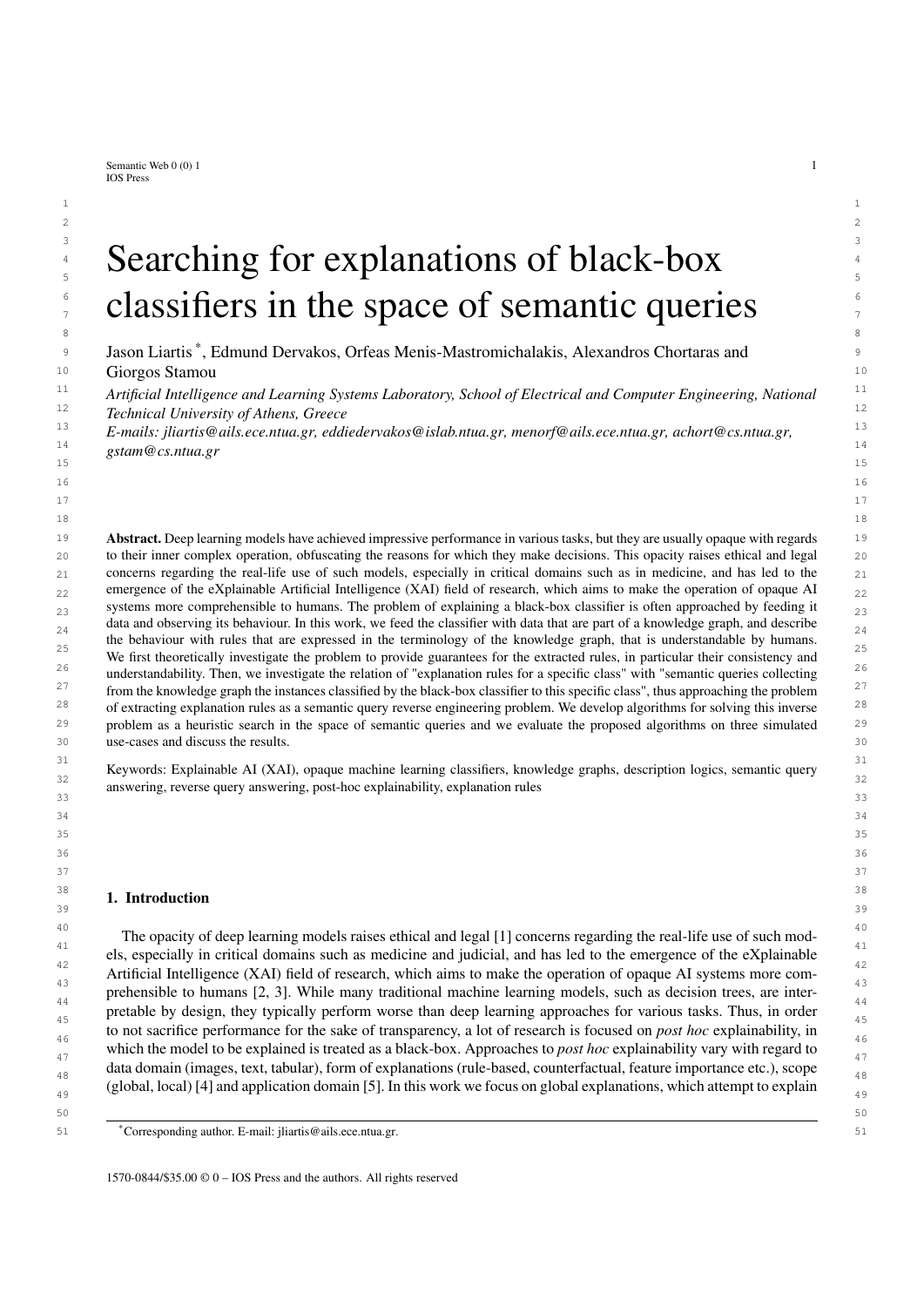*J. Liartis et al. / Searching for explanations of black-box classifiers in the space of semantic queries* 3

1 1 text entailment. For further reading on the role of knowledge graphs in explainable AI, we refer to the recent survey 2 2 by Tiddi *et al.* [31].

3 3 Following this line of work, our approach to global rule-based explanations assumes that we are given a set <sup>4</sup> of data samples with semantic descriptions linked to external knowledge, in terms of which the explanations will 5 5 be presented (data that are part of a knowledge graph). We call such a set of samples an *explanation dataset*. <sup>6</sup> For example, a semantic description for an image might refer to the objects it depicts and relationships between <sup>7</sup> them, such as scene graphs from visual genome [32], or COCO [33]. In the general case, a semantic description <sup>8</sup> is also linked to external knowledge graphs, for example WordNet [34], ConceptNet [35], DBpedia [36], and even <sup>9</sup> domain specific knowledge such as SNOMED-CT [37] for the medical domain. Given such a set of semantically <sup>10</sup> described data, we then compute global rule-based explanations as if they were semantic queries over the explanation <sup>10</sup> <sup>11</sup> dataset (knowledge), characterizing the output of the classifier by computing the queries that collect the items of the <sup>11</sup> 12 12 explanation dataset which are classified (by the unknown classifier) in a specific class, by making use of theoretical <sup>13</sup> and practical results in the area of semantic query answering [38–41]. Thus, in practice, the problem of computing <sup>13</sup> <sup>14</sup> explanations is approached here as a query reverse engineering (QRE) problem, which has been extensively studied<sup>14</sup> <sup>15</sup> both for traditional databases [42] and for knowledge bases [43–45]. In the general case, semantic query answering <sup>15</sup> <sup>16</sup> involves reasoning on the facts of the knowledge and allows for highly expressive queries, thus highly expressive <sup>16</sup> <sup>17</sup> explanations. This makes the semantic QRE problem theoretically difficult and computationally demanding. For this  $17$ <sup>18</sup> reason, we develop heuristic algorithms for semantic QRE, which are also able to provide approximate solutions, <sup>18</sup> 19 19 even when an exact solution does not exist. Summarizing:

- $20$  $_{21}$  – Following our previous work in the area [[46]], we here present a framework for representing global rule-based  $_{21}$ explanations for black-box classifiers, using exemplar items, external terminology and underlying knowledge  $_{22}$  $_{23}$  stored in a knowledge graph and defining the problem of explanation rule extraction as a semantic query reverse  $_{23}$ engineering problem over the knowledge graph (see section 3).
- $\sim$  25  $\sim$  25 We propose algorithms which approximate the semantic query reverse engineering problem by using heuristics,  $\frac{25}{25}$  $_{26}$  which we then use to generate explanations in the context of the proposed framework (see section 4).
- $_{27}$  We implement the proposed algorithms and show results from experiments explaining image classifiers on  $_{27}$  $28$  CLEVR-Hans3 and MNIST. We also compare our work with existing post-hoc explanation methods on baseline  $28$ z<sub>29</sub> tabular data employing the Mushroom dataset (see section 5).

 $30$  $31$   $31$ 

33 33

#### $32$  **2. Background**  $32$ 2. Background

24 Let  $V = \hbar CN$ ; RN; IN/ be a *vocabulary*, where CN, RN, IN are mutually disjoint finite sets of *concept*, *role* and 2<br>25 *individual* names, respectively Let also T and A be a terminology (TBox) and an assertional dat  $_{35}$  *individual* names, respectively. Let also  $\top$  and  $\Lambda$  be a terminology (TBox) and an assertional database (ABox),  $_{35}$  $36$  respectively, over V using a Description Logics (DL) dialect L, i.e. a set of axioms and assertions that use elements  $36$  $\frac{37}{22}$  of V and constructors of L. The pair hV; Li is a *DL-language*, and  $K = hT$ ; A i is a *(DL) knowledge base* (KB) over  $\frac{37}{22}$ <br>this language. The semantics of KBs are defined in a standard model-theoretic wa  $38$  this language. The semantics of KBs are defined in a standard model-theoretic way using interpretations [6]. Given  $38$ a non-empty domain  $\Delta$ , an interpretation  $I = (\Delta^I; I)$  assigns a set  $C^I$   $\Delta^I$  to each concept  $C \nvert Z \nvert$  as set of as  $\lim_{40}$  pairs  $r'$   $\Delta'$   $\Delta'$  to each role  $r$  2 RN, and an element  $a'$  2  $\Delta$  to each individual  $a$  2 IN. An interpretation 1 41 is a *model* of a KB K iff it satisfies all assertions in A and all axioms in T. We will call an ABox containing only 42 assertions of the form  $C(a)$  and  $r(a; b)$ , where  $C \nvert Z \in \mathbb{R}$ ,  $r \nvert Z \in \mathbb{R}$ ,  $a; b \nvert Z \in \mathbb{R}$  an *atomic* ABox. pairs *r*

43 The DL dialect  $\perp$  determines the expressivity of K. Most DL dialects can be seen as fragments of first-order logic  $\frac{43}{2}$ <sup>44</sup> by viewing atomic concepts and roles as unary and binary predicates respectively [6]. In this paper we refer only to <sup>44</sup> 45 45 DL dialects that are fragments of first-order logic, and hence can be translated to first-order logic theories. We will 46 denote the translation of K to the respective first order logic theory by fol(K).

47 Given a vocabulary V, a *conjunctive query* (simply, a *query*) *q* is an expression of the form  $f h x_1$ ; :: :  $x_k i j = 47$ <br>42 Given  $\partial y_k$  (contract on  $f(x) = 0$ ,  $p > 1$ , yi we are variable names, the costare distinct ea 48  $\mathcal{D}_1 :: \mathcal{D}_1 : (\mathcal{C}_1 \wedge \cdots \wedge \mathcal{C}_n) \mathcal{G}$ , where  $k, l > 0, n > 1, x_i, y_i$  are variable names, the  $c_i$ s are distinct, each  $c_i$  is an atom 48 49 49 *<sup>C</sup>*(*u*) or *<sup>r</sup>*(*u*; *<sup>v</sup>*), where *<sup>C</sup>* <sup>2</sup> CN, *<sup>r</sup>* <sup>2</sup> RN, *<sup>u</sup>*; *<sup>v</sup>* <sup>2</sup> IN [ f*x*<sup>1</sup>; : : : ; *<sup>x</sup>k*g [ f*y*<sup>1</sup>; : : : ; *<sup>x</sup>l*<sup>g</sup> and all *<sup>x</sup><sup>i</sup>* ; *<sup>y</sup><sup>i</sup>* appear in at least one 50 atom. The vector  $hx_1$ :::  $x_k$  i s the *head* of *q*, its elements are the *answer variables*, and  $fc_1$ ::: ; *c<sub>n</sub>g* is the *body* of 50<br>*a* (body(*a*)). The set yat(*a*) is the set of all variables appearing in *a* 51  $q$  (body(q)). The set var(q) is the set of all variables appearing in q.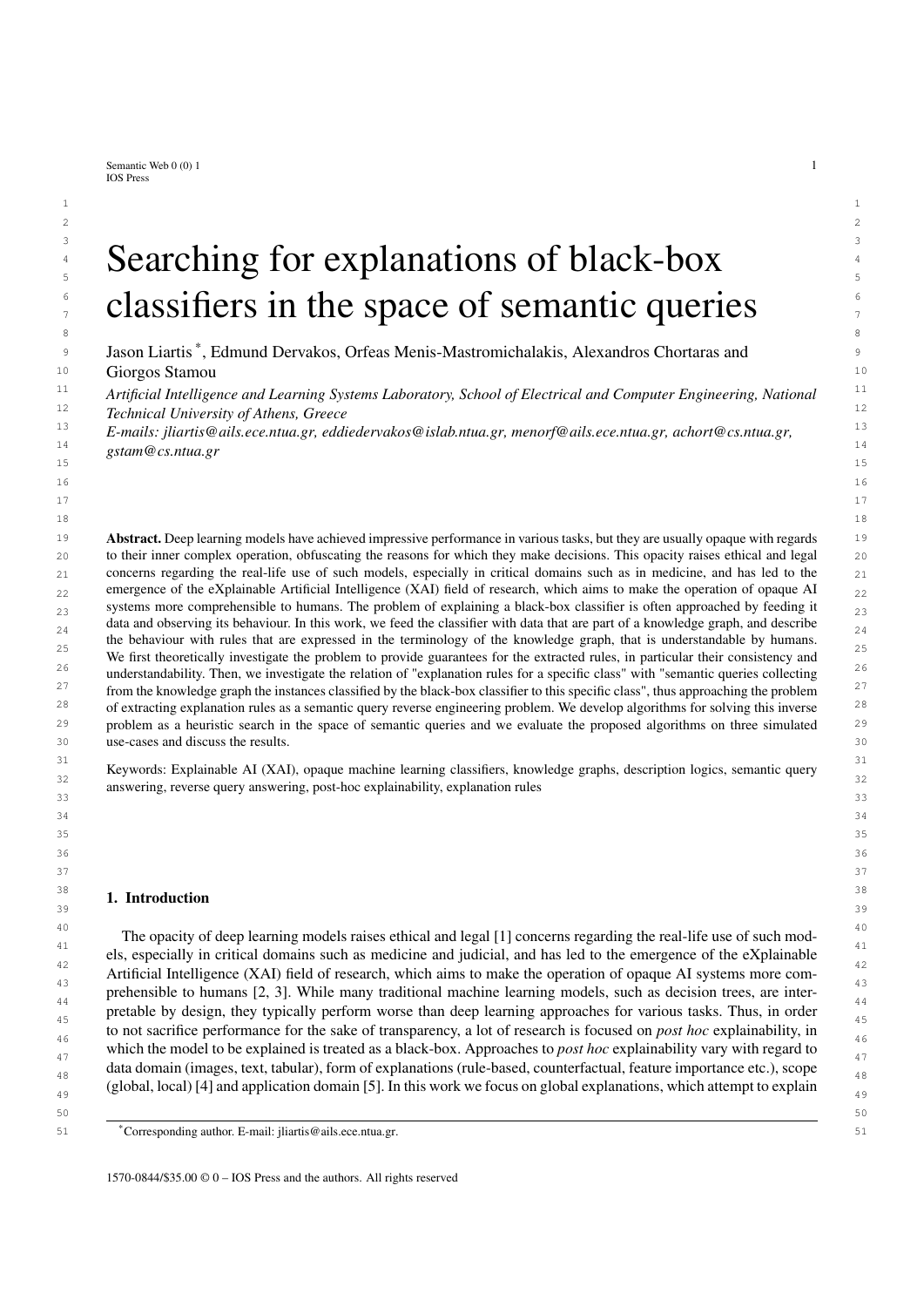1 1 In this paper we focus on queries having *one* answer variable and in which all arguments of all *c<sup>i</sup>* are variables, 2 2 which are called *instance queries*. For simplicity, in the rest of the paper, by saying query we will mean instance 3 query, and we will write an (instance) query *q* as  $fc_1$ ; :::;  $c_n$  g, considering always *x* as the answer variable, essentially advertised and write e  $\alpha$  as facility in the angry of this query and intervals of the <sup>4</sup> identifying the query by its body. This will allow us to treat queries as sets, and write e.g.  $q_1$  [  $q_2$ ; this query  $\frac{4}{3}$ 5 represents the query that has the same head as  $q_1$  and  $q_2$  (i.e.  $hx$ ) and body the union of the bodies of  $q_1$  and  $q_2$ . 6 Similarly, we will write e.g.  $q_1$   $q_2$ , meaning body $(q_1)$  body $(q_2)$ , and  $c \, 2 \, q$  meaning  $c \, 2$  body $(q)$ . We will 7 7 also assume that the DL dialect in use includes the top concept (>), a concept to which all individuals are assumed  $\infty$  to belong to, and that every instance query includes always in its body the atom  $\geq$ (*x*), although we will usually not write it. Thus, the instance query  $q = fg$  is a shorthand for  $f h x i j > (x) g$ , and similarly for any  $q = fc_1; \dots, c_n g$ .<br>
Following the above assumptions all definitions that follow will be stated only for instance queries althoug 10 10 Following the above assumptions, all definitions that follow will be stated only for instance queries, although more 11 11 general formulations for general conjunctive queries might exist.

12 An instance query *q* can be viewed as the directed labeled graph  $hV$ ;  $E$ ;  $\gamma$ ;  $\gamma$ ;  $E$  (a *query graph*), where  $V = \text{var}(q)$  12<br>13 is the set of podes  $E = f h u$ ;  $v / |f(u, v)|^2$  and  $V = V$  is the set of edges  $\gamma$ ;  $V / |$ 13 is the set of nodes,  $E = f/\mu$ ,  $\nu / r(u, \nu) \nvert 2qQ \nvert V$  V is the set of edges,  $v : V / 2^{\text{CM}}$  with  $v(u) = fC / C(u) 2$  13 is the set of nodes,  $E = fhu$ ,  $vi \int r(u; v) 2 qg$  V V is the set of edges,  $v : V / 2^{CN}$  with  $v(u) = fC \int C(u) 2$  13<br>  $qg$  is the node labeling function, and  $v_E : E / 2^{RN}$  with  $v_E(u; v) = fF \int r(u; v) 2 qg$  is the edge labeling function. 15 15 The answer variable is not explicitly identified since it is assumed to be always *x*. An instance query is *connected*, 16 16 if the corresponding query graph is connected. *q*g is the node labeling function, and  $\hat{E}$  :  $E$  !  $2^{RN}$  with  $\hat{E}(u; v) = \hat{F}f(r(u; v) \hat{Z}q\hat{g})$  is the edge labeling function.

Given a KB K, an instance query *q* and an interpretation  $\ell$  of K, a *match* for *q* is a mapping : var(*q*)  $\ell$   $\Delta^{\ell}$  17 18 such that  $(u)$   $2C^{\dagger}$  for all  $C(u)$   $2q$ , and  $((u); (v))$   $2r^{\dagger}$  for all  $r(u; v)$   $2q$ . Then,  $a$   $2 \text{ IN}}$  is a *(certain) answer* 18<br>19 for a over K if in every model *l* of K there is a match for a such that  $(x) = a^$ 19 for *q* over K if in every model / of K there is a match for *q* such that  $(x) = a<sup>l</sup>$ . The set of certain answers to *q* 19 is denoted by cert(q; K).<br>20 **1** et K be a knowledge base over a vocabulary V and O the (possibly infinite) set of all (instance) queries over

21 Let K be a knowledge base over a vocabulary V, and Q the (possibly infinite) set of all (instance) queries over 21 22 V. We can partially order Q using *query subsumption*: A query  $q_2$  *subsumes* a query  $q_1$  (we write  $q_1$  6*s*  $q_2$ ) iff 22 23 there is a substitution s.t.  $q_2$   $q_1$ . If  $q_1$ ,  $q_2$  are mutually subsumed, they are *syntactically equivalent*  $(q_1 \ s q_2)$ . 23 24  $q \leq s$  *q*<sup>0</sup> implies cert(*q*; K) cert(*q<sup>0</sup>*; K), since a match for the variables of *q* can be composed with to produce 24<br>25 **a** match for the variables of  $q^0$ . Let  $q$ ;  $q^0$  be queries s t  $q^0$  as a f  $q^0$  i 25 a match for the variables of  $q^0$ . Let  $q$ ;  $q^0$  be queries s.t.  $q^0$  *q*. If  $q^0$  is a minimal subset of q s.t.  $q^0$  6*s* q, then 25 a match for the variables of  $q^{\ell}$ . Let  $q$ ;  $q^{\ell}$  be queries s.t.  $q^{\ell}$  *q*. If  $q^{\ell}$  is a minimal subset of *q* s.t.  $q^{\ell}$  6<sub>S</sub> *q*, then 25<br>26  $q^{\ell}$  is a *condensation* of *q*. If that minimal  $q^{\ell}$  is th 27 27 equivalent queries have always the same answers, and a condensation of some syntactically equivalent queries is the 28 28 most compact query (not containing redundant atoms) that is syntactically equivalent to the rest. <sup>0</sup>. Let *q*; *q*<sup>0</sup> be queries s.t. *q*<br>iminimal  $q^0$  is the same as

Given the queries  $q_1; q_2; \dots; q_n$ , a query least common subsumer  $\text{QLCS}(q_1; q_2; \dots; q_n)$  of them is defined as a and  $q_1; q_2; \dots; q_n$  of the mery a for which  $q_1; q_2; \dots; q_n$  for and for all  $q_1^{\theta}$  s.t.  $q_1; q_2; \dots; q_n$  fo query q for which  $q_1, q_2, \dots, q_n \leq s$  and for all  $q^{\theta}$  s.t.  $q_1, q_2, \dots, q_n \leq s$   $q^{\theta}$  we have  $q \leq s$   $q^{\theta}$ . The query least as  $s$ 31 common subsumer can be seen as the most specific generalization of  $q_1$ ;  $q_2$ ; :::  $q_n$ , and it is unique up to syntactical 31<br>22 equivalency. It exists always because it has been assumed that all instance queries in 32 equivalency. It exists always because it has been assumed that all instance queries include  $\rho(x)$  in their bodies. We  $\beta$ 33 33 should note that this notion of query least common subsumer is different from the usual notion of least common 34 34 subsumer of concepts which has been extensively studied for various description logic expressivities [48–51].

35 35 In the following, it will be useful to treat atomic ABoxes as graphs. Similarly to the case of queries, an atomic 36 ABox A can be represented as the graph  $\hbar V$ ;  $E_i^* V_i^* E^i$  (an *ABox graph*), where  $V = \hbar V$  is the set of nodes,  $E = 36$ <br>37 Fha;  $h(x, h)$  2 Aq. IN IN is the set of labeled edges  $v \cdot V = 2^{CN}$  with  $v \cdot (a) = fC / C(a)$  2 Aq 37  $f(x; b)$   $\infty$  Ag IN IN is the set of labeled edges,  $\sum_{i} y_i : V_i = 2^{CN}$  with  $\sum_{i} y_i(a) = fC$  j  $C(a)$   $\infty$  Ag is the 37<br>38 node labeling function and  $\sum_{i} rF_i = 2^{RN}$  with  $\sum_{i} (a; b) = f(x(a; b))$   $\infty$  Ag is the edge labelin 38 node labeling function, and  $\iota_E : E \perp 2^{\text{RN}}$  with  $\iota_E(a; b) = \iint_R r(a; b) \cdot 2 \cdot A g$  is the edge labeling function.<br>39 Given two graphs  $G_t = bV_t \cdot F_t \cdot \iota_{L} \cdot \iota_{L} \cdot G_t = bV_0 \cdot F_0 \cdot \iota_{L} \cdot \iota_{L} \cdot A$  bomomorphism  $h \cdot G_t \cdot A$ 

39 Given two graphs  $G_1 = hV_1$ ;  $E_1$ ;  $V_1$ ;  $E_1$ ;  $G_2 = hV_2$ ;  $E_2$ ;  $V_2$ ;  $E_2$ , a homomorphism  $h : G_1$  !  $G_2$  is defined 39 as a function from  $V_1$  to  $V_2$  that preserves edges and labels. More specifically it is such that: i) if  $ha$ ;  $b \neq 2E_1$  then  $hb(a) \cdot b(b) \neq 2E_2$  if  $h(a) \cdot b(b) \neq 2E_1$  then  $\frac{h(h(a); h(b))}{2} E_2$ , ii)  $v_1(a)$   $v_2(h(a))$ , and iii)  $\sum_{k=1}^{\infty} (h(a); h(b))$ . If there exists a homomorphism 41  $\frac{hh(a); h(b)}{2}$  *E*<sub>2</sub>, ii)  $\frac{v_1(a)}{v_2(h(a))}$ , and iii)  $\frac{v_2(h(a); h(b))}{E_1(h(a); h(b))}$ . If there exists a homomorphism from *G*<sub>1</sub> to *G*<sub>2</sub>, we will write for simplicity *G*<sub>1</sub> *l G*<sub>2</sub>. When *G*<sub>1</sub> and *G*<sub>2</sub> are query gr 43 additional assumption that *h* preserves the answer variable, i.e.  $h(x) = x$ . If *h* is a bijection whose inverse is also a 43  $44$  homomorphism, then *h* is an isomorphism. It is easy to see that the query graph of  $q_1$  is homomorphic to the query 45 **graph of**  $q_2$  **iff**  $q_2$  **6***s* $q_1$ **.** 45  $hh(a)$ ;  $h(b)$  i 2  $E_2$ , ii)  $v_1(a)$  $\Gamma_{V_2}(h(a))$ , and iii)  $\Gamma_{E_1}(a;b)$ 

46 A (definite) *rule* is a fol expression of the form  $\mathcal{S}_{\mathcal{X}_1}$  : : :  $\mathcal{S}_{\mathcal{X}_n}$  ( $c_1$ ; : : : ;  $c_m$ )  $c_0$ ), where  $c_i$  are atoms and  $x_1$ ; : : : ;  $x_n$  46 are all the variables appearing in the several  $c_i$ . The atoms  $c_1$ ; :::  $c_m$  are the *body* of the rule, and  $c_0$  its *head*. A rule<br>over a vocabulary  $V = bCN$ ; BN; IN*i* is a rule where each  $c_i$  is either  $C(u)$  where 48 over a vocabulary  $V = hCN$ ; RN; INi is a rule where each  $c_i$  is either  $C(u)$ , where  $C \nvert ZCN$ , or  $r(u; v)$ , where  $r \nvert ZRN$ . Assuming that  $c_0$  is of the form  $D(x)$ , and that x appears in the body of such a rule, we will say that the rule is  $\frac{49}{2}$ 50 *connected*, if its body, seen as an instance query is connected. In the following we assume all rules are connected. 50 51 A rule is usually written as  $c_1$ ; :::  $c_m$  !  $c_0$ .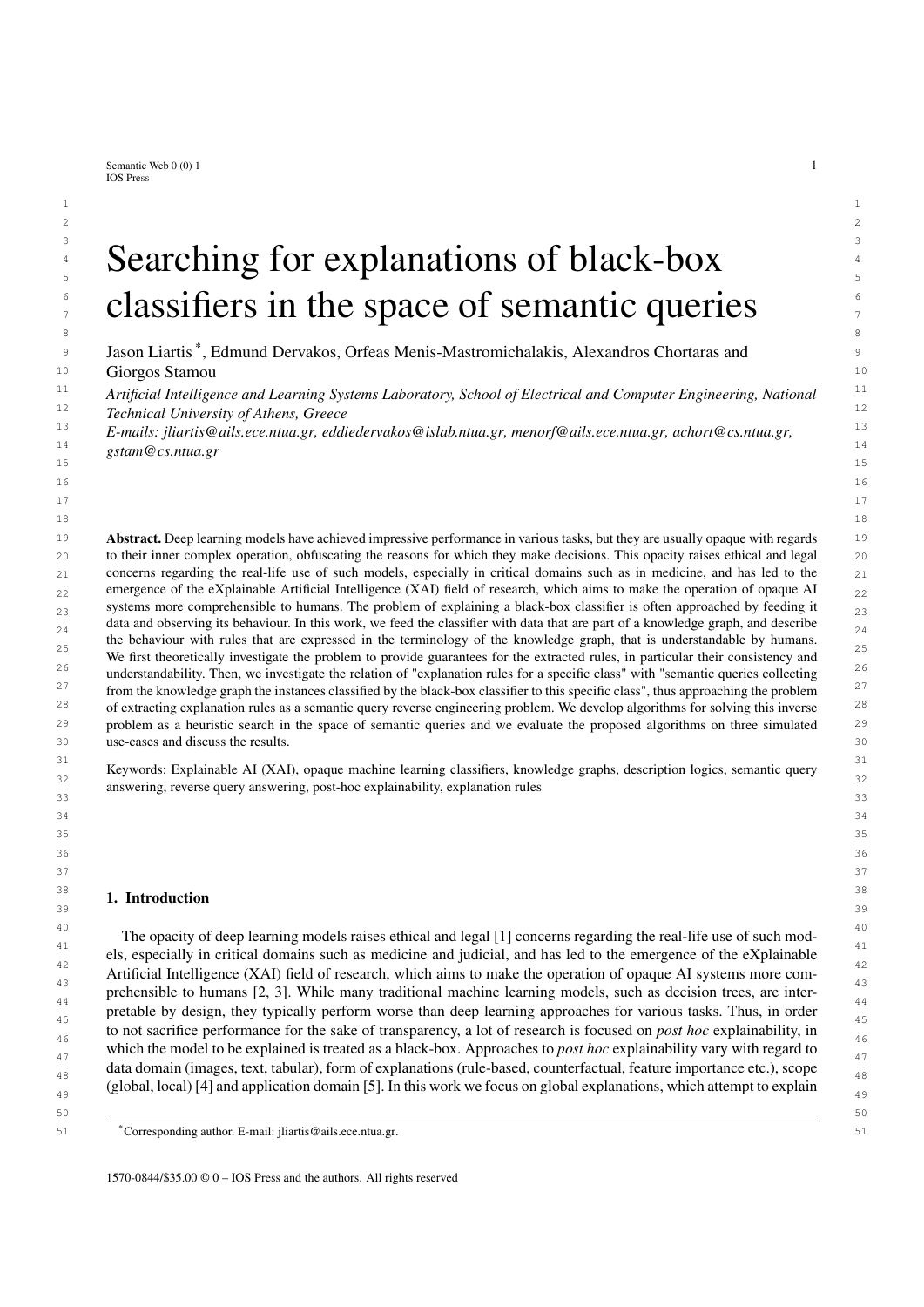4

8 a set of the set of the set of the set of the set of the set of the set of the set of the set of the set of the set of the set of the set of the set of the set of the set of the set of the set of the set of the set of th

1 **1** Finally, a classifier is viewed as a function  $F : D \perp C$ , where D is the classifier's domain (ex. images, audio,  $1$ text), and C is a set of class names (ex. "Dog", "Cat").

#### 5 3. Framework

#### 7 *3.1. A motivating example*

 9 Integration of artificial intelligence methods and tools with biomedical and health informatics is a promising 10 area, in which technologies for explaining machine learning classifiers will play a major role. In the context of 11 the COVID-19 pandemic for example, black-box machine learning audio classifiers have been developed, which, 12 given audio of a patient's cough, predict whether the person should seek medical advice or not [52]. In order to 13 develop trust and use these classifiers in practice, it is important to explain their decisions, i.e. to provide convincing 14 answers to the question "Why does the machine learning classifier suggest to *seek medical advice*?". There are 15 post hoc explanation methods (both global and local) that try to answer this question in terms of the input of the 16 black-box classifier, which in this case is audio signals. Although this information could be useful for AI engineers <sup>17</sup> and developers, it is not understandable to most medical experts and end users, since audio signals themselves are <sup>17</sup> 18 obscure sub-symbolic data. Thus, it is difficult to convincingly meet the explainability requirements and develop the 19 necessary trust to utilize the black-box classifier in practice, unless explanations are expressed in the terminology 20 used by the medical experts (using terms like "sore throat", "dry cough" etc).

 21 In the above context, suppose we have a dataset of audio signals of coughs which have been characterized by 22 medical professionals by using standardized clinical terms, such as "Loose Cough", "Dry Cough", "Dyspnoea", in 23 addition to a knowledge base in which these terms and relationships between them are defined, such as SNOMED- $CT [37]$ . For example, consider such a dataset with coughs from five patients p1; p2; p3; p4; p5 (obviously in practice 24<br>25 We may need a much more extended set of patients) with characterizations from the medical exp 25 we may need a much more extended set of patients) with characterizations from the medical experts: "p1 has a sore 26 throat", "p2 has dyspnoea", "p3 has a sore throat and dyspnoea", "p4 has a sore throat and a dry cough", "p5 has a 27 sore throat and a loose cough". We also have available relationships between these terms as defined in SNOMED-CT 27 28 like "Loose Cough is Cough", "Dry Cough is Cough", "Cough is Lung Finding", and "Dyspnoea is Lung Finding". 29 Now assume that a black-box classifier predicts that p3; p4, and p5 should seek medical advice, while p1 and

 30 p2 should not. Then we can say that: on this dataset, if a patient has a sore throat and a lung finding then it is 31 classified positively by the specific classifier, i.e. the classifier suggests "seek medical advice". Depending on the 32 characteristics of the dataset itself and its ability to cover interesting examples, such an extracted rule could help the 33 medical professional understand why the black-box is making decisions in order to build necessary trust, but also it 34 could help an AI engineer improve the model's performance by indicating potential biases.

35

37

#### 36 *3.2. Explaining opaque machine learning classifiers*

 38 Explanation of opaque machine learning classifiers is based on a dataset that we call *Explanation Dataset* (see 39 Fig. 1), containing *exemplar patterns*, that are actually characteristic examples from the set of elements that the 40 unknown classifier takes as input. Machine learning classifiers usually take as input element features (like the cough 41 audio signal mentioned in the motivating example). The explanation dataset additionally contains a semantic de- 42 scription of the exemplars in terms that are understandable by humans (like "dry cough" mentioned in the motivating 43 example). Taking the output of the unknown classifier (the classification class) for all the exemplars, we construct 44 the *Exemplar Data Classification* information (see Fig. 1) thus we know the exact set of exemplars that are classi- 45 fied by the unknown classifier to a specific class (like the "seek medical advice" class mentioned in the motivating 46 example). Using the knowledge represented in the *Exemplar Data Semantic Description* (see Fig. 1), we define the 47 following *reverse semantic query answering problem*: "given a set of exemplars and their semantic description find 48 *intuitive and understandable* semantic queries that have as certain answers *exactly* this set out of all the exemplars 49 of the explanation dataset". The specific problem is interesting, with certain difficulties and computationally very 50 demanding [40, 43–46]. Here, by extending a method presented in [53] we present an *Explainer* (see Fig. 1) that 50 51 tries to solve this problem, following a *Semantic Query Heuristic Search* method, that searches in the *Semantic*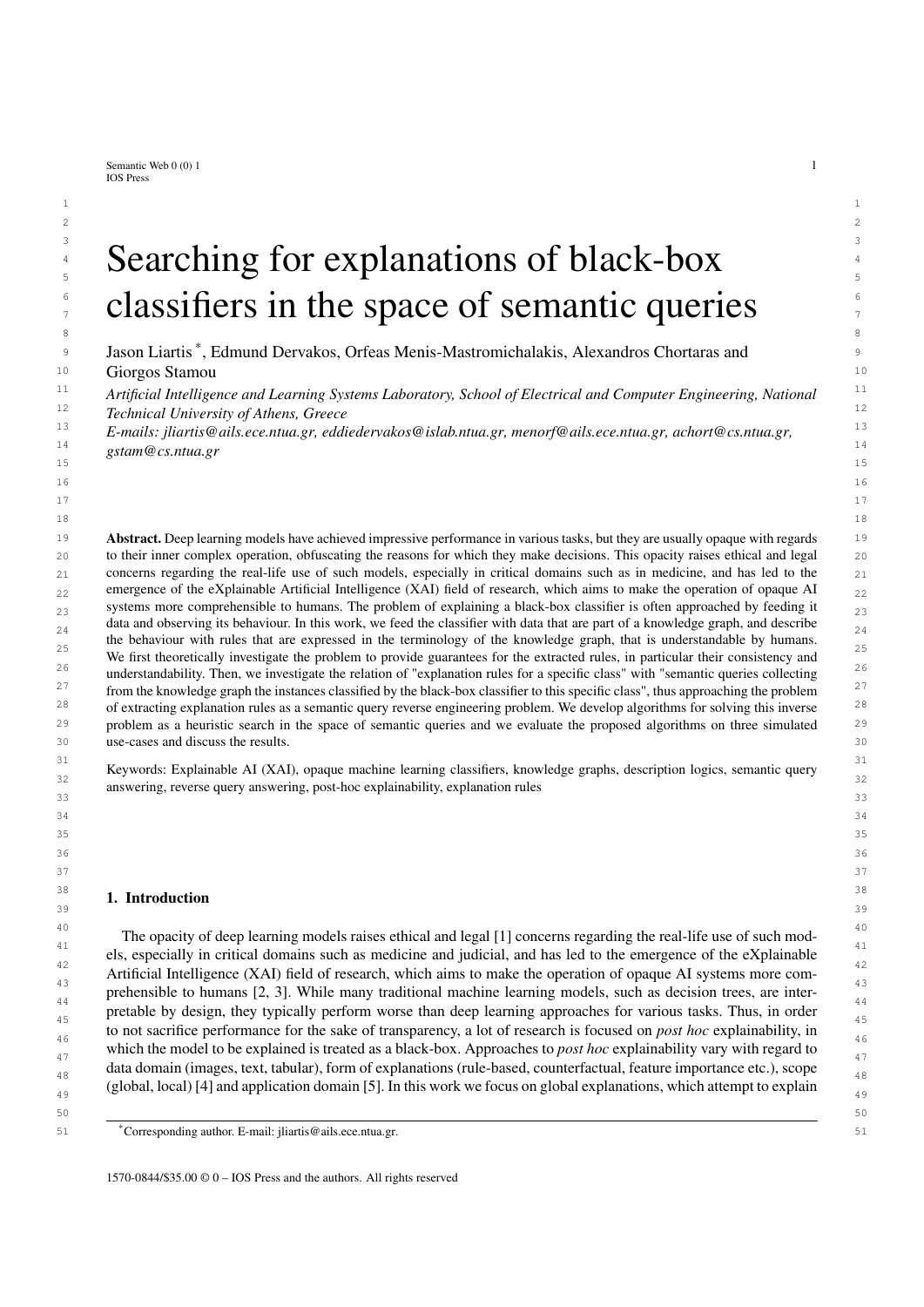

24 24 Fig. 1. A framework for explaining opaque machine learning classifiers  $25$ 

<sup>26</sup> Introductory definitions and interesting theoretical results concerning the above approach are presented in [53]. <sup>26</sup> <sup>27</sup> Here, we reproduce some of them and introduce others, in order to develop the necessary framework for presenting <sup>27</sup> 28 the proposed method. 28

<sup>29</sup> A defining aspect is that the rule explanations are provided in terms of a specific vocabulary. To do this in practice, <sup>29</sup> <sup>30</sup> we require a set of items (exemplar data) which can: a) be fed to a black-box classifier and b) have a semantic <sup>30</sup> <sup>31</sup> description using the desired terminology. As mentioned before, here we consider that: a) the exemplar data has for <sup>31</sup> 32 32 its items all the information that the unknown classifier needs in order to classify them (the necessary *features*), and <sup>33</sup> b) the semantic data descriptions are expressed as Description Logics knowledge bases (see Fig. 1).<sup>33</sup>  $34$ 

**Definition 1** ([46]). Let D be a domain of item feature data, C a set of classes, and  $V = hN$ ; CN; RN *i* a vocabulary  $\frac{35}{25}$ 36 36 *such that* C [ fExemplarg CN*. Let also* EN IN *be a set of* exemplars*. An* explanation dataset E *in terms of* D*,*  $C, V$  *is a tuple*  $E = \frac{\hbar N}{S}$ *i, where*  $M$ : EN ! D *is a mapping from the exemplars to the item feature data, and*<br> $S = \frac{\hbar T}{A}$ *i* is a DL knowledge hase over  $V$  such that Exemplar(a) 2.4 if a 2.5 N, the elements of  $S = hT$ ; A*i* is a DL knowledge base over V such that Exemplar(*a*) 2 A iff *a* 2 EN, the elements of C *do not appear* as  $\frac{38}{2}$  $\sum_{39}$  in S, and Exemplar *and the elements of* EN *do not appear in*  $\overline{I}$ .

<sup>40</sup> Intuitively, an explanation dataset contains a set of exemplar data (i.e. characteristic items in D which can be fed to <sup>41</sup> the unknown classifier) semantically described in terms of a specific vocabulary  $V$ ; the semantic descriptions are in <sup>42</sup> knowledge base S. Each exemplar data item is represented in S by an individual name; these individual names make <sup>42</sup> <sup>43</sup> up the set of exemplars EN, and each one of them is mapped to the corresponding exemplar data item by  $M$ . Because <sup>44</sup> the knowledge encoded in S may involve also other individuals, the Exemplar concept exists to identify exactly those individuals that correspond to exemplar data within the knowledge base. Given a classifier  $F : D \neq C$  and a set of individuals  $\ell$  EN, the positive set (pos-set) of *F* on  $\ell$  for class  $\ell$  2 C is pos(*F*;  $\ell$ ;  $C$ ) = fa 2  $\ell$  :  $F(\mathcal{M}(a)) = Cg$ .<br>Rased on the classifier's prediction on the exemplar data for a class (i.e. the pos-se <sup>47</sup> Based on the classifier's prediction on the exemplar data for a class (i.e. the pos-set) we can produce explanation <sup>47</sup> <sup>48</sup> tules by grouping them according to their semantic description in the explanation dataset.  $\frac{49}{49}$  49

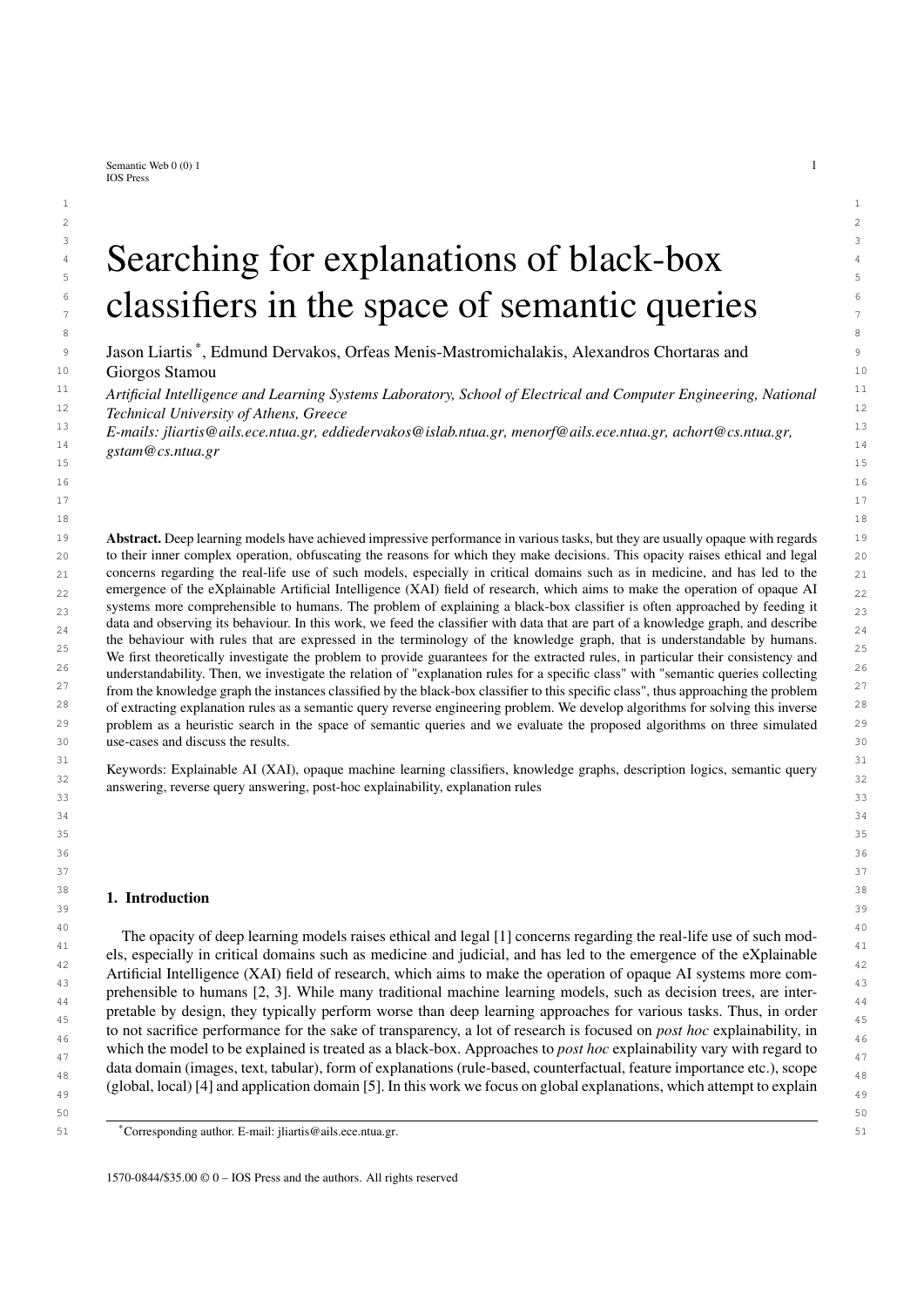$2 \times 2$ 

4 4

1 rule to the contract of the contract of the contract of the contract of the contract of the contract of the contract of the contract of the contract of the contract of the contract of the contract of the contract of the *rule*

**Exemplar(***x***);** *c***<sub>1</sub>;** *c***<sub>2</sub>; : : : ;** *c***<sub>n</sub> !**  $C(x)$  **3** 

where  $c_i$  is an atom  $D(u)$  or  $r(u; v)$ , where  $D \nvert 2 \nvert cN$ ,  $r \nvert 2 \nvert RN$ , and  $u; v$  are variables, is an explanation rule of  $F$  for  $\frac{1}{2}$ <br>because  $C$  over  $F$ . We denote the rule by  $(F \nvert F \nvert C)$  or simply by whenev *c* **class** *C over E*. We denote the rule by  $(F, E, C)$ , or simply by whenever the context is clear. We may also omit<br>**Examplar(x)** from the body since it is a conjunct of any explanation rule. The rule is correct if 7 7 Exemplar(*x*) *from the body, since it is a conjunct of any explanation rule. The rule is* correct *if and only if*

8 a set of the set of the set of the set of the set of the set of the set of the set of the set of the set of the set of the set of the set of the set of the set of the set of the set of the set of the set of the set of th

10 10

 $\mathcal{P}$  60(*S* [ fExemplar  $\vee$  *fa j a* 2 EN*gg* [  $fC(a)$  *j a* 2 pos(*F*; EN; *C*)*g*) *j*=

<sup>11</sup> where fol( $K$ ) *is the first-order logic translation of DL knowledge base* K. <sup>11</sup>

12  $\overline{\phantom{a}}$  12 Explanation rules describe sufficient conditions (the body of the rule) for an item to be classified in the class indicated at the head of the rule by the classifier under investigation. The correctness of a rule indicates that the rule  $_{14}$ covers every  $a \n\geq EN$ , meaning that for each exemplar of S, either the body of the rule is not true, or both the body  $\frac{16}{16}$  and the near of the function. and the head of the rule are true.

<sup>17</sup> **Example 1.** Suppose we have the problem described in the motivating example of Section 3.1 with black-box <sup>17</sup> 18 *classifiers predicting whether a person should seek medical advice based on audios of their cough, and that we* <sup>19</sup> are creating an explanation dataset in order to explain the respective classifiers. The vocabulary used should be <sup>20</sup> designed so that it will produce meaningful explanations to the end-user, which in our case would probably be a doctor or another professional of the medical domain. In this case, it should contain concepts for the different  $21$  22 *medical terms like the findings (cough, sore throat, etc.), and according to the definition of the* explanation dataset*,* 23 *the class categories (seek medical advice, or not) and the concept* Exemplar *as concept names (*CN*). Additionally,* 24 *a role linking patients to the respective findings should exist in the role names (*RN*), and the patients as well as* 25 *the findings themselves would be the individual names (*IN*). Following this, we create the vocabulary (*V*) as shown*  $\mu$ *alow*  $26$ *below:*

- $IN = f p 1; p 2; p 3; p 4; p 5; s 1; s 2; s 3; s 4; s 5; s 6; s 7; s 8g$
- $29$  $20$   $SN = fDryCough; LooseCough; Cough; SoreThroat; LungFinding; Finding; Dyspnoea; MedicalAdvance; DoMach, and NoMach, Eusmenles, C.$  $31$  NoMedicalAdvice; Exemplar $g$   $31$

27 сер*ата на 12* марта 12 марта 22 марта 22 марта 22 марта 22 марта 22 марта 22 марта 22 марта 22 марта 22 марта 22

 $\frac{32}{2}$  and  $\frac{4}{3}$  and  $\frac{1}{3}$  and  $\frac{32}{3}$  $33$  33  $RN = f$ hasFinding $q$ 

*A* 34 *Having the domain* D *(audio signals), the set of classes* C *(MedicalAdvice; NoMedicalAdvice), and the vocabulary* <sup>34</sup><br><sup>35</sup> *V we can now define the explanation dataset*  $F = h\Delta t$  *Si The set of exemplars (FN)* <sup>35</sup> *V we can now define the explanation dataset*  $\overline{E} = \hbar M$ ; S*i. The set of exemplars (EN) in our case contains the*<br><sup>36</sup> **patient individuals of IN** so  $\overline{EN} = 59$ ;  $\overline{PS}$ ;  $\overline{PS}$ ;  $\overline{PS}$ ,  $\overline{SR}$  manning <sup>36</sup> patient individuals of IN, so  $\overline{EN} = f\overline{p}1$ ;  $p2$ ;  $p3$ ;  $p4$ ;  $p5g$ . The mapping  $\overline{M}$  of the explanation dataset links these expansion of the symplexy to the respective and o of each patient. The only thing 37 37 *exemplars to the respective audio of each patient. The only thing that is missing from our explanation dataset is the* 38 38 *knowledge base* S *consisting of an ABox* A *and a TBox* T *. The ABox contains information regarding the patient* 39 39 *audio characterizations from the medical professionals ("*p1 *has a sore throat", "*p2 *has dyspnoea", "*p3 *has a sore* 40 40 *throat and dyspnoea", "*p4 *has a sore throat and a dry cough", "*p5 *has a sore throat and a loose cough") as well* 41 41 *as the assertions regarding the exemplar status of individuals, while the TBox contains relationships between the* 42 42 *medical terms as defined in SNOMED-CT, as shown below:* 43 43

| 44 | $A = f$ Exemplar(p1); Exemplar(p2); Exemplar(p3); Exemplar(p4); Exemplar(p5); has Finding(p1; s1);                        | 44             |
|----|---------------------------------------------------------------------------------------------------------------------------|----------------|
| 45 |                                                                                                                           | 45             |
| 46 | hasFinding( $p2$ ; s2); hasFinding( $p3$ ; s3); hasFinding( $p3$ ; s4); hasFinding( $p4$ ; s5); hasFinding( $p4$ ; s6);   | 46             |
| 47 | hasFinding(p5; s7); hasFinding(p5; s8); SoreThroat(s1); Dyspnoea(s2); SoreThroat(s3);                                     | 47             |
| 48 | Dyspnoea(s4); SoreThroat(s5); DryCough(s6); SoreThroat(s7); LooseCough(s8)g                                               | 48             |
| 49 |                                                                                                                           | 4 <sup>c</sup> |
| 50 | $T = \text{fLooseCough} \vee \text{Cough}$ ; DryCough $\vee$ Cough; Cough $\vee$ LungFinding; LungFinding $\vee$ Finding; | 50             |
| 51 | Dyspnoea $\vee$ Lung Finding; Sore Throat $\vee$ Finding $q$                                                              | 51             |
|    |                                                                                                                           |                |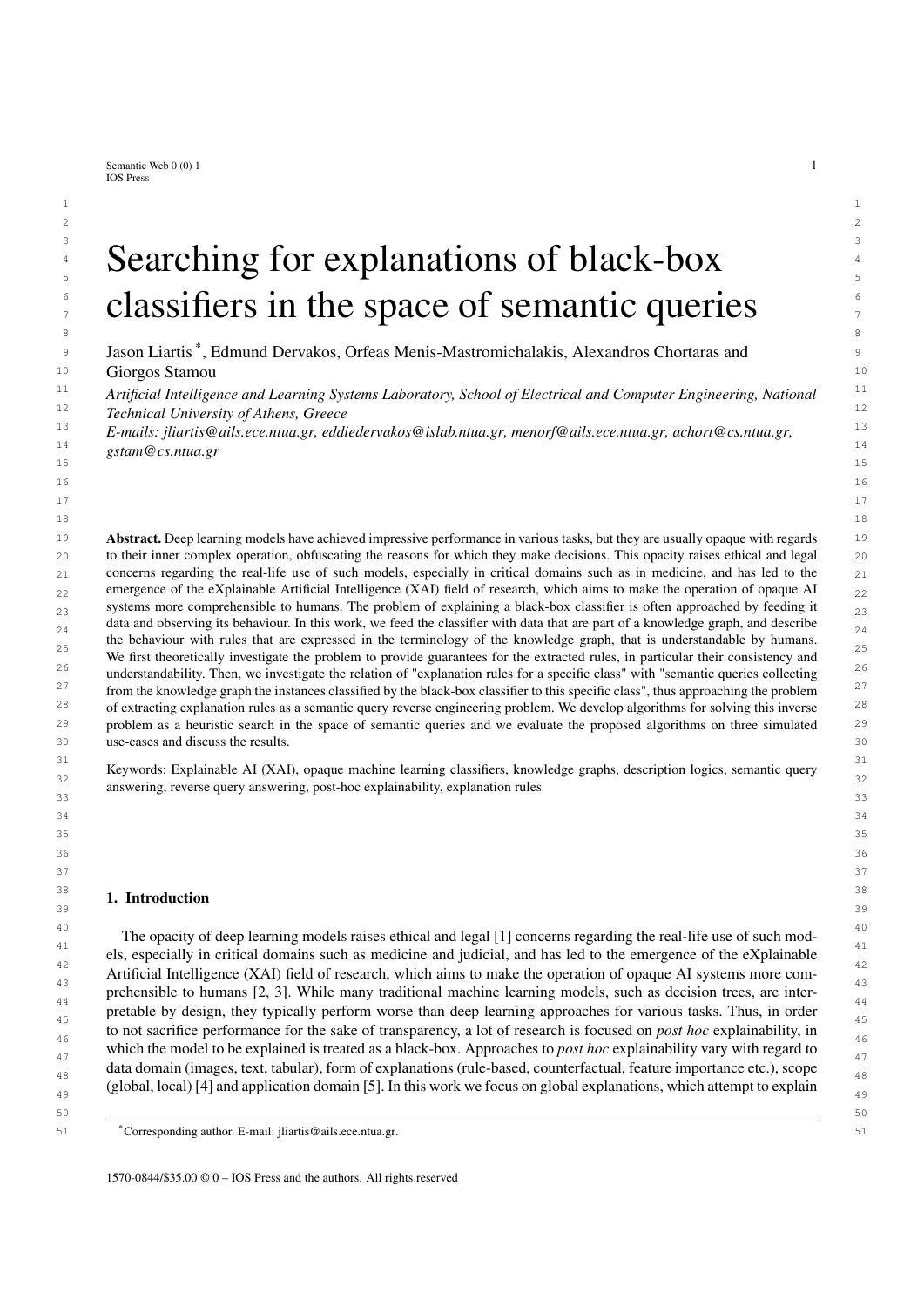1 1 *Now suppose that a black-box classifier <sup>F</sup> predicts that* p3; p4*, and* p5 *should seek medical advice, while* p1 *and* p2 2 2 *don't need to (same as the motivating example of Section 3.1). The explanation rule*

4 4 <sup>1</sup> : Exemplar(*x*); hasFinding(*x*; *<sup>y</sup>*); SoreThroat(*y*); hasFinding(*x*;*z*); LungFinding(*z*) ! MedicalAdvice(*x*)

6 6 *for that classifier based on the explanation dataset* <sup>E</sup> <sup>=</sup> hM; Si *is a correct rule, as well as the explanation rule*

8  $2:$  Exemplar(*x*); hasFinding(*x*; *y*); Cough(*y*) ! MedicalAdvice(*x*); exercise the contract of the contract of the contract of the contract of the contract of the contract of the contract of the contract of the con

10 10 *while the rules*

12 12 <sup>3</sup> : Exemplar(*x*); hasFinding(*x*; *<sup>y</sup>*); SoreThroat(*y*) ! MedicalAdvice(*x*) *and*

 $13$ 14 **14 14 15 Exemplar(***x***); hasFinding(***x***;** *y***); Dyspnea(***y***) ! MedicalAdvice(***x***) 14** 

15 15 are not correct, since  $\text{fol}(S^0) \neq \text{ 1}$  and  $\text{fol}(S^0) \neq \text{ 2}$ , but  $\text{fol}(S^0) \neq \text{ 3}$  and  $\text{fol}(S^0) \neq \text{ 4}$ , where  $S^0 = S$  [ fExemplar  $\vee$  *fa j a* 2 EN*g* [ *fMedicalAdvice(<i>a*) *j a* 2 pos(*F*; EN; MedicalAdvice)*g*.

18 18 As mentioned in Section 2, an instance query is an expression of the form <sup>f</sup>*c*<sup>1</sup>; : : : ; *<sup>c</sup>n*g, an expression that resem-<sup>19</sup> bles the body of explanation rules. By treating the bodies of explanation rules as queries, the problem of computing <sup>19</sup> <sup>20</sup> explanations can be solved as a query reverse engineering problem [46].  $^{20}$ 

**Definition 3** ([46]). Let  $F : D \perp C$  be a classifier,  $E = \hbar \mathcal{M}$ ; Si an explanation dataset in terms of D, C and an  $\mathcal{L}_2$ <br>appropriate vocabulary  $\mathcal{M}$  and  $(F \in C)$ : Examplar(x);  $G : G$ ;  $G$ ;  $G$ ;  $G$ ; an explanati 23 appropriate vocabulary V, and  $(F, E; C)$ : Exemplar $(x); c_1; c_2; \cdots; c_n \mid C(x)$  an explanation rule. The instance 23  $24$  query  $24$ *query*

 $q \doteq f$ **Exemplar** $(x); c_1; c_2; \dots; c_n g$ 

 $28$  *is the* explanation rule query *of explanation rule*  $\,$ .

<sup>29</sup> The relationship between the properties of explanation rules and the respective queries allows us to detect and <sup>29</sup> <sup>30</sup> compute correct rules based on the certain answers of the respective explanation rule queries, as shown in Theorem<sup>30</sup>  $\frac{1}{1}$  31  $\frac{1}{1}$  31  $32$  32 1.

**Theorem 1** ([46]). Let  $F : D \perp C$  be a classifier,  $E = \frac{h}{v}$ ; Si an explanation dataset in terms of D, C and an ap-<br> **Propriate vocabulary**  $V \perp (F \in C)$ : Examplar(x): Gi coi i.e.  $L(Gx)$  an explanation rule, and a the ex 34 propriate vocabulary  $V$ ,  $(F, E, C)$ : Exemplar $(x)$ ;  $c_1$ ;  $c_2$ ;:::;  $c_n$   $\in C(x)$  an explanation rule, and q the explanation 34 35 35 *rule query of . The explanation rule is correct if and only if*

 $\text{cert}(q; S) \quad \text{pos}(F; \text{EN}; C)$ 

 39 Theorem 1 shows a useful property of the certain answers of the explanation rule query of a correct rule (cert(*q*; S) pos(*F*; EN; C)) that can be utilized in order to identify and produce correct rules. Intuitively, an expla-<br>antion rule is correct if all of the certain answers of the respective explanation rule query 41 nation rule is correct, if all of the certain answers of the respective explanation rule query are mapped by  $M$  to data 41 42 which is classified in the class indicated at the head of the rule. However, it is obvious that according to the above 43 we can have correct rules that barely approximate the behaviour of the classifier (e.g. an explanation rule query with 44 only one certain answer that is in the pos-set of the classifier), while other correct rules might exactly match the output of the classifier (e.g. a query *q* for which cert( $q$ ;  $S$ ) = pos( $F$ ;  $EN$ ;  $C$ )). Thus, it is useful to define a *recall* 45<br>metric for explanation rule queries by comparing the set of certain answers with the po 46 metric for explanation rule queries by comparing the set of certain answers with the pos-set of a class *C*:

$$
\text{recall}(q; E; C) = \frac{\text{jcert}(q; S) \setminus \text{pos}(F; EN; C))}{\text{jpos}(F; EN; C)};
$$
\n
$$
\text{18}
$$
\n
$$
\text{19}
$$
\n
$$
\text{19}
$$
\n
$$
\text{19}
$$
\n
$$
\text{19}
$$
\n
$$
\text{19}
$$
\n
$$
\text{19}
$$
\n
$$
\text{19}
$$
\n
$$
\text{19}
$$
\n
$$
\text{19}
$$
\n
$$
\text{19}
$$
\n
$$
\text{19}
$$
\n
$$
\text{19}
$$
\n
$$
\text{19}
$$
\n
$$
\text{19}
$$
\n
$$
\text{19}
$$
\n
$$
\text{19}
$$
\n
$$
\text{19}
$$
\n
$$
\text{19}
$$
\n
$$
\text{19}
$$
\n
$$
\text{19}
$$
\n
$$
\text{19}
$$
\n
$$
\text{19}
$$
\n
$$
\text{19}
$$
\n
$$
\text{19}
$$
\n
$$
\text{19}
$$
\n
$$
\text{19}
$$
\n
$$
\text{19}
$$
\n
$$
\text{19}
$$
\n
$$
\text{19}
$$
\n
$$
\text{19}
$$
\n
$$
\text{19}
$$
\n
$$
\text{19}
$$
\n
$$
\text{19}
$$
\n
$$
\text{19}
$$
\n
$$
\text{19}
$$
\n
$$
\text{19}
$$
\n
$$
\text{19}
$$
\n
$$
\text{19}
$$
\n
$$
\text{19}
$$
\n
$$
\text{19}
$$
\n
$$
\text{19}
$$
\n
$$
\text{19}
$$
\n
$$
\text{19}
$$
\n
$$
\text{19}
$$
\n
$$
\text{19}
$$
\n
$$
\text{19}
$$
\n
$$
\text{19}
$$
\n
$$
\text{19}
$$
\n
$$
\text{19}
$$
\n
$$
\text
$$

51 **assuming that pos(***F***; EN;** *C***)**  $\neq$  **?.** 51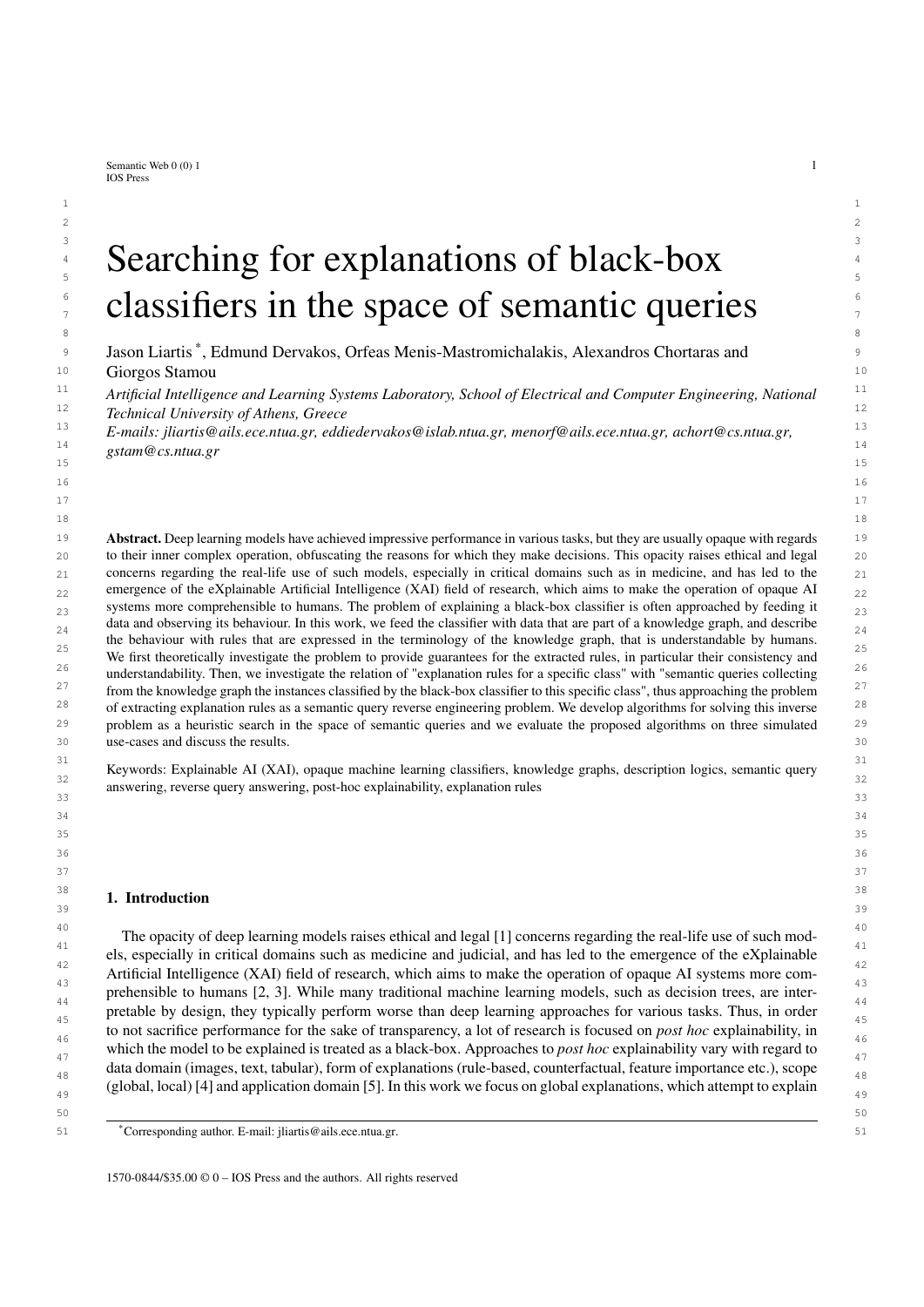1 1 Example 2. *Continuing Example 1, we can create the explanation rule queries of the respective explanation rules of* 2 the example as follows:  $q_1(x) = f$ Exemplar(*x*); has Finding(*x*; *y*); SoreThroat(*y*); has Finding(*x*; *z*); LungFinding(*z*)*g* 2<br>as the explanation rule query of  $\overline{a}$ ,  $q_2(x) = f$ Exemplar(*x*); has Finding(*x*; *y* 3 as the explanation rule query of  $_1$ ,  $q_2(x) = f$ Exemplar $(x)$ ; has Finding $(x, y)$ ; Cough $(y)$ g as the explanation rule  $\frac{1}{2}$ <br>21 avery of  $e$ ,  $q_2(x) = f$ Exemplar $(x)$ ; has Finding $(x, y)$ ; SoreThroat $(y)$ g as the explanation *query of* 2*,*  $q_3(x) = f$ Exemplar(x); has Finding(x; y); SoreThroat(y)g *as the explanation rule query of* 3*, and* 4<br>*a*  $q_1(x) - f$ Exemplar(x); has Finding(x; y); Dyspposa(y)g *as the explanation rule query of*  $q_4(x) = f$ Exemplar(*x*); has Finding(*x*; *y*); Dyspnoea(*y*)*g as the explanation rule query of* 4*.*<br>For the above queries we can retrieve their certain answers over our knowledge hase S, and get cert(*g*, S) – 6 6 For the above queries we can retrieve their certain answers over our knowledge base S, and get  $\text{cert}(q_1; S) = 6$ <br> $\text{fast} \cdot \text{pA} \cdot \text{pB} \cdot \text{text}(q_2; S) = \text{fast} \cdot \text{pA} \cdot \text{pB} \cdot \text{text}(q_2; S) = \text{fast} \cdot \text{pA} \cdot \text{pB} \cdot \text{text}(q_2; S) = \$  $\tau$   $\hat{p}3$ ; p4; p5g, cert( $q_2$ ; S) = fp4; p5g, cert( $q_3$ ; S) = fp1; p3; p4; p5g, and cert( $q_4$ ; S) = fp2; p3g.<br>With respect to the classifier E of Example 1, for which pos(E EN: MedicalAdvice) – fp3; p4; p5g, we see *8* With respect to the classifier *F* of Example 1, for which  $pos(F; EN; MedicalAdvice) = fp3; p4; p5g$ , we see, as a set be proposition to the theorem states that for the correct rules a and a it holds that  $cert(a: S)$  and  $FEN: MedicalAdvice)$  and

*the theorem states, that for the correct rules*  $\frac{1}{2}$  *and*  $\frac{1}{2}$  *it holds that* cert( $q_1$ ; S)  $\frac{1}{2}$  pos(*F*; EN; MedicalAdvice) *and*  $\frac{1}{2}$  *and*  $\frac{1}{2}$  *that are not correct it holds that* cert( $q_$ 10  $\text{cert}(q_2; S)$   $\text{pos}(F; EN; MedicalActive), while for rules \frac{1}{3}$  *and*  $\frac{1}{4}$  *that are not correct, it holds that*  $\text{cert}(q_3; S)$  6  $\frac{1}{11}$   $\text{pos}(F; EN: MedicalAdvance)$  *respectively* 11 11 pos(*F*; EN; MedicalAdvice)*, and* cert(*q*4; <sup>S</sup>) 6 pos(*F*; EN; MedicalAdvice)*, respectively.*

<sup>12</sup> 12 The explanation framework described in Section 3.2 provides the necessary expressivity to formulate accurate 13 and understandable rules even for complex problems [46]. However, some limitations of the framework, like only <sup>14</sup><br>working with correct rules, can be a significant drawback for explanation methods built on top of that. An explana-<sup>15</sup> tion rule query might not be correct due to the existence of individuals in the set of certain answers which are not  $\frac{16}{15}$  in the pos-set. By viewing these individuals as exceptions to a rule, we are able to provide as an explanation a rule  $\frac{17}{12}$  that is not correct, along with the exceptions which would make it correct if they were omitted from the explana-<sup>18</sup> tion dataset; the exceptions could provide useful information to an end-user about the classifier under investigation.  $19$   $\frac{1}{2}$   $\frac{1}{2}$   $\frac{1}{2}$   $\frac{1}{2}$   $\frac{1}{2}$   $\frac{1}{2}$   $\frac{1}{2}$   $\frac{1}{2}$   $\frac{1}{2}$   $\frac{1}{2}$   $\frac{1}{2}$   $\frac{1}{2}$   $\frac{1}{2}$   $\frac{1}{2}$   $\frac{1}{2}$   $\frac{1}{2}$   $\frac{1}{2}$   $\frac{1}{2}$   $\frac{1}{2}$   $\frac{1}{2}$   $\frac{1}{2}$   $\frac{1}{$  $\frac{20}{20}$  Thus, we extend the existing framework by introducing correct explanation rules with exceptions, as follows:

**21 Definition 4.** Let  $F : D \neq C$  be a classifier,  $E = \frac{\hbar N}{S}$  an explanation dataset in terms of  $D, C$  where  $S$  is a  $\frac{21}{S}$ <br>**22 browledge**  $S = \hbar \Delta : T \neq F$  the set of examples of  $F$  and let  $FX$  be a subset of *knowledge*  $S = hA$ ; T i, EN the set of exemplars of E, and let EX be a subset of EN. An explanation rule  $(F, E; C)$  22<br>*a* is correct with exceptions EX for class C if the rule  $(F, F^0, C)$  is correct for class C where  $F^0 =$ *is correct with exceptions*  $\mathsf{EX}$  *for class C if the rule*  $(F, E^0; C)$  *is correct for class C*, where  $E^0 = \hbar N$ ;  $S^0$ *i*, and  $S^0$  and  $S^0 = \hbar \Delta^0$ . *Ti, and*  $\Delta^0 = \Delta n$   $\mathsf{Exemplar}(a)$   $|a|$   $2\mathsf{EX}$  $a$ 24 *is the knowledge*  $S^{\theta} = hA^{\theta}$ ; *T i*, and  $A^{\theta} = A$  n fExemplar(*a*)*ja* 2 EX*g*.

<sup>25</sup><br>Since we allow exceptions to explanation rules, it is useful to define a measure of precision of the corresponding  $26$  explanation rule queries as  $27$   $27$ 

$$
28\n29 precision(q; E; C) = \frac{jcert(q; S) \setminus pos(F; EN; C)j}{jcert(q; S)j}.
$$
\n<sup>28</sup>\n<sub>29</sub>\n<sub>30</sub>

 $\frac{31}{32}$  if cert(*q*; *S*)  $\acute{\theta}$  ? and precision(*q*; *E*; *C*) = 0 otherwise.<br>
Obviously if the precision of a rule query is 1 then it represents a correct rule, otherwise it is correct with <sup>32</sup> Obviously, if the precision of a rule query is 1, then it represents a correct rule, otherwise it is correct with <sup>33</sup> exceptions. Furthermore, we can use the Jaccard similarity between the set of certain answers of the explanation  $34$   $1.3$   $1.3$   $1.4$   $1.3$   $1.4$   $1.3$   $1.4$   $1.4$   $1.4$   $1.4$   $1.4$   $1.4$   $1.4$   $1.4$   $1.4$   $1.4$   $1.4$   $1.4$   $1.4$   $1.4$   $1.4$   $1.4$   $1.4$   $1.4$   $1.4$   $1.4$   $1.4$   $1.4$   $1.4$   $1.4$   $1.4$   $1.4$   $1.4$   $1.4$   $1.4$   $1.4$  rule query and the pos-set, as a generic measure which combines recall and precision to compare the two sets of  $\frac{35}{35}$  $36$ interest as:

$$
degree(q; E; C) = \frac{/cert(q; S) \setminus pos(F; EN; C))}{/cert(q; S) / pos(F; EN; C))}.
$$
\n<sup>37</sup>

40 40 Example 3. *The rules* <sup>3</sup> *and* <sup>4</sup> *of Example 2 that are not correct; they are correct with exceptions. Table 1 shows* 41 41 *the precision, recall, and degree metrics of the explanation rule queries of Example 2 along with the exceptions* EX 42 42 *of the respective rules.*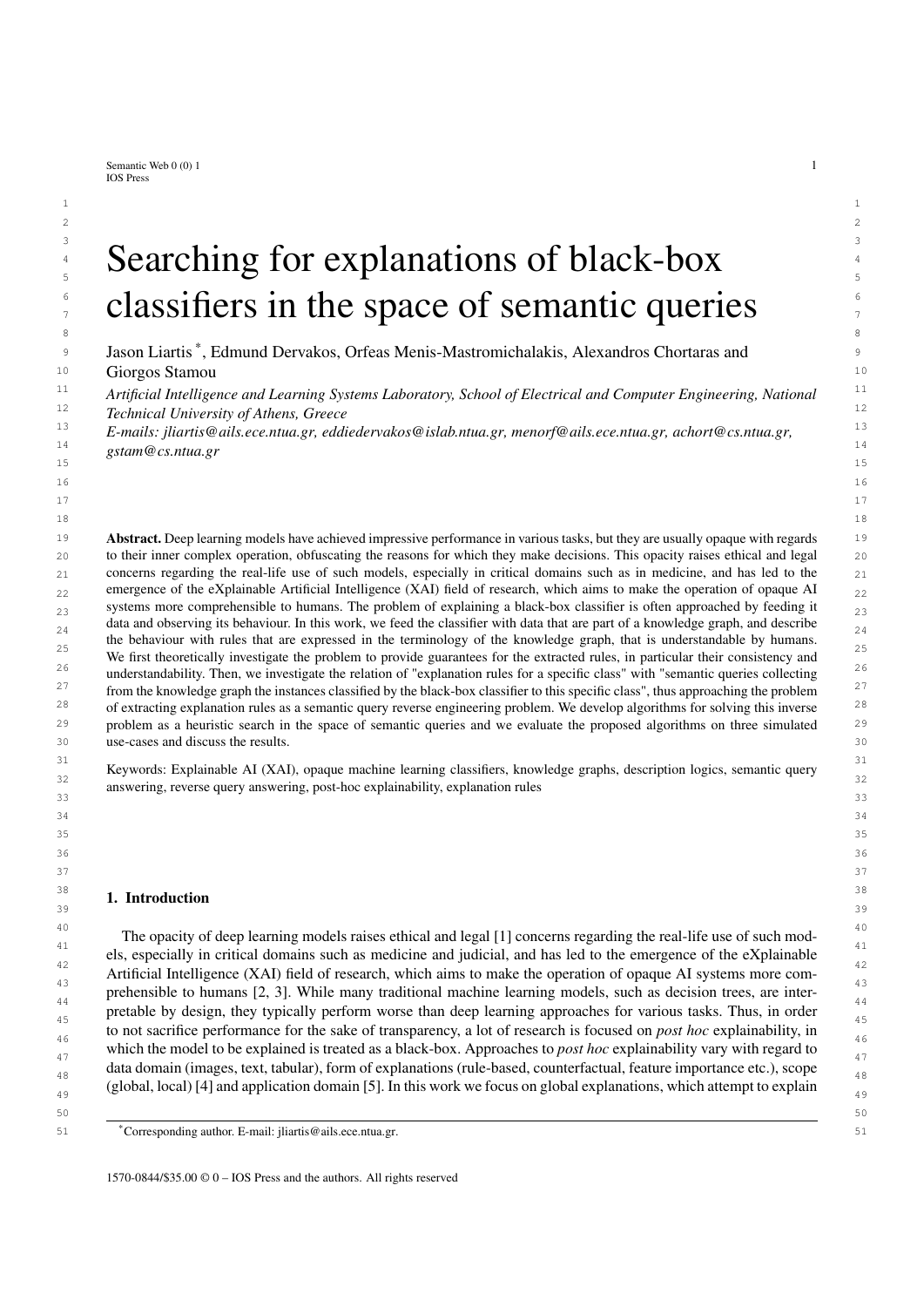|  |                |                |        |           |        | Metrics and Exceptions of the example Explanation Rules and the respective Explanation Rule Queries. |
|--|----------------|----------------|--------|-----------|--------|------------------------------------------------------------------------------------------------------|
|  | Rule           | Ouery          | Recall | Precision | Degree | Exceptions (EX)                                                                                      |
|  |                | $q_1$          | 1.0    | 1.0       | 1.0    |                                                                                                      |
|  | $\overline{2}$ | $q_2$          | 0.67   | 1.0       | 0.67   |                                                                                                      |
|  | 3              | $q_3$          | 1.0    | 0.75      | 0.75   | $\{p1\}$                                                                                             |
|  |                | q <sub>4</sub> | 0.33   | 0.5       | 0.25   | ${p2}$                                                                                               |

1 1 Table 1 Metrics and Exceptions of the example Explanation Rules and the respective Explanation Rule Queries.

### 10 **4. Computation of Explanations** 10

12 From section Section 3, we understand that the problem that we try to solve is closely related to the query reverse 12 13 engineering problem, since we need to compute queries given a set of individuals. However, since in most cases there 13 <sup>14</sup> is not a single query that fits our needs (have as certain answers the pos-set of the classifier), we need to find (out <sup>14</sup> 15 15 of all the semantic queries that have a specific certain answer set) a set of queries that *nicely* describe the classifier 16 16 under investigation (approximate its output) in an understandable and intuitive way. Therefore, the problem can also <sup>17</sup> be seen as a heuristic search problem. The duality of rules and queries within our framework, reduces the search of <sup>17</sup> 18 18 correct rules (with exceptions) to the search of queries that contain elements of the pos-set in their certain answers. 19 19 Reverse engineering queries for subsets of EN is challenging for the following reasons:

<sup>20</sup> - The subsets of EN for which there exists a correct rule query  $(T \mid I \mid EN)$ ; there exists *q* s.t. cert $(q; S) = Ig$   $^{20}$   $^{21}$   $^{22}$ 21 can potentially be exponentially many  $(2^{jENj})$ .

22 22 -<sup>22</sup> - The Query Space i.e. the set containing all queries that have non-empty certain answer set ( $f\overline{q}$  j cert( $q$ ; S) \  $^{22}$ <br>  $\overline{F}N \leq 2q$  can potentially be infinite [A6] EN  $\neq$  ? *g*) can potentially be infinite [46].

<sup>24</sup> - For any subset *I* of EN, the number of queries s.t. cert(*q*; S) = *I* can be zero, positive or infinite. <sup>24</sup><br>- Computing the certain answers of arbitrary queries can be exponentially slow, so it is computational

 $\frac{25}{25}$  – Computing the certain answers of arbitrary queries can be exponentially slow, so it is computationally pro-26 **19.**  $\frac{1}{26}$  **26 19. 19. 19. 19. 19. 19. 19. 19. 19. 19. 19. 19. 19. 19. 19. 19. 19. 19. 19. 19. 19. 19. 19. 19. 19. 19. 19. 19.**  hibitive to evaluate each query under consideration while exploring the query space.

28 28 The difficulties described above are addressed in the following ways:

- $\frac{29}{28}$  In this paper, we only consider knowledge bases of which the TBox can be eliminated (such as RL [54]; see  $\frac{29}{28}$ <sup>30</sup> also the last paragraph of this section). This enables us to create finite queries that contain all the necessary  $31$   $31$   $32$   $33$ conjuncts to fully describe each individual. We are then able to merge those queries to create descriptions of  $\frac{32}{32}$ successively larger subsets of EN.
- $\frac{33}{21}$  We do not directly explore the subsets of EN for which there exists a correct rule query, and the computation <sup>34</sup> of certain answers is not required for the algorithms. Instead, we explore the Query Space blindly, but heuris-<sup>35</sup> 35 tically. We create queries that are guaranteed to be within the Query Space and are also guaranteed to contain <sup>36</sup> heuristically selected individuals in their certain answers, without knowing their exact certain answers. The <sup>37</sup> heuristic we employ, aids us in selecting similar individuals to merge. Intuitively, this helps us create queries 38 38 that introduce as few as possible unwanted certain answers.
- $\frac{39}{20}$  We are not concerned with the entire set of queries with non-empty sets of certain answers, but only with <sup>40</sup> queries which have specific characteristics in order to be used as explanations. Specifically, the queries have 41 and 19 and 19 and 19 and 19 and 19 and 19 and 19 and 19 and 19 and 19 and 19 and 19 and 19 and 19 and 19 and 19 and 19 and 19 and 19 and 19 and 19 and 19 and 19 and 19 and 19 and 19 and 19 and 19 and 19 and 19 and 19 an to be short in length, with no redundant conjuncts, have as certain answers elements of the pos-set of the class  $\frac{42}{42}$ under investigation, and as few others as possible.
- <sup>43</sup><br>
 The proposed algorithms guarantee that given a set *I*, if a query *q* exists s.t. cert(*q*; *S*) = *I*, then the algorithms<br>
will find at least one such query. If there do not exist such queries then, since the c  $\frac{44}{100}$  will find at least one such query. If there do not exist such queries then, since the computation of certain answers <sup>45</sup> is not involved in the algorithms, the result of the heuristic search will be a "good guess" of queries which have  $\frac{46}{10}$  similar answer sets to *I*. If there exist infinite such queries, then we do not have a guarantee that we have found  $\frac{47}{100}$   $\frac{47}{100}$   $\frac{47}{100}$   $\frac{47}{100}$   $\frac{47}{100}$   $\frac{47}{100}$   $\frac{47}{100}$   $\frac{47}{100}$   $\frac{47}{100}$   $\frac{47}{100}$   $\frac{47}{100}$   $\frac{47}{100}$   $\frac{47}{100}$   $\frac{47}{100}$   $\frac{47}{100}$   $\frac{47}{100}$   $\frac{47}{100}$  the shortest, most understandable one, however the proposed algorithms take care to create queries with few  $\frac{1}{48}$  $\frac{49}{49}$ variables (see Alg. 2 and section 4.3.2).

50 50 In the following we describe the proposed algorithms for computing explanations. The core algorithm, which is 51 51 outlined as Alg. 1 and we call KGrules-H, takes as input an atomic ABox A and a set of individual names *I*, and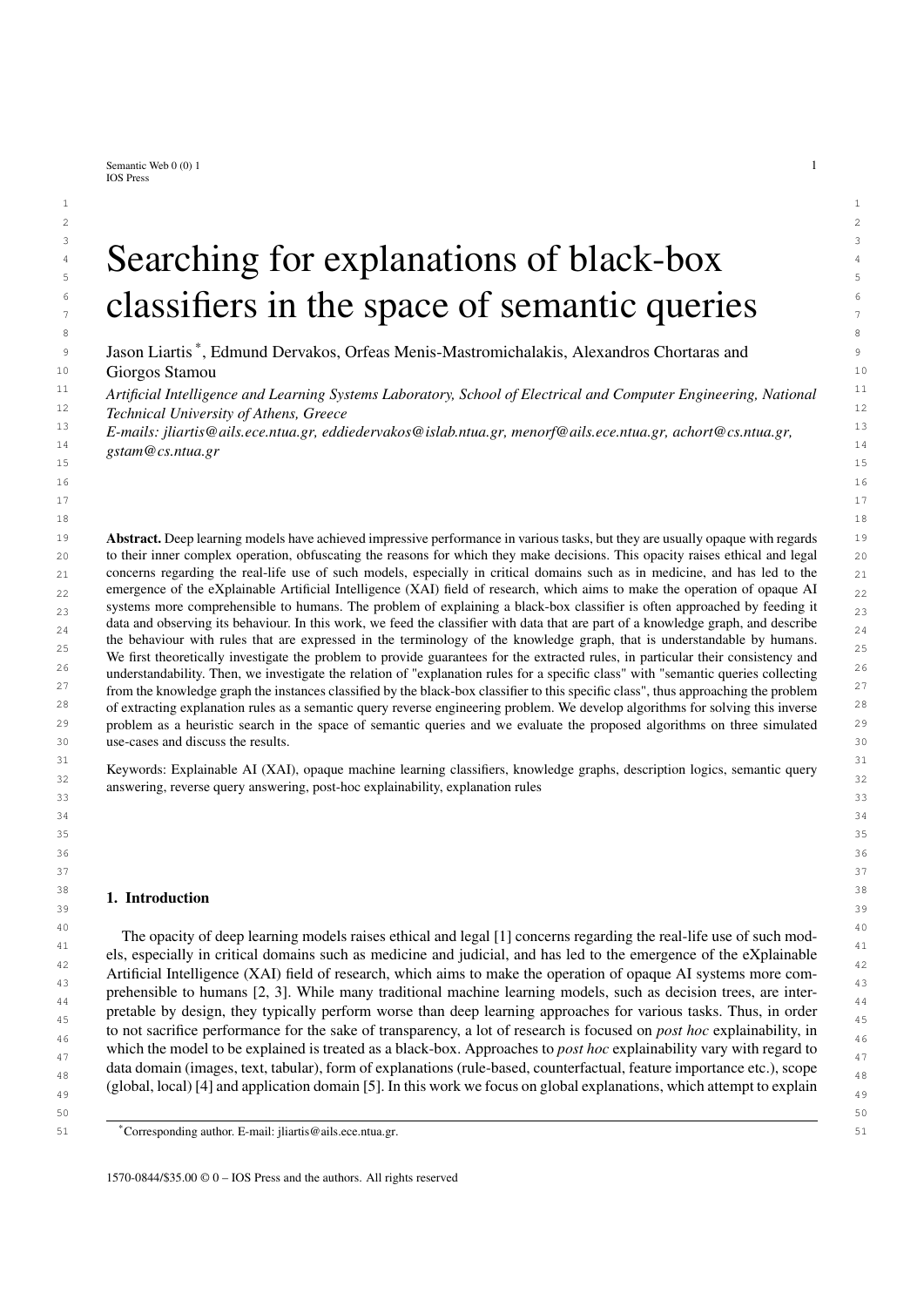*J. Liartis et al. / Searching for explanations of black-box classifiers in the space of semantic queries* 11

5

1 produces a list of queries. It is assumed that both  $\triangle$  and  $I$  are obtained from an explanation dataset  $E$ . In particular, 2 *I* is a subset of the respective EN corresponding to a pos-set of a classifier to *F* be explained for some class *C*, i.e.  $\beta$  3  $\beta$  pos(*F*; EN; *C*), and *A* is an atomic ABox containing all the available knowledge about the individuals in *I* encoded  $\beta$  in the knowledge base of *F*. The output queries are intended to serve as explanati 4 in the knowledge base of E. The output queries are intended to serve as explanation rule queries for class *C*.

#### 6 Algorithm 1: KGRULES-H

|        | THE CHAMBER IN RONCEED IN                                                                              |    |
|--------|--------------------------------------------------------------------------------------------------------|----|
| $\,$ 8 | <b>Input:</b> An atomic ABox $\land$ and a set of individual names $I$ .                               | 8  |
| 9      | <b>Output:</b> A list of queries $S$ .                                                                 | 9  |
| 10     | 1 S                                                                                                    | 10 |
| 11     | $fMSQ(a; A)$   $a$ 2 I }<br>2L                                                                         | 11 |
| 12     | 3 while $ L  > 2$ do                                                                                   | 12 |
| 13     | $\arg\min_{q: q^0 \geq L; \, q \in q^0} \textsf{QueryD}$ issimilarity $(q; q^0)$<br>$q_A$ ; $q_B$<br>4 | 13 |
| 14     | Merge $(q_A; q_B)$<br>q                                                                                | 14 |
| 15     | $(L \cap f q_A; q_B g)$ [ fqg<br>L<br>6                                                                | 15 |
| 16     | append $q$ to $S$                                                                                      | 16 |
| 17     | 8 end                                                                                                  | 17 |
| 18     | 9 return $S$                                                                                           | 18 |

 21 The algorithm starts by initializing an empty list of queries *S* , and by creating an initial description for each  $_{22}$  individual in *I* in the form of a most specific query (MSQ). A detailed definition of a MSQ is given in Section 4.1;  $_{22}$ 23 intuitively, an MSQ of an individual *a* for an ABox  $A$  is an instance query *q* that captures the maximum possible  $\frac{23}{2}$ information about *a* and is such that  $a \neq 0$  cert(MSQ( $q$ ; A)). Given these descriptions, one for each individual, which  $a_1$  25 are added in a set *L*, the algorithm then tries to combine the elements of *L* in order to generate more general  $_{26}$  descriptions. In particular, at each iteration of the while loop, it selects two queries from *L* and merges them. The  $_{26}$  $_{27}$  queries to be merged are selected based on their dissimilarity; two least dissimilar queries are selected and merged.  $_{27}$  $_{28}$  The intuition is that by merging relatively similar queries, the resulting queries will continue to be "as specific as  $_{28}$  $_{29}$  possible" since they will generalize out the limited dissimilarities of the original queries. In Section 4.2 we discuss  $_{29}$  $_{30}$  how dissimilarity is estimated, and in Section 4.3 we describe two alternative approaches for merging queries.  $_{30}$ Given two queries  $q_A$ ;  $q_B$  that have been selected as least dissimilar, the algorithm merges them by constructing  $\frac{31}{2}$ <br>2. **a new instance query**  $a = \text{Mereo}(a_i; a_i)$  **such that**  $\text{cert}(a_i; a_i) = \text{cert}(a_i; a_i)$  $\text{Text}(a_i; a_i)$ **. T** a new instance query  $q = \text{Merge}(q_A; q_B)$  such that cert( $q$ ; A) cert( $q_A$ ; A) [ cert( $q_B$ ; A). The newly created  $q_A$ ; and  $q_B$  and  $q_B$  and  $q_B$  and  $q_B$  and  $q_B$  and  $q_B$  and  $q_B$  and  $q_B$  and  $q_B$  and  $q_B$  and  $q_B$  and  $q_B$  query replaces the ones it was merged from in *L*, and is also appended to *S*. Once the queries to be merged have  $33$  been exhausted, Alg. 1 terminates by returning the list *S* which will contain  $jIj \t1$  instance queries, the results of  $34$  35 each merging step in order of creation. Thus, the queries can be considered to be *S* in some decreasing order of **Solution** "specificness", although the actual order depends on the order the elements in *L* are considered.

19

 37 If the queries in *S* have subsets of *I* as their certain answers, given that we have assumed that *I* is the pos-set of 38 a classifier for some class *C*, the queries can be treated as candidate explanation rule queries for *C*. In this case, the 39 queries can be interpreted as explanation rule queries, converted to the respective explanation rules, and presented 39 40 as explanations. In general, however, there is no guarantee that the certain answers of a merged query will be a 41 subset of *I*. In this case, which is the typical case, the computed explanation rules will be rules with exceptions. In 42 Section 4.3 we prove some optimality results for one of the merging methods, the query least common subsumer 43 (QLCS). In particular, if there is a correct explanation rule (without exceptions), then we are guaranteed to find the 44 corresponding explanation rule query, using the QLCS.

 45 As mentioned above, Alg. 1 works on the assumption that all available knowledge about the relevant individuals *I* 46 is encoded in a (finite) atomic ABox A. This is essential for the computation of the MSQs. Given that the knowledge base associated with an explanation dataset is in general of the form  $hT$ ; Ai, this assumption means that if the 47<br>original knowledge involves a non-empty TBox  $\overline{L}$  it has to be eliminated before applying Alg. 1. Th 48 original knowledge involves a non-empty TBox  $T$ , it has to be eliminated before applying Alg. 1. This poses certain 48 49 restrictions on the applicability of Alg. 1, namely that if the original knowledge of the explanation dataset is indeed 50 of the form  $hT$ ; Ai with  $T \leftrightarrow f$ , it should be possible to be transformed through TBox elimination to an equivalent 50<br>51 w.r.t. query answering finite assertional-only knowledge base  $A^{\theta}$  such that cert(*a*;  $hT \cdot A$ 51 w.r.t. query answering finite assertional-only knowledge base  $A^{\theta}$ , such that cert $(q; \hbar \vec{r}; A i)$  = cert $(q; \hbar; A^{\theta} i)$  for 51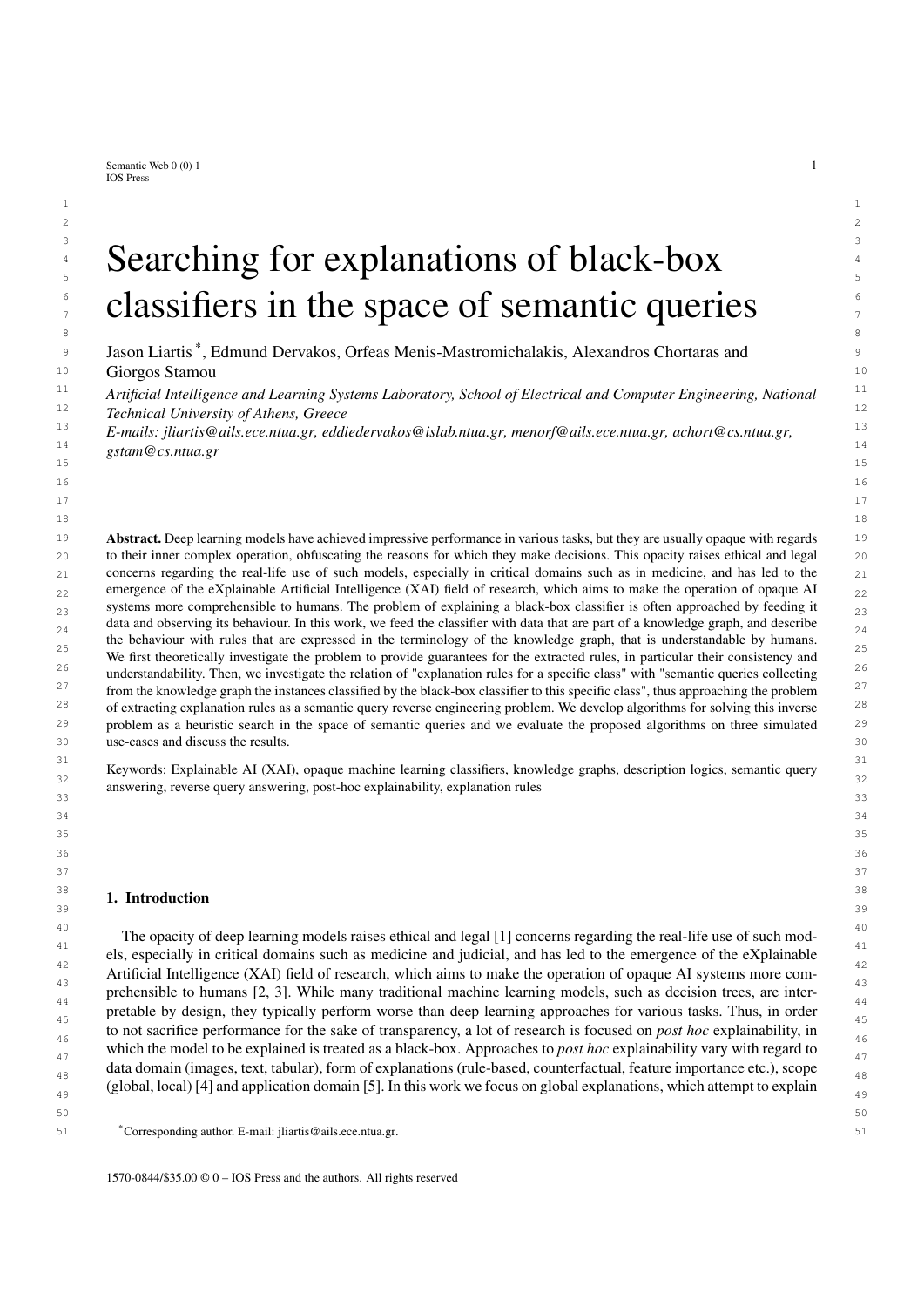3 3 then iteratively applying them on the knowledge base until no more assertions can be generated. Materialization is 4 possible, e.g. for Description Logic Programs and the Horn-SHI Q DL dialect. Finite materialization may not be 5 5 possible even for low expressivity DL dialects, such as DL-Lite. [55, 56]

### 7 7 *4.1. Most Specific Queries*

<sup>9</sup> As mentioned above, intuitively, a *most specific query* (MSQ) of an individual *a* for an atomic ABox *A* encodes <sup>10</sup> the maximum possible information about *a* provided by A. It is defined as a least query in terms of subsumption <sup>10</sup> <sup>11</sup> which has *a* as a certain answer; in particular, a query *q* is a MSQ of an individual *a* for an atomic ABox *A* iff <sup>11</sup> <sup>12</sup> *a* 2 cert(*q*; A) and for all  $q^{\theta}$  such that *a* 2 cert( $q^{\theta}$ ; A) we have  $q$  6*s*  $q^{\theta}$ . <sup>12</sup> <sup>13</sup> **6 12 6 12 6 12 6 12 6 12 6 12 6 12 6 12 6 6 12 6 12 6 12 6**

 $6$ 

8 a set of the set of the set of the set of the set of the set of the set of the set of the set of the set of the set of the set of the set of the set of the set of the set of the set of the set of the set of the set of th

<sup>13</sup> Following the subsumption properties, MSQs are unique up to syntactical equivalence. In Alg. 1 it is assumed<sup>13</sup> that MSQ(*a*; A) represents one such MSQ of *a* for A. Since A is finite, a MSQ is easy to compute. This can be done<br>by viewing A as a graph taking the connected component of that graph that contains node *a* and converti <sup>15</sup> by viewing  $\hat{A}$  as a graph, taking the connected component of that graph that contains node  $\hat{a}$ , and converting it into <sup>16</sup> a graph representing a query by replacing all nodes (which in the original graph represent individuals) by arbitrary, 17 17 distinct variables, taking care to replace node *a* by variable *x*.  $\sim$  18

**Theorem 2.** Let A be a finite atomic ABox over a vocabulary  $\hbar CN$ ; RN; IN*i*, *a* an individual in IN, and conn(*a*; A) is 20 20 *the connected component of the ABox graph of* A *containing a. Let also q be an instance query with query graph* 21 *G. If there exists an isomorphism*  $f : G \perp \text{conn}(a; A)$  *such that*  $f(x) = a$ *, then*  $q$  *is an MSQ of a for*  $A$ *.* 21

22  $\sim$  22

*Proof.* Let *l* be the interpretation such that  $\Delta^1 = IN$ ,  $a^1 = a$  for all  $a \neq IN$ ,  $C^1 = fa \neq C(a) \neq Ag$ , for all  $a \neq 3$ 24 *C* 2 CN, and  $r' = f(a; b)$  j  $r(a; b)$  2 Ag for all  $r$  2 RN. Clearly, *l* is a model of A, and it is easy to see that 24<br>25 cert(*a*; A) – ans (*a*; A) for any query *a* where ans (*a*; A) are the answers to *a* under the 25 cert(*q*; A) = ans<sub>I</sub>(*q*; A) for any query *q*, where ans<sub>I</sub>(*q*; A) are the answers to *q* under the interpretation I. Because 25 of this identity, we can without loss of generality, restrict ourselves to this I w.r. 26 of this identity, we can, without loss of generality, restrict ourselves to this *l* w.r.t. cert(*q*; A). 26<br>27 Since f gritts we can construct for a the match  $\Delta V(\mathbf{r}) = \mathbf{r}(\mathbf{r})^T \mathbf{r}$  is follows that  $\Delta V(\mathbf{r$ 

<sup>27</sup> Since *f* exists, we can construct for *q* the match : var(*q*) ! IN, such that  $(u) = f(u)$ . It follows that  $(x) = a$ , <sup>27</sup> and so *a* 2 cert(*q*; A). Let  $q^0$  be a query with query graph  $G^0$  such that *a* 2 cert( $q^0$ ; A). Since *a* is an answer of  $q^0$ , <sup>28</sup><br> $G^0$  must be homomorphic to A by a homomorphism *a* such that  $q(x) = q$ . Since ho <sup>29</sup>  $G^{\theta}$  must be homomorphic to A by a homomorphism *g* such that  $g(x) = a$ . Since homomorphisms preserve edges <sup>30</sup> and  $q^{\theta}$  is connected, the image of  $G^{\theta}$  under *g* is a subgraph of conn(*a*; *A*). Then  $h = g f^{-1}$  is a homomorphism<sup>30</sup><sup>31</sup> from  $G^{\theta}$  to *G* with  $h(x) = x$  Thus  $g \circ g g^{\theta}$  as a subgraph of conn(*a*; *A*). T  $\int_0^{31}$  from  $G^{\emptyset}$  to *G* with  $h(x) = x$ . Thus,  $q \circ s q^{\emptyset}$ .  $32$  and  $\Box$   $32$ 

Since  $q \circ_S q^{\theta}$  implies that cert( $q; A$ ) cert( $q^{\theta}$ ; A), the MSQ of *a* has as few as possible certain answers other <sup>34</sup><br>than *a*. This is desired since it implies that the initial queries in Alg. 1 do not have any e <sup>35</sup> than *a*. This is desired since it implies that the initial queries in Alg. 1 do not have any exceptions (certain answers <sup>36</sup> not in the pos-set), unless this cannot be avoided. Therefore, the iterative query merging process of constructing  $\frac{37}{2}$  explanations starts from an optimal standpoint.  $\frac{1}{1}$   $\frac{1}{1}$  38

33 33

39 39 Example 4. *Continuing the previous examples, Fig. 2 shows the graphs of the MSQs of* p3 *and* p4*, constructed by* 40 40 *materializing the TBox, and then extracting the connected components of* p3 *and* p4 *from the new ABox.*

41 41  $_{42}$  For use with Alg. 1, we denote a call to a concrete function implementing the above described approach for  $_{42}$ obtaining MSQ(*a*; A) by GRAPHMSQ(*a*; A). We should note that the result of GRAPHMSQ(*a*; A) will be a MSQ,  $_{43}$ <br>but in general it will not be condensed, and thus may contain redundant atoms and variables  $_{44}$  but in general it will not be condensed, and thus may contain redundant atoms and variables.

45 45

47 47

### 46 46 *4.2. Query Dissimilarity*

 48 At each iteration, Alg. 1 selects two queries to merge in order to produce a more general description covering 49 both queries. To make the selection, we use a heuristic which is meant to express how dissimilar two queries are, so 50 that at each iteration the two least dissimilar queries are selected and merged, with the purpose of generating an as 51 least generic as possible more general description. Given two queries *q*1, *q*<sup>2</sup> with respective graph representations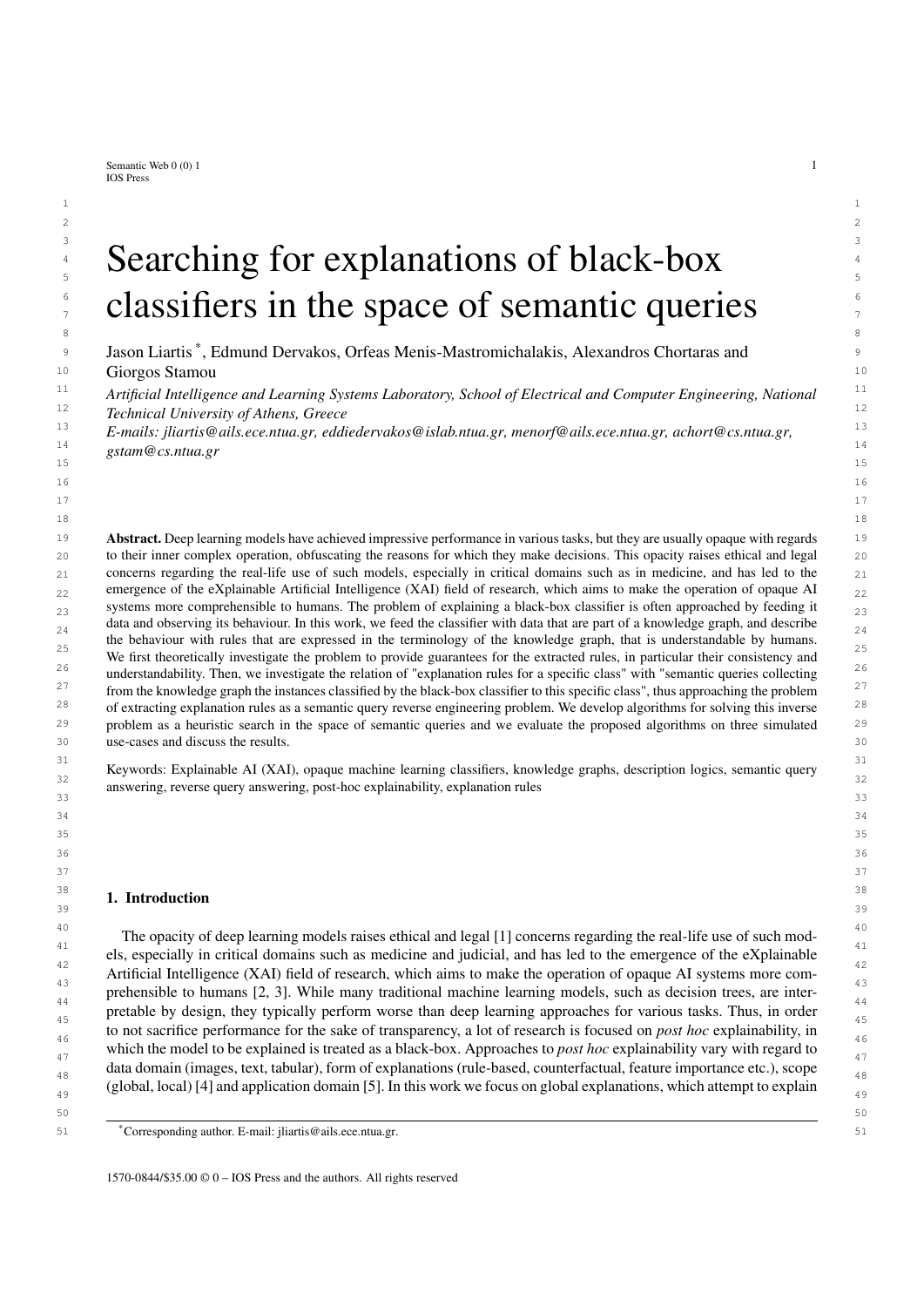

12 **Fig. 2. The MSQs of p3 and p4 represented as graphs** 12

 $G_1 = (V_1; E_1; V_1; E_1)$  and  $G_2 = (V_2; E_2; V_2; E_2)$ , we define the *query dissimilarity* heuristic between  $q_1$  and  $q_2$  as follows: 15 **as follows:** 15 as follows:

$$
16\n17 \tQueryDissimilarity(q_1; q_2) = \sum_{\nu_1 \ge \nu_1} \min_{\nu_2 \ge \nu_2} \text{diss}_{q_1q_2}(\nu_1; \nu_2) + \sum_{\nu_2 \ge \nu_2} \min_{\nu_1 \ge \nu_1} \text{diss}_{q_2q_1}(\nu_2; \nu_1) \tag{16}\n18
$$

20  $\frac{1}{20}$  20 where

$$
diss_{q_1q_2}(v_1; v_2) = jL_1(v_1) nL_2(v_2)j
$$
  
\n
$$
+ \sum_{r \ge R} f_{\text{max}}(\text{indegree}^r_{G_1}(v_1) \text{indegree}^r_{G_2}(v_2); 0) + \max(\text{outdegree}^r_{G_1}(v_1) \text{outdegree}^r_{G_2}(v_2); 0)g_i
$$
  
\n
$$
+ \sum_{r \ge R} f_{\text{max}}(\text{indegree}^r_{G_1}(v_1) \text{indegree}^r_{G_2}(v_2); 0) + \max(\text{outdegree}^r_{G_1}(v_1) \text{outdegree}^r_{G_2}(v_2); 0)g_i
$$

26 <sub>2</sub>., and <sup>26</sup> 2., and 2., and 2., and 2., and 2., and 2., and 2., and 2., and 2., and 2., and 2., and 2., and 2., and 2., and 2., and 2., and 2., and 2., and 2., and 2., and 2., and 2., and 2., and 2., and 2., and 2., *R* is the set of all role names appearing in the edge labels of the two graphs, and indegree<sub>*G*</sub>(*v*) (outdegree<sub>*G*</sub>(*v*)) is  $\frac{26}{27}$ the number of incoming (outcoming) edges *e* in node *v* of graph *G* with  $r \geq (e)$ .

28 28 The intuition behind the above dissimilarity measure is that the graphs of queries which are dissimilar consist  $29$   $29$  $\frac{30}{30}$  of nodes with dissimilar labels connected in dissimilar ways. Intuitively, we expect such queries to have dissimilar  $\frac{30}{30}$  $\frac{31}{22}$  that can be computed efficiently, we do not examine complex ways in which the nodes may be interconnected, but  $\frac{32}{20}$  only examine the local structure of the nodes by comparing their indegrees and outdegrees. The way in which we  $\frac{33}{24}$  compare the nodes of two query graphs is optimistic; we compare each node with its best possible counterpart —the node of the other graph which it is the least dissimilar to. Note that diss<sub>q142</sub> (*v*<sub>1</sub>; *v*<sub>2</sub>) does not equal diss<sub>q241</sub> (*v*<sub>2</sub>; *v*<sub>1</sub>).<br><sup>35</sup><br>The first quantity expresses how many conjuncts of *q*<sub>4</sub> containing *v*<sub></sub>  $35$   $\frac{1}{2}$   $\frac{1}{2}$   $\frac{1}{2}$   $\frac{1}{2}$   $\frac{1}{2}$   $\frac{1}{2}$   $\frac{1}{2}$   $\frac{1}{2}$   $\frac{1}{2}$   $\frac{1}{2}$   $\frac{1}{2}$   $\frac{1}{2}$   $\frac{1}{2}$   $\frac{1}{2}$   $\frac{1}{2}$   $\frac{1}{2}$   $\frac{1}{2}$   $\frac{1}{2}$   $\frac{1}{2}$   $\frac{1}{2}$   $\frac{1}{2}$   $\frac{1}{$ The first quantity expresses how many conjuncts of  $q_1$  containing  $v_1$  do not appear in  $q_2$  containing  $v_2$ . This is best  $37$  37 sets of certain answers, although there is no guarantee that this will always be the case. In order to have a heuristic illustrated using a short example.

**Example 5.** Let  $q_1 = fC(x)$ ;  $D(x)$ ;  $r(x, y_{11})$ ;  $r(y_{12}; x)$ ;  $s(x, y_{11})g$ ;  $q_2 = fC(x)$ ;  $E(x)$ ;  $r(x, y_{21})$ ;  $r(x, y_{23})g$  and as-<br>sume that we are comparing variable x of as with variable x of as As far as concents are concerne 39 *sume that we are comparing variable x of q*<sup>1</sup> *with variable x of q*2*. As far as concepts are concerned, C*(*x*) *appears* 40 *in both q*<sup>1</sup> *and q*2*, while D*(*x*) *only appears in q*1*, so one concept conjunct is missing from q*2*. Moreover, x appears* 41 *in one "outgoing" r conjunct in q*<sup>1</sup> *and in two outgoing r conjuncts in q*2*, so no outgoing conjuncts are missing* 42 *from q*2*. Also, x appears in one "ingoing" r conjunct in q*<sup>1</sup> *but in no "ingoing" r in q*<sup>2</sup> *conjuncts, so one more* 43 *conjunct is missing. Finally, the s conjunct of x is missing from q*2*, giving us a total of three missing conjuncts from*  $q_2$ *, therefore* diss $q_1q_2(x_1; x_2) = 3$ *.*  $\qquad \qquad \text{and} \qquad \qquad \text{and} \qquad \qquad \text{and} \qquad \qquad \text{and} \qquad \qquad \text{and} \qquad \text{and} \qquad \text{and} \qquad \text{and} \qquad \text{and} \qquad \text{and} \qquad \text{and} \qquad \text{and} \qquad \text{and} \qquad \text{and} \qquad \text{and} \qquad \text{and} \qquad \text{and} \qquad \text{and} \qquad \text{and} \qquad \text{and$ 

<sup>45</sup> Using an efficient representation of the queries, it is easy to see that QueryDissimilarity( $q_1$ ;  $q_2$ ) can be computed  $q_1$ <br><sup>46</sup> in time  $Q(\text{bar}(q_1), \text{bar}(q_2))$  $46$  in time  $O(Nar(q_1))$  jvar $(q_2)$ ). 47 47

48 48 *4.3. Query Merging*

50 50 The next step in Alg. 1 is the merging of the two least dissimilar queries that have been selected. In particular, 51 given a query  $q_A$  for some individuals  $I_A$ , i.e. a query such that  $I_A$  cert $(q_A; A)$ , and a query  $q_B$  for some individuals 51

49 49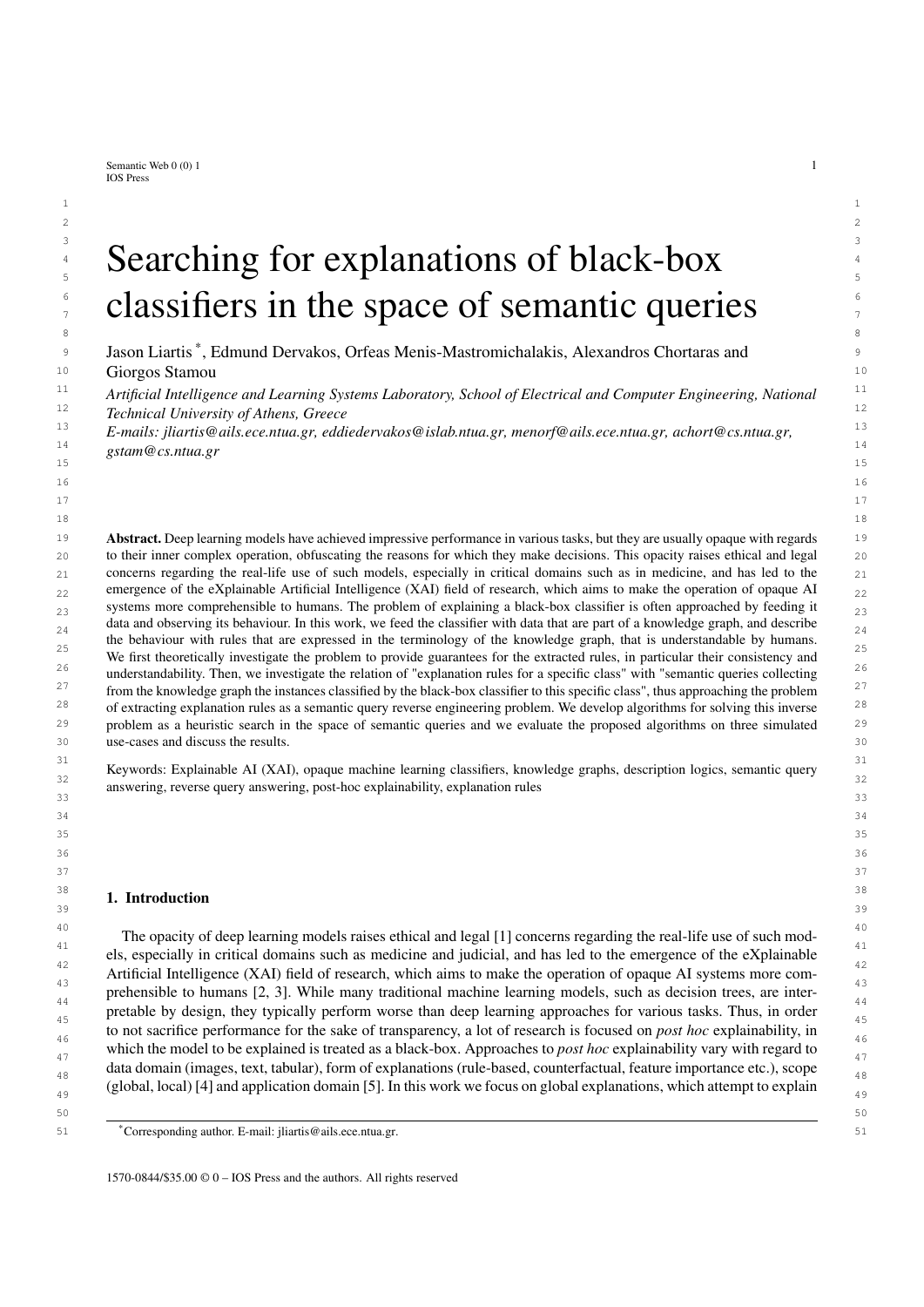

11 11 Fig. 3. The Kronecker product of the MSQs of p3 and p4  $12$  12

13 is a set of the set of the set of the set of the set of the set of the set of the set of the set of the set of the set of the set of the set of the set of the set of the set of the set of the set of the set of the set  $I_B$ , i.e. a query such that  $I_B$  cert( $q_B$ ; A), the purpose is to merge the two queries to produce a more general query<br> $q$  for  $I_A$ ,  $I_B$ , The necessary condition that such query must satisfy is  $I_A$ ,  $I_B$ , cort( $q$ ; A) <sup>15</sup>  $q$  for *I*<sub>A</sub> [ *I*<sub>B</sub>. The necessary condition that such query must satisfy is  $I_A$  [  $I_B$  cert( $q$ ; A). In the context of Alg. 1<sup>5</sup> the queries  $q_A$ ,  $q_B$  may be MSQs of some individuals, or results of previous query merges.

### 17 17 *4.3.1. Query Least Common Subsumer*

<sup>18</sup> Our first approach for merging queries is using the query least common subsumer (QLCS). As mentioned in <sup>18</sup> <sup>19</sup> Section 2, a QLCS is a most specific generalization of two queries. By choosing to use  $QLCS(q_A; q_B)$  (since QLCS  $^{19}$ <br><sup>20</sup> is unique up to syntactical equivalence, we assume that  $QLCS(q_A; q_B)$  represents one such  $QLCS$ <sup>20</sup> is unique up to syntactical equivalence, we assume that  $QLCS(q_A; q_B)$  represents one such QLCS for  $q_A$  and  $q_B$ ) in <sup>20</sup><br><sup>21</sup> the place of Merge(*q*,*c*,*q*<sub>*a*</sub>) in Alg<sub></sub><sub>1</sub>, and assuming that the input set of individ 21 the place of Merge $(q_A; q_B)$  in Alg. 1, and assuming that the input set of individuals is  $I = f a_1$ :::: *a<sub>n</sub>g*, it should 21<br>22 be obvious that the last query computed by Alg. 1 will be  $a = \Omega(\text{CS(MSO}(a; A)) \text{MSO}(a; A)) \cdot \text{MSO}($ 22 be obvious that the last query computed by Alg. 1 will be  $q = \text{QLCS}(MSQ(a_1; A)) \cdot MSQ(a_2; A)$ ; ::::;  $MSQ(a_n; A)$ ).  $^{22}$ <br><sup>23</sup> Eor any query  $q^{\theta}$  such that cert( $q^{\theta}$ ; A) I it will by definition hold that  $MSQ(a_2; A)$  (a.g. For any query  $q^{\theta}$  such that cert $(q^{\theta}, A)$  *I*, it will by definition hold that MSQ( $a_i$ ; *A*)  $\zeta$   $g^{\theta}$ ;  $i = 1$ ; :::; *n*. Therefore, <br>*a*  $\zeta$   $\zeta$  *a*<sup> $\theta$ </sup> which implies that cert(*a*; *A*) cert( $a^{\theta}$ ; *A*)  $q \leftrightarrow q$ , which implies that cert(q<sub>i</sub>, A) cert( $q^{\theta}$ ; A). This means that if there is an exact explanation rule query of  $q \leftrightarrow q$ , that will be a OLCS of its MSOs, while if there is not the computed OLCS explanation rule q  $\overline{I}$ , that will be a QLCS of its MSQs, while if there is not, the computed QLCS explanation rule query will have the  $\overline{I}$ <sup>26</sup> fewest possible exceptions. Thus, the main advantage of using the QLCS is that it guarantees "optimality" of the <sup>26</sup> <sup>27</sup> computed explanations.

28 28 To compute a QLCS we use an extension of the Kronecker product of graphs to labeled graphs. Given two 29 1.1.1.1.1.2.  $\sigma$   $(V, F, \cdot)$   $\rightarrow$   $\sigma$   $(V, F, \cdot)$   $\rightarrow$  1.1.1.2.  $\sigma$   $(11, 21, 21, 31, 21)$ 30  $\mathbf{V}_{\text{model}} = \mathbf{V}_{\text{model}} + \mathbf{G} \times \mathbf{G} + \mathbf{G} \times \mathbf{V}_{\text{model}} + \mathbf{G} \times \mathbf{V}_{\text{model}} + \mathbf{G} \times \mathbf{V}_{\text{model}} + \mathbf{G} \times \mathbf{V}_{\text{model}} + \mathbf{G} \times \mathbf{V}_{\text{model}} + \mathbf{G} \times \mathbf{V}_{\text{model}} + \mathbf{G} \times \mathbf{V}_{\text{model}} + \mathbf{G} \times \mathbf{V}_{\text{model}} + \mathbf{G} \times \mathbf{V}_{\text{model$ 31 (a)  $2 \pi (3 \pi (1))$  31 (b)  $2 \pi (3 \pi (1))$  31 (c)  $2 \pi (3 \pi (1))$  31 (c)  $2 \pi (3 \pi (1))$  31 32  $(1 + 2)$  32  $(1 + 2)$  32  $(1 + 2)$  32  $\int_{33}^{32}$   $\int_{y_1}(v_1) \int_{y_2}(v_2)$ , and  $\int_E : E \neq 2^{\text{RN}}$  with  $\int_E((u_1; u_2); (v_1; v_2)) = \int_{E_1}(u_1; u_2) \int_{E_2}(v_1; v_2)$ . labeled graphs  $G_1 = (V_1; E_1; V_1; E_1)$  and  $G_2 = (V_2; E_2; V_2; E_2)$ , which in our case will represent queries, their<br>Kronecker product  $G - G_2$ ,  $G_2$  is the graph  $G - (V_1 F_1; V_2; E_2)$ , where  $V - V_2$ ,  $V_2 = F_1((u_2; u_2); (v_2;$ Kronecker product  $G = G_1$   $G_2$  is the graph  $G = (V, E; \nu, \nu_E)$ , where  $V = V_1$   $V_2$ ,  $E = f((u_1, u_2); (v_1, v_2))$  j<br>(*u*; *u*<sub>2</sub>),  $2 F_2$ ; (*u*; *u*<sub>2</sub>),  $2 F_3$ ; and  $\lambda_E (u_1, u_2)$ ,  $\lambda_E (u_1, u_2)$ ,  $\lambda_E (u_2, u_2)$ ,  $\lambda_E (u_1, u_2)$  $(u_1; u_2)$   $\geq E_1$ ;  $(v_1; v_2)$   $\geq E_2$ ; and  $E_1(u_1; u_2)$   $\sum_{E_2}(v_1; v_2) \neq \overline{?}g$   $V$   $V$ ,  $v$  :  $V$   $\geq$   $2^{CN}$  with  $v((v_1; v_2)) =$ <br> $\sum_{E_1}(u_2) \sum_{E_2}(v_1; v_2)$  and  $\sum_{E_1}(v_2)$   $\geq$   $\sum_{E_2}(v_1; v_2) = \sum_{E_1}(u_1; u$ 

34 34 Example 6. *Fig. 3 shows the Kronecker product of the query graphs of Example 4.*

35 35 36 36 As with the Kronecker product of unlabeled graphs, for any graph *<sup>H</sup>*, we have that *<sup>H</sup>* ! *<sup>G</sup>*<sup>1</sup>;*G*<sup>2</sup> if and only if  $H \perp G_1$   $G_2$ . Since we are interested in graphs representing instance queries, we can assume that  $H$ ,  $G_1$ ,  $G_2$  are  $G_3$ connected. Assuming that  $G_1$ ;  $G_2$  represent two instance queries  $q_1$ ,  $q_2$  (with answer variable *x*), it will specifically as hold that  $H \perp G_2$ ;  $G_3$  is and only if  $H \perp \text{conn}((x, y), G_3)$ , where  $\text{conn}((x, y), G_3)$   $\frac{39}{139}$  hold that *H* !  $G_1$ ;  $G_2$  if and only if *H* ! conn((*x*; *x*);  $G_1$   $G_2$ ), where conn((*x*; *x*);  $G_1$   $G_2$ ) is the connected  $G_3$ <br>component of  $G_4$   $G_2$  containing the pairs of answer variables no component of  $G_1$   $G_2$  containing the pairs of answer variables node  $(x; x)$ . Because homomorphisms between  $\frac{40}{40}$ <sub>41</sub> query graphs correspond to subsumption relations between the respective queries, and vice versa, the connected <sub>41</sub> component of  $G_1$   $G_2$  containing node  $(x; x)$ , with node  $(x; x)$  replaced by  $x$  (the answer variable of the new query)  $a_2$  $43$  and all other nodes of that connected component replaced by distinct arbitrary variable names other than *x*, can be 44 viewed as the graph of an QLCS of  $q_1$  and  $q_2$ .

45 45 For use with Alg. 1, we denote a call to the concrete function implementing that approach for computing  $\frac{46}{\pi}$  QLCS( $q_1; q_2$ ) by KRONECKERQLCS( $q_1; q_2$ ). The time complexity of KRONECKERQLCS( $q_1; q_2$ ) is  $O(\text{Var}(q_1))^2$   $46$ <br> $\text{Var}(q_2)^2$  and the Kronecker product of the graphs  $G_2$ ,  $G_2$  contains  $N_2$  i,  $N_2$  node  $j$ var $(q_2)$  $/$ , and the Kronecker product of the graphs  $G_1$ ,  $G_2$ , contains  $jV_1j$   $jV_2j$  nodes. Therefore, the final query  $q_7$ constructed by Alg. 1 using KRONECKERQLCS( $q_1$ ;  $q_2$ ) to implement Merge( $q_1$ ;  $q_2$ ) will have  $O(m^n)$  variables, 48<br>where  $m = \max_{x \in \mathbb{R}} \int_{\mathbb{R}} \log f(a) dx$  is the maximum variable count of the MSOs and  $n = iI$  is the num where  $m = \max_{i=1;...n} \text{var}(q_i)$  is the maximum variable count of the MSQs, and  $n = jI$  is the number of individ-<br>and in L.Constructive this suggest by for the most supervision of the algorithm and dominates the munics 50 50 uals in *I*. Constructing this query is by far the most expensive operation of the algorithm and dominates the running  $\frac{1}{51}$  time with a complexity of  $O(m^{2n})$ . This makes the use of the above procedure for computing QLCS's prohibitive  $\frac{1}{51}$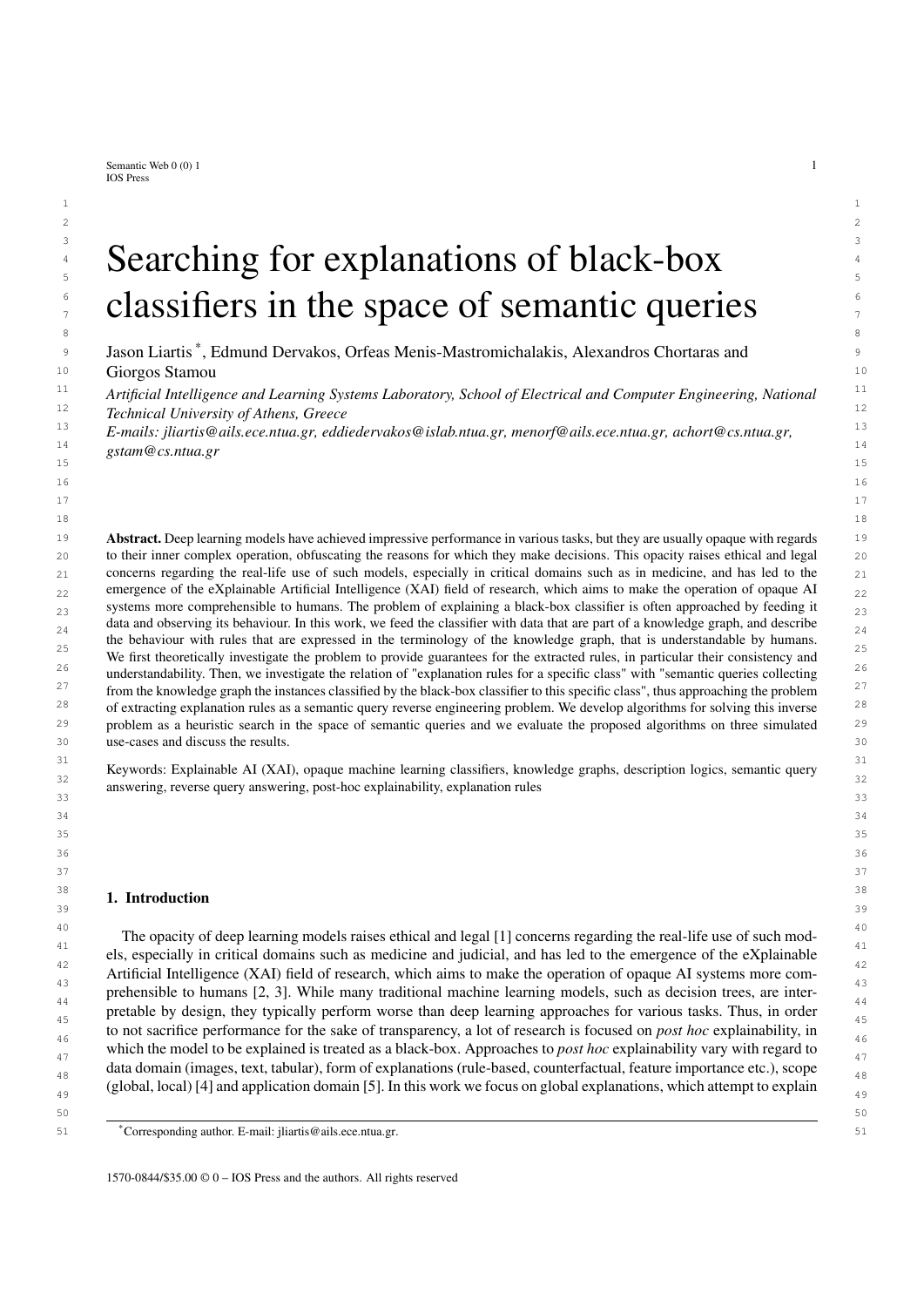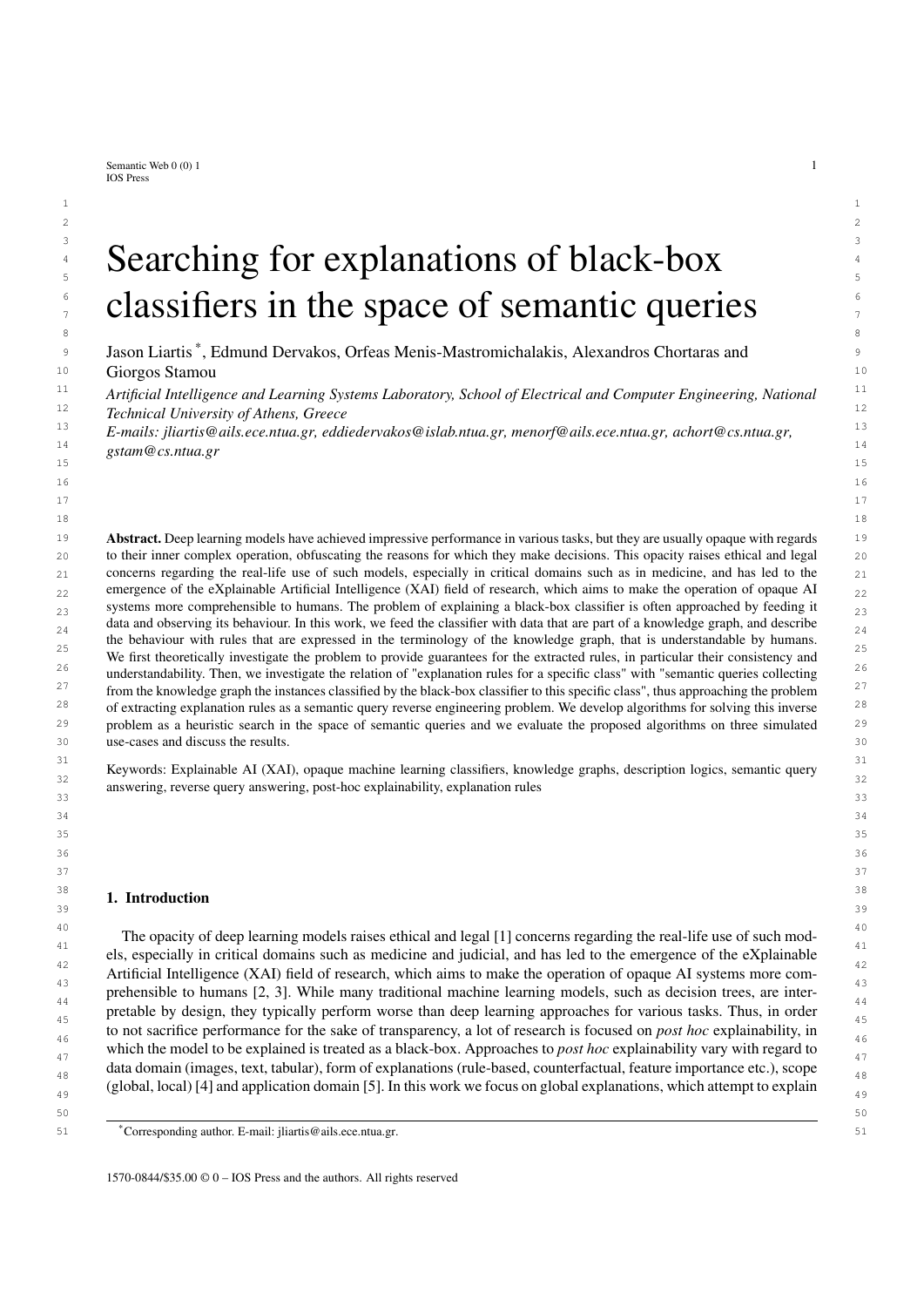1 1 Example 8. *We can showcase an example of Alg. 2 detecting an extraneous variable in the QLCS of q*<sup>1</sup> *and q*<sup>2</sup> *from z* Example 7, running the main loop for  $v = y_1$  and  $v^0 = y_2$ . The condition at line 3 first checks if the label of node  $v^0$ ,  $z^0$ 3 3 <sup>f</sup>Findingg*, is a subset of the label of node v,* <sup>f</sup>SoreThroat; Findingg*, which is true. Then for every incoming edge to* 4 4 *v* 0 *it checks if there is an edge incoming to v with the same label and origin. They both have one incoming edge from* 5 5 *node x labeled with* hasFinding *so the second condition will also evaluate to true. Node v* <sup>0</sup> *has no incoming edges,* 6 6 *so the third condition will also evaluate to true. Therefore, Alg. 2 will detect node v* <sup>0</sup> *as extraneous and delete it.* 7 7 *Running the entire algorithm for this query will result in the query represented in Fig. 5 as a graph.* 8 a set of the set of the set of the set of the set of the set of the set of the set of the set of the set of the set of the set of the set of the set of the set of the set of the set of the set of the set of the set of th 9 9  $T$ **Exemplar** $g$  10 11  $\binom{r}{1}$  $\mathcal{L}$  12  $\mathcal{L}$  13  $\frac{14}{14}$  14  $\sim$  15 15  $\begin{pmatrix} 16 \end{pmatrix}$  16 17 *f***SoreThroat**; Finding*g f*<br> *f* ung Finding: Finding*g f* ung Finding *f* 12 18 18 *<sup>f</sup>*LungFinding; Finding*<sup>g</sup>* 19 19 20 20 Fig. 5. The minimized graph of the QLCS of Fig. 4 21  $\sim$  21 22 22 The main loop of Alg. 2 is executed at most var(*q*) times, since at each loop either a variable is deleted or the 23 loop terminates. The inner loop checks all pairs of variables  $(O(\text{var}(q))^2)$ , and the if condition requires  $O(\text{var}(q))$  23 <sup>24</sup> set comparisons of size at most *jCNj*, and 2*jRNj* comparisons of rows and columns of adjacency matrices. Treating <sup>24</sup>  $\frac{25}{\text{C}}$  *j*CN*j* and *jRNj* as constants, the complexity of Algorithm 2 is  $O(\text{Var}(q))^4$ : 25 <sup>26</sup> Given the above, our first practical implementation of Alg. 1, uses GRAPHMSQ(*a*; A) to implement MSQ(*a*; A), <sup>26</sup><br><sup>27</sup> and APPPOXQUEPYMINIMIZE(KPONECKEPOLCS(*a*, a)) to implement Merge(*a*, a) 27 and APPROXQUERYMINIMIZE(KRONECKERQLCS( $q_A$ ;  $q_B$ )) to implement Merge( $q_A$ ;  $q_B$ ). 27<br>28 Begardless of the approximate query minimization described above even if full query condensation could be <sup>28</sup> Regardless of the approximate query minimization described above, even if full query condensation could be <sup>28</sup> <sup>29</sup> performed, there is no guarantee that condensing the queries computed by Alg. 1 using QLCS as the merge opera-<sup>30</sup> tion, have meaningfully smaller condensations. This led us to two different approaches for further dealing with the <sup>30</sup> <sup>31</sup> apidly growing queries QLCS produces. <sup>31</sup> The simplest approach to address this problem is to reject any queries produced by KRONECKERQLCS $(q_1; q_2)$ <sup>32</sup><br><sup>33</sup> that even after minimization have variable counts higher than a pre-selected threshold. This strategy esc <sup>33</sup> that, even after minimization, have variable counts higher than a pre-selected threshold. This strategy essentially <sup>33</sup> <sup>34</sup> introduces a weaker version of Alg.1, without the guarantees of optimality, but with polynomial running time, which <sup>34</sup> 35 35 is outlined in Alg. 3, which we call KGrules-HT. <sup>36</sup> Alg. 3 is the same as Alg. 1 except that  $q$  is not added to  $L$  and  $S$  unless its variable count is less than or equal to  $37$  an input threshold, *t*. This simple change reduces the complexity of the algorithm to polynomial in terms of *jIj* and  $37$ <sup>38</sup> t. It should be noted that setting a very low threshold for *t* could potentially lead to all queries being rejected and the <sup>38</sup> <sup>39</sup> algorithm returning an empty set, therefore *t* should be adjusted experimentally. It is also assumed that all MSQ's <sup>39</sup> 40 40 created when initializing *L* have less than *t* variables. <sup>41</sup> If we let  $n = jI$ , calculating the query dissimilarity for all pairs of queries, costs  $O(n^2t^2)$  operations. Using <sup>41</sup> <sup>42</sup> memoization limits the cost of calculating the dissimilarity through all iterations to  $O(n^2t^2)$ . Each iteration of the <sup>43</sup> main loop involves  $O(n^2)$  operations for selecting  $q_A$ ;  $q_B$ ,  $O(t^4)$  operations for calculating their QLCS. Thus, in<sup>43</sup><br>total Alg 3 has a running time of  $O(n^3 + n^2t^2 + nt^4)$ total, Alg. 3 has a running time of  $O(n^3 + n^2t^2 + nt^4)$ . <sup>45</sup> Our second approach to overcome the problem posed by the rapidly growing size of the queries produced by 46 QLCS was to consider a different merge operation, which is described in the following section.  $\frac{47}{47}$ 48 48 *4.3.2. Greedy Matching* 49 49 As already mentioned, the above described procedure for merging queries by computing a QLCS, often introduces 50 too many variables that Alg. 2 can't minimize effectively. A QLCS of  $q_1$ ;  $q_2$ , if condensed, is optimal at producing 50<br>51 a query that combines their certain answers while introducing few as possible new variables 51 51 a query that combines their certain answers while introducing few as possible new variables. However, the new*x f*Exemplar*g y*1 *y*4 hasFi<sub>ngting</sub> hasFinding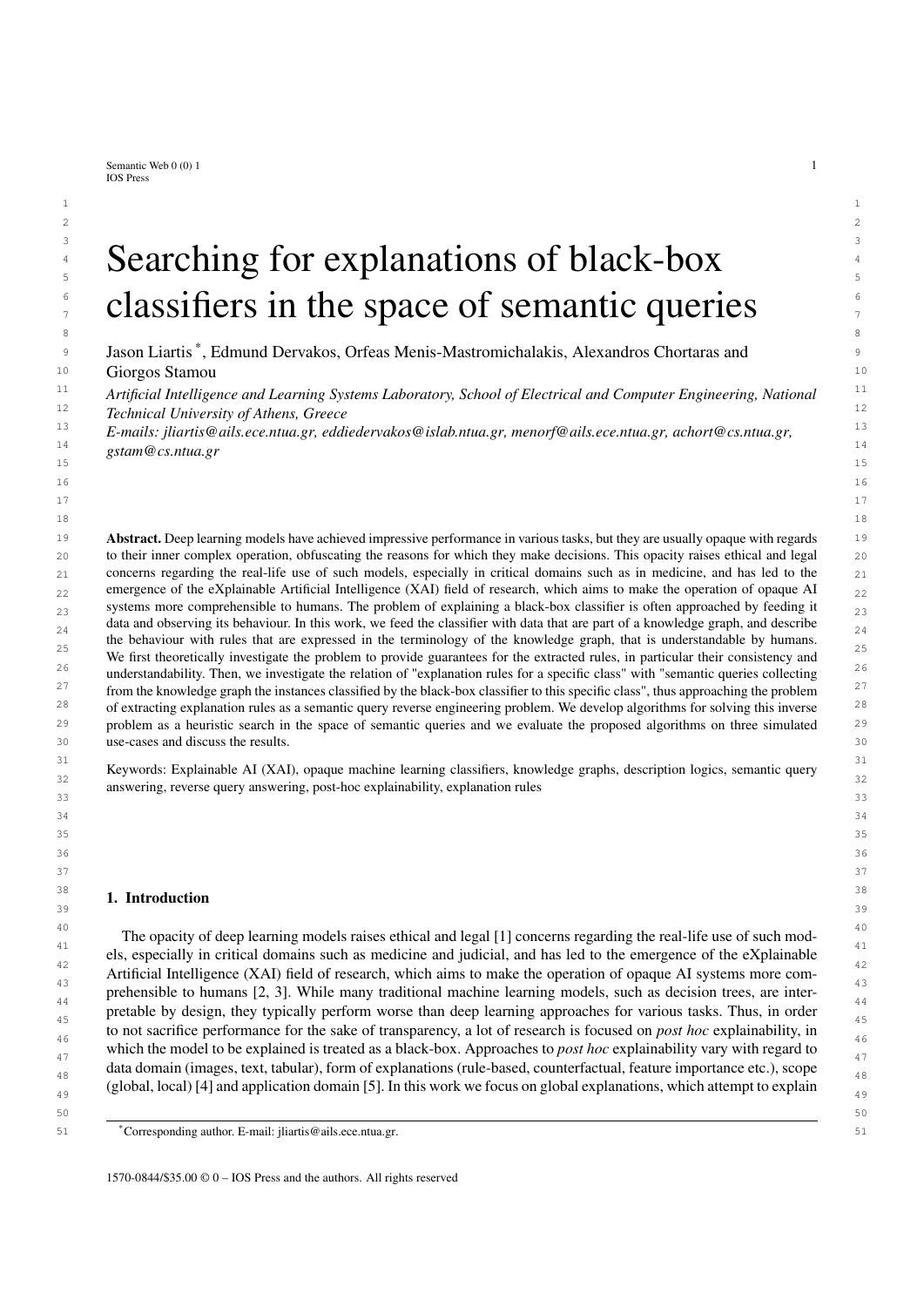| r Tr           |  |
|----------------|--|
| N<br><u>ДИ</u> |  |
|                |  |

| -                                                                                 | 2  |
|-----------------------------------------------------------------------------------|----|
| <b>Input:</b> An atomic ABox $A$ , a set of individual names I and a threshold t. | 3  |
| <b>Output:</b> A set of queries $S$ .                                             | 4  |
| 1 S                                                                               |    |
| $f$ GRAPHMSQ $(a; A)$   $a$ 2 I}<br>2 L                                           | 5. |
| 3 while $ L  > 2$ do                                                              | 6  |
| $q_A$ ; $q_B$ arg $\min_{q;q^0 \ge L; q \in q^0}$ Query Dissimilarity $(q;q^0)$   | 8  |
| APPROXQUERYMINIMIZE(KRONECKERQLCS $(q_A; q_B)$ )<br>q                             |    |
| $(L \cap f q_A; q_B g)$<br>L<br>6                                                 | 9  |
| <b>if</b> $\sqrt{var(q)}$ 6 t then                                                | 10 |
| $L \int f q q$<br>8                                                               | 11 |
| append $q$ to $S$<br>9                                                            | 12 |
| end<br>10                                                                         | 13 |
| 11 end                                                                            | 14 |
| 12 return $S$                                                                     | 15 |
|                                                                                   | 16 |

 19 variables that are introduced may still be too many. In practice, we may be able to afford some leniency in terms of 20 certain answers, so we can explore alternative methods of unifying queries without the cost of increased variables.

21 One such method, is finding a *common subquery*, i.e. finding the common conjuncts of two queries  $q_1$ ;  $q_2$ . As-<br>22 suming that  $\lambda$ (x, )  $\lambda$   $\lambda$ (x, ) and that  $q_1$ ,  $q_2$  are renamed apart except for the answer 22 suming that  $\frac{j}{q_1}$  is  $\frac{j}{q_2}$  is  $\frac{j}{q_1}$  and that  $q_1, q_2$  are renamed apart except for the answer variable *x*, a *matching* 22 23 is a 1-1 mapping from the variables of  $q_2$  to the variables of  $q_1$ . The *common subquery*  $q$  is formed by renaming the 23 24 variables of  $q_2$  according to the matching, and keeping the conjuncts also found in  $q_1$ , i.e.  $q = q_1 \setminus q_2$ .

 26 Example 9. *Continuing the previous examples, we will find common subqueries of the MSQs of* p3 *and* 27 p4*. We can match the lung finding of* p4 *with the lung finding of* p3 *as well as their sore throat findings.* 28 *This would be done by renaming y*<sup>21</sup> *to y*<sup>11</sup> *and y*<sup>22</sup> *to y*<sup>12</sup> *and then keeping the common conjuncts rez*<sub>9</sub> *sulting in the query*  $q(x) = f$ Exemplar(*x*); hasFinding(*x*; *y*<sub>11</sub>); SoreThroat(*y*<sub>11</sub>); Finding(*y*<sub>11</sub>); hasFinding(*x*; *y*<sub>12</sub>); <sub>29</sub><br>11 **unoFinding(***y***<sub>12</sub>); Finding(***y***<sub>12</sub>);** *In our annmach we avaluate th*  $\frac{30}{20}$  LungFinding(*y*<sub>12</sub>); Finding(*y*<sub>12</sub>)g*. In our approach we evaluate the quality of matchings based on the number of*  $\frac{30}{20}$ 31 *conjuncts in the query they induce, which in this case is 7.*

 $\frac{32}{2}$  32  $\frac{1}{2}$  32  $\frac{1}{2}$  32  $\frac{1}{2}$  32  $\frac{1}{2}$  32  $\frac{1}{2}$  32  $\frac{1}{2}$  32  $\frac{1}{2}$  32  $\frac{1}{2}$  32  $\frac{1}{2}$  32  $\frac{1}{2}$  32  $\frac{1}{2}$  32  $\frac{1}{2}$  32  $\frac{1}{2}$  32  $\frac{1}{2}$  32  $\frac{1}{2}$  32  $\frac{1}{2}$  32  $\frac{33}{33}$  Finding the maximum common subquery belongs to a larger family of problems of finding maximal common  $\frac{33}{33}$ substructures in graphs, such as the mapping problem for processors [57], structural resemblance in proteins [58]  $_{35}$  and the maximal common substructure match (MCSSM) [59]. Our problem can be expressed as a weighted version 36 of most of these problems, since they only seek to maximize the number of nodes in the common substructure, which, in our case, corresponds to the number of variables in the resulting subquery. Since we want to maximize the 38 number of common conjuncts, we could assign weights to variable matchings (*y* corresponds to *z*) due to concept conjuncts, and to pairs of variable matchings (*y* corresponds to *z* and  $y^0$  corresponds to  $z^0$ ) due to role conjuncts. This  $_{40}$  is an instance of the general graph matching problem. These problems are NP-hard and are therefore usually solved  $_{41}$  with approximation algorithms [60] [61]. With Alg. 4, we introduce our own method for approximately solving  $_{41}$ this problem since we need to impose the additional restriction that the resulting query must be connected. Any  $\frac{42}{2}$  $_{43}$  conjuncts in the resulting query that aren't connected to the answer variable do not influence the query's certain  $_{43}$ 44 answers, so we consider them extraneous.

 45 Alg. 4 initializes an empty variable renaming . *V* and *U* contain the variables that have not been matched yet. At each iteration of the main loop, the algorithm attempts to match one of the variables of  $q_2$  with one of the variables  $q_6$  47 of *q*1. Only matches that conserve the connectedness of the induced query are considered (set *S* ). If there are no such 48 matches the main loop terminates. Otherwise, the match that adds the largest number of conjuncts to the induced 49 query is selected. This match is added to and the corresponding variables are removed from *V* and *U*. Finally, 50 the query *q* which consists of the common conjuncts of  $q_1$  and  $q_2$  is constructed, by renaming the variables of  $q_2$  so according to and keeping the conjuncts that also appear in  $q_1$ .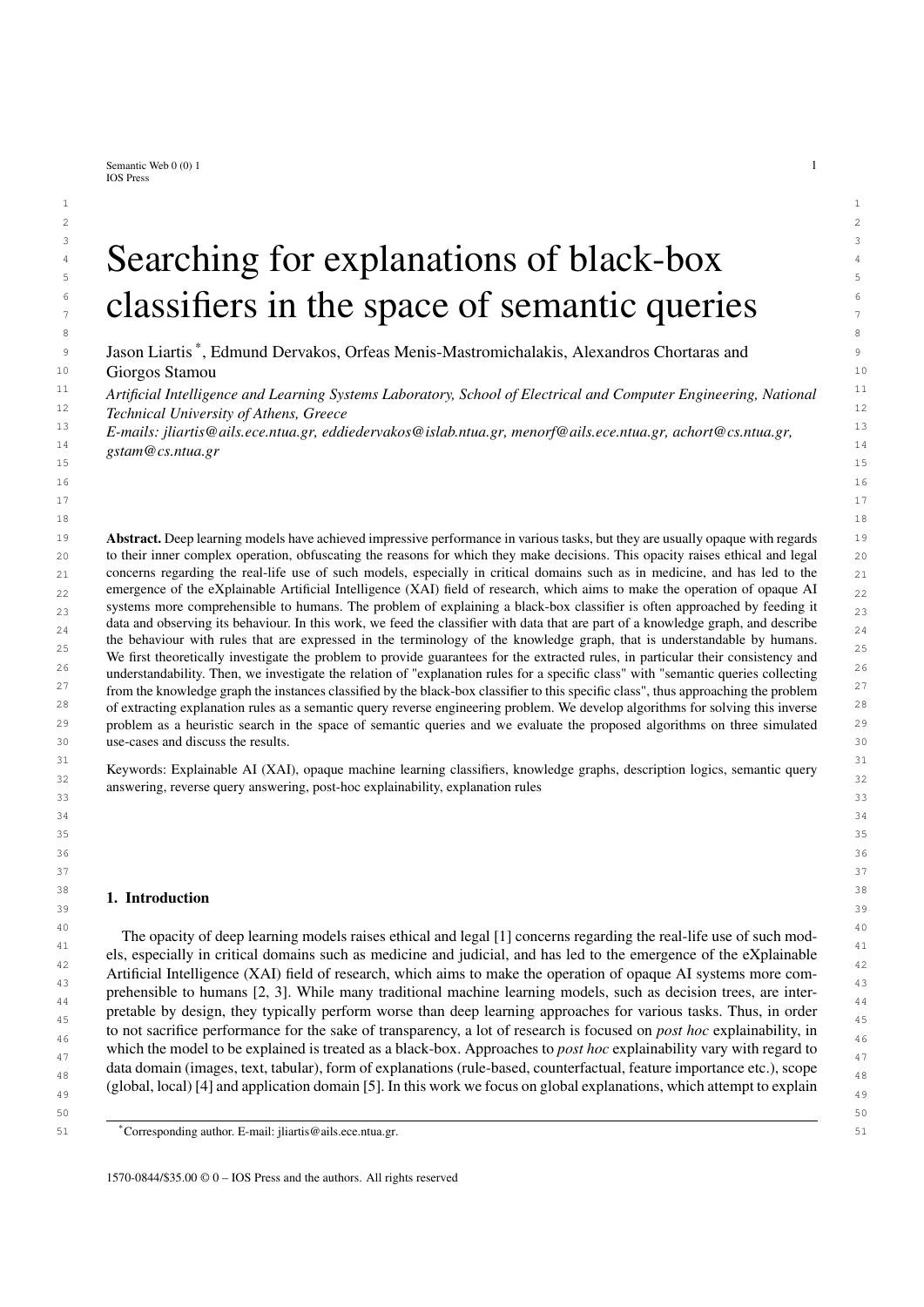<sup>1</sup><br>Algorithm 4: GREEDYCOMMONCONJUNCTS

| <b>Input:</b> Two queries $q_1$ ; $q_2$ , with query graphs $G_{q_1} = \hbar V_1$ ; $E_1$ ; $V_1$ ; $E_1$ ; $G_{q_2} = \hbar V_2$ ; $E_2$ ; $V_2$ ; $E_2$ ; $L_2$ ;                                                                                                               |  |
|-----------------------------------------------------------------------------------------------------------------------------------------------------------------------------------------------------------------------------------------------------------------------------------|--|
| <b>Output:</b> A query consisting of common conjuncts of $q_1$ and $q_2$ .                                                                                                                                                                                                        |  |
| <b>1</b> if $\text{Var}(q_1)$ / < $\text{Var}(q_2)$ / then                                                                                                                                                                                                                        |  |
| Swap $q_1$ ; $q_2$<br>$\mathbf{2}$                                                                                                                                                                                                                                                |  |
| 3 end                                                                                                                                                                                                                                                                             |  |
| fg                                                                                                                                                                                                                                                                                |  |
| 5 U<br>var $(q_1)$ n fxg                                                                                                                                                                                                                                                          |  |
| var $(q_2)$ n fxg<br>6V                                                                                                                                                                                                                                                           |  |
| 7 while true do                                                                                                                                                                                                                                                                   |  |
| $\tau_z \not\in \mathbb{Z}$ y j z $2V$ , y $2U$ , $(z, z^{\emptyset})$ $2E_1$ ; $(y, y^{\emptyset})$ $2E_2$ ; $\Gamma_{E_1}(z, z^{\emptyset})$ $\Gamma_{E_2}(y, y^{\emptyset})$ $\in \mathbb{R}$ ; $z^{\emptyset} \not\in \mathbb{Z}$ y $y^{\emptyset} \not\supseteq g$<br>S<br>8 |  |
| 9                                                                                                                                                                                                                                                                                 |  |
| if $S \neq ?$ then<br>10                                                                                                                                                                                                                                                          |  |
| $\hat{z} \nabla \hat{y}$ arg max <sub>z</sub> <sub>y</sub> <sub>y</sub> 2s f jq <sub>1</sub> \q <sub>2</sub> ( [ fz $\hat{y}$ yg) j jq <sub>1</sub> \q <sub>2</sub> jg<br>11                                                                                                      |  |
| $\int f\hat{z} \nabla \hat{y} g$<br>12                                                                                                                                                                                                                                            |  |
| $V$ $V$ $n$ $f2g$<br>13                                                                                                                                                                                                                                                           |  |
| $U$ n fyq<br>U<br>14                                                                                                                                                                                                                                                              |  |
| else<br>15                                                                                                                                                                                                                                                                        |  |
| break                                                                                                                                                                                                                                                                             |  |
| 16                                                                                                                                                                                                                                                                                |  |
| end<br>17                                                                                                                                                                                                                                                                         |  |
| 18 end                                                                                                                                                                                                                                                                            |  |
| $q_1 \setminus q_2$<br>19q                                                                                                                                                                                                                                                        |  |
| 20 return $q$                                                                                                                                                                                                                                                                     |  |

27 An efficient implementation of Alg. 4 will use a max-priority queue to select at each iteration the match that adds 28 the largest number of conjuncts to the induced query. The priority queue should contain an element for each pair of 28 29 variables that can be matched, with the priority of the element being either 0 if the pair is not in *S* , and otherwise 30 equal to the number of conjuncts it would add to the query. At each iteration some priorities may need to be updated. 31 The time complexity of priority queues varies depending on their implementation. Implementations such as Strict Fi- 32 bonacci Heaps have lower time complexity but perform worse in practice than simpler implementations with higher 33 time complexities such as Binary Heaps. A Strict Fibonacci Heap implementation would have a time complexity of  $O(n^2m^2)$ , where  $n = \text{java}(q_1)$ ;  $m = \text{java}(q_2)$ , while a Binary Heap implementation  $O(n^2m^2 \log(nm))$ .

 35 

#### 5. Experiments  $37$ 38

<sup>39</sup> We evaluated the proposed algorithms and framework by generating explanations for various classifiers, comput-<sup>40</sup> ing the metrics presented in Section 3, comparing with other rule-based approaches where possible, and discussing <sup>40</sup> <sup>41</sup> the quality and usefulness of the results. Specifically, we explored three use-cases: a) we are given a tabular dataset <sup>42</sup> which serves as both the features of the classifier and the explanation dataset, b) we are given raw data along with <sup>43</sup> curated semantic descriptions and c) we are only given raw data, so semantic descriptions need to be constructed <sup>44</sup> automatically. The first use-case facilitated comparison of the proposed KGRules-H algorithm with other rule-based <sup>45</sup> XAI approaches from literature, the second use-case was more suitable for validating the usefulness of the proposed <sup>46</sup> framework, while the third explored how KGRules-H could be utilized in a scenario in which semantic data de-<sup>47</sup> scriptions are not available. For the first use-case we experimented on the Mushroom<sup>1</sup> dataset which involves only <sup>48</sup> <sup>48</sup> <sup>48</sup> <sup>48</sup> <sup>48</sup> <sup>48</sup> <sup>48</sup> categorical features. For the second use-case we used the CLEVR-Hans3 dataset [62] which consists of images of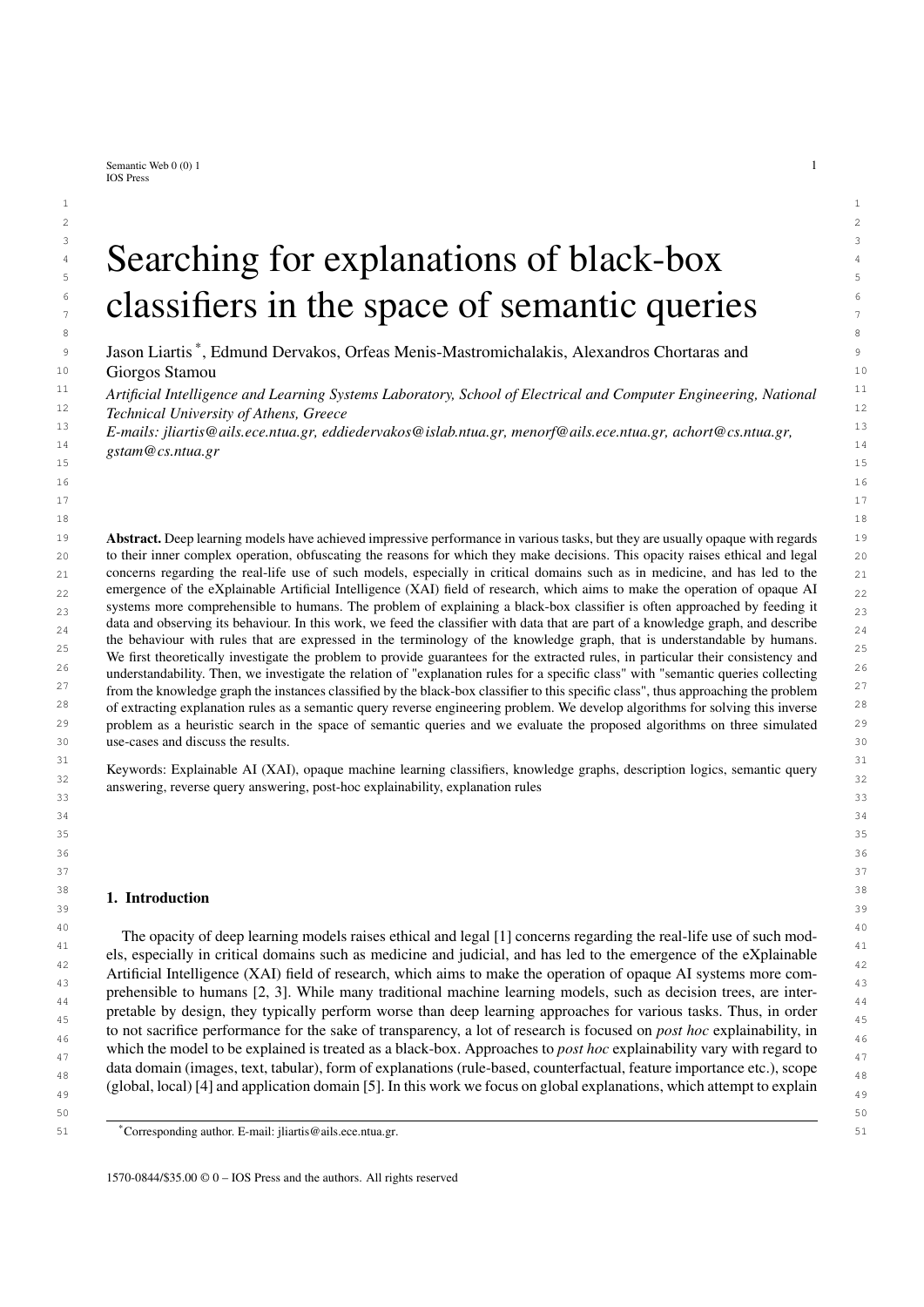1 1 3D geometric shapes in addition to rich metadata which we use as semantic data descriptions, while for the third we 2 2 used MNIST [63] which contains images of handwritten digits, and no metadata.

3 3 The components needed for each experiment, were: a) a black-box classifier for which we provide rule-based ex-<sup>4</sup> planations, b) an explanation dataset with semantic descriptions of exemplar data using the appropriate terminology <sup>5</sup> and c) reasoning capabilities for semantic query answering, in order to evaluate the generated rules. As classifiers <sup>5</sup> 6 6 we chose widely used neural networks, which are provided as default models in most deep learning frameworks.

<sup>7</sup> For constructing explanation datasets in practice, we identified two general approaches: a) the curated approach, <sup>8</sup> and b) the automated information extraction approach. For the manual approach, the semantic descriptions of exem-<sup>9</sup> plar data were provided. In an ideal scenario, curated explanation datasets are created by domain experts, providing <sup>10</sup> semantic descriptions which are meaningful for the task, and by using the appropriate terminology, lead to mean-<sup>11</sup> ingful rules as explanations. In our experiments, we simulated such a manually curated dataset by using CLEVR-<sup>12</sup> Hans3, which provides semantic descriptions for each image present in the dataset. Of course, using human labor <sup>12</sup> <sup>13</sup> for the creation of explanation datasets in real-world applications would be expensive, thus we also experimented <sup>13</sup> <sup>14</sup> with automatically generating semantic descriptions for exemplar data. Specifically, for the automated information <sup>14</sup> <sup>15</sup> extraction approach we used domain specific, robust, feature extraction techniques and then provided semantic de- $16$  scriptions in terms of the extracted features. In these experiments, we automatically generated semantic descriptions  $16$ <sup>17</sup> for images in MNIST, by using ridge detection, and then describing each image as a set of intersecting lines.

<sup>18</sup> For acquiring certain answers of semantic queries, which requires reasoning, we set up repositories on GraphDB.<sup>2</sup> <sup>18</sup> <sup>19</sup> For the case of the Mushrooms dataset we used the certain answers to measure fidelity, number of rules and average  $19$ <sup>20</sup> rule length and compared our approach with RuleMatrix [9] which implements scalable bayesian rule lists [8], <sup>20</sup>  $21$  Skope-Rules<sup>3</sup> and the closely related KGrules[46]. For CLEVR-Hans3, we mainly used the certain answers to  $21$ <sup>22</sup> explore whether our explainability framework can detect the foreknown bias of the classifier, by observing the best <sup>22</sup> <sup>23</sup> generated rule-queries with respect to precision, recall, and degree as defined in Section 3. Finally, for MNIST we <sup>24</sup> observed quality and usability related properties of generated rule queries and their exceptions.<sup>24</sup> 25  $\sim$  25

#### 26  $\frac{1}{2}$   $\frac{1}{2}$   $\frac{1}{2}$   $\frac{1}{2}$   $\frac{1}{2}$   $\frac{1}{2}$   $\frac{1}{2}$   $\frac{1}{2}$   $\frac{1}{2}$   $\frac{1}{2}$   $\frac{1}{2}$   $\frac{1}{2}$   $\frac{1}{2}$   $\frac{1}{2}$   $\frac{1}{2}$   $\frac{1}{2}$   $\frac{1}{2}$   $\frac{1}{2}$   $\frac{1}{2}$   $\frac{1}{2}$   $\frac{1}{2}$   $\frac{1}{2}$ 27 сер*ата на 12* марта 12 марта 22 марта 22 марта 22 марта 22 марта 22 марта 22 марта 22 марта 22 марта 22 марта 22 *5.1. Mushrooms*

<sup>28</sup><br>The purpose of the Mushroom experiment was to compare our results with other rule-based approaches from the 29 and purpose of the Hammoon experiment was to compute our results with other rate calculapproaches Homitate literature. Since other approaches mostly provide explanation rules in terms of the feature space, the explanation  $\frac{30}{30}$ 31 Cause was created containing only and information. We should note that this was only done for comparison bisance, 31 and is not the intended use-case for the proposed framework, in which there would exist semantic descriptions which  $\frac{32}{32}$ cannot be necessarily represented in tabular form, and possibly a TBox. dataset was created containing only this information. We should note that this was only done for comparison's sake,

### 34 34 *5.1.1. Explanation Dataset*

<sup>35</sup> The Mushroom dataset contains 8124 rows, each with 22 categorical features of 2 to 9 possible values. We <sup>35</sup> <sup>36</sup> randomly chose subsets of up to 4000 rows to serve as the exemplars of explanation datasets. The vocabulary <sup>36</sup>  $\frac{37}{10}$  hCN; RN; INi used by the explanation datasets consisted of: an individual name for each index of a row included in  $\frac{37}{10}$  the explanation dataset (in IN) and a concept name for each combination of categor <sup>38</sup> the explanation dataset (in IN), and a concept name for each combination of categorical feature and value (in CN), <sup>38</sup> <sup>39</sup> giving us a total of  $jCN = 123$ . In this case, the set of exemplars (EN) coincided with the set of individual names. <sup>39</sup> <sup>40</sup> Then, for each feature and for each row, we added an assertion to the ABox, representing the value of the feature <sup>40</sup>  $41$  for the corresponding row. Thus, the knowledge base of an explanation dataset and its vocabulary had the form:  $41$ 42 42

$$
1N = \text{from}_1; \text{row}_2::: \text{row}_n \mathcal{G}
$$

 $45$  CN =  $f$ CapShapeBell; CapShapeConical; CapShapeConvex; : : : ; HabitatGrass; HabitatLeaves; : : :  $g$   $45$ 

 $\frac{46}{10}$   $\frac{146}{10}$ 47 47  $RN = ?$ 

 $A = f \textsf{CapShapeFlat}(row_1)$ ; CapSurfaceFibrous(row<sub>1</sub>); : : : ; HabitatPaths(row<sub>n</sub>) $g$  , and the contract of the contract of the contract of the contract of the contract of the contract of the contract of the contract of the contr

49 49

51 51 <sup>3</sup>https://github.com/scikit-learn-contrib/Skope-Rules

<sup>50</sup> 50 <sup>2</sup>https://graphdb.ontotext.com/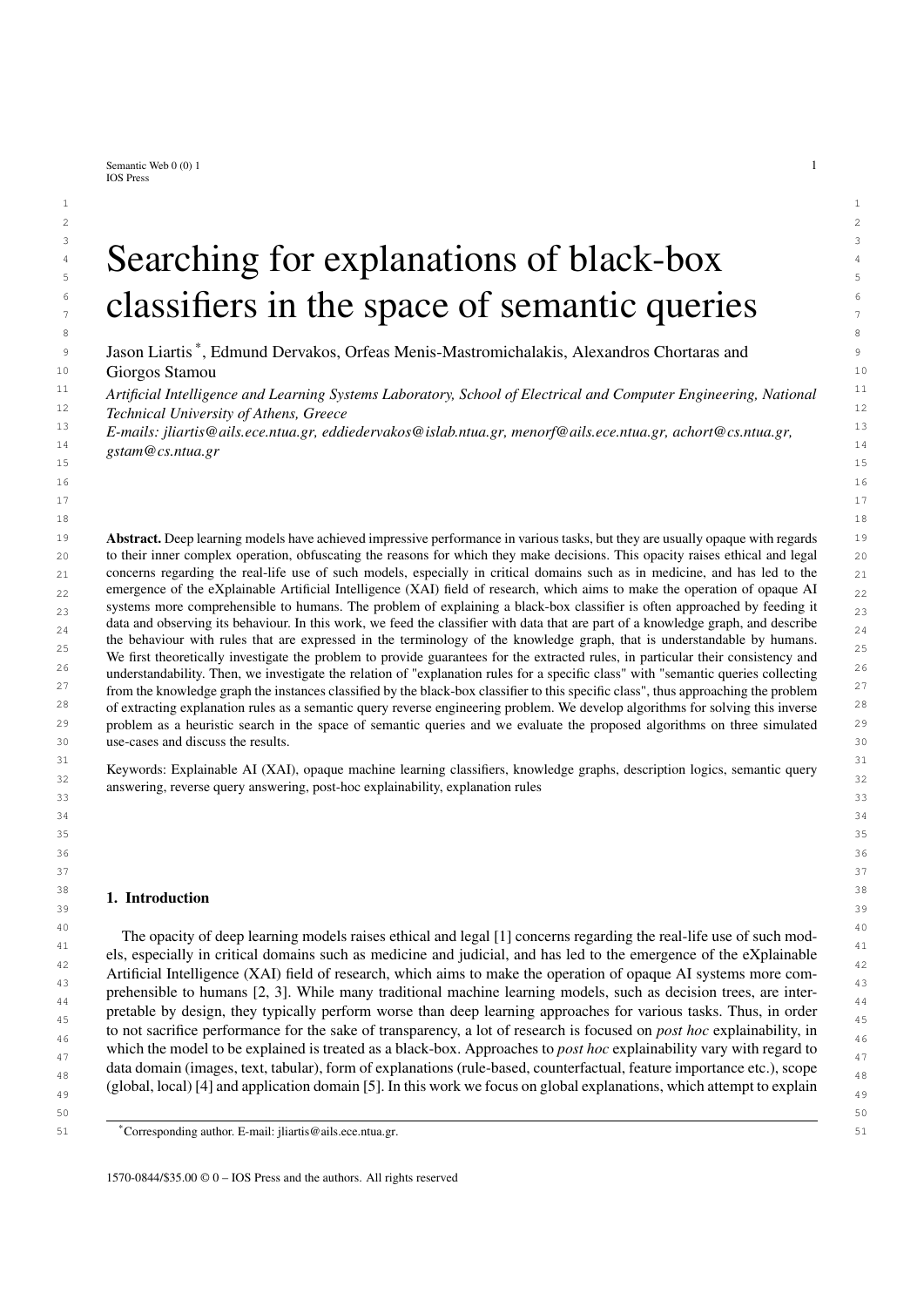#### 1 1 *5.1.2. Setting*

2 2 For this set of experiments, we used a simple multi-layer perceptron with one hidden layer as the black-box 3 3 classifier. The classifier achieved 100% accuracy on train and test set in all experiments. After training, we generated <sup>4</sup> explanations with using Alg. 1 (in the case of tabular data, both merge operations outlined in section 4.3 are reduced <sup>4</sup> <sup>5</sup> to a simple intersection of the concept assertions of the merged individuals), along with three other rule-based <sup>5</sup> 6 6 approaches from related literature, and compared them.

<sup>7</sup> We split the dataset into four parts: 1) a training set, used to train the classifier, 2) a test set, used to evaluate  $\frac{7}{10}$ <sup>8</sup> the classifier, 3) an explanation-train set, used to generate explanation rules, and 4) an explanation-test set, used  $8$ <sup>9</sup> to evaluate the generated explanation rules. When running KGrules-H and KGrules, the explanation dataset was  $10$  constructed from the explanation-train set. We experimented by changing the size of this dataset, from 100 to 4000  $10$ <sup>11</sup> rows, and observed the effect it had on the explanation rules. On the explanation-test set, we measured the fidelity  $\frac{12}{12}$  of the generated rules which is defined as the proportion of items for which classifier and explainer agree. We also measured the number of generated rules and average rule length. We used the proposed KGrules-H algorithm to  $14$  14 generate explanations, and we also generated rules (on the same data and classifier) with RuleMatrix, Skope-rules  $\frac{16}{16}$  and the crossly femicial extracts. and the closely related KGrules.

 $17$  To compare with the other methods, which return a set of rules at their output, in this experiment we only consid- $_{18}$  ered correct rules we generated. To choose which rules to consider (what would be shown to a user), from the set  $_{18}$  $_{19}$  of all correct rule-queries generated, we greedily chose queries starting with the one that had the highest count of  $_{19}$  $_{20}$  certain answers on the explanation-train set, and then iteratively adding queries that provided the highest count of  $_{20}$  $_{21}$  certain answers, not provided by any of the previously chosen queries. This is not necessarily the optimal strategy  $_{21}$  $_{22}$  of rule selection for showing to a user (it never considers rules with exceptions), and we plan to explore alternatives  $_{22}$ 23 10 1 1 1 1 1 1 1 1 1 1  $\mu$  23 in future work.

 $_{24}$  Finally, for all methods except for the related KGrules we measured running-time using same runtime on Google  $_{24}$ 25 Colab<sup>4</sup>, by using the "%%timeit"<sup>5</sup> magic command with default parameters. KGrules was not compatible with 25 26 26 this benchmarking test, since it is implemented in Java as opposed to Python which is the implementation language 27 27 provided for the other methods. In addition, KGrules implements an exhaustive exponential algorithm, so it is 28 28 expected to be much slower than all other methods.

#### $29$  $30$   $31.3$ . Results  $30$ *5.1.3. Results*

 $_{31}$  The results of the comparative study are shown in Table 2. A first observation is that for small explanation datasets,  $_{31}$  $_{32}$  the proposed approach did not perform as well as the other methods regarding fidelity, while for large ones it even  $_{32}$  $33$  outperformed them. This could be because for small explanation datasets, when the exemplars are chosen randomly,  $33$ <sup>34</sup> there are not enough individuals, and variety in the MSQs of these individuals, for the algorithm to generalize by 35 35 merging their MSQs. This is hinted also from the average rule length, which is longer for both KGrules-H and 36 36 KGrules for explanation dataset sizes 100 and 200, which indicates less general queries. Conversely, for explanation 37 datasets of 600 exemplars and larger, the proposed approach performs similarly, in terms of fidelity, with related 37 38 38 methods. Regarding running time, KGrules-H is the fastest except for the case of the largest explanation dataset, for <sup>39</sup> which Skope-rules is faster. However, in this case Skope-rules's performance suffers with respect to fidelity, whereas <sup>39</sup> 40 40 RuleMatrix and KGrules-H achieve perfect results. Furthermore, our proposed approach seems to generate longer <sup>41</sup> rules than all other methods which on the one hand means that they are more informative, though on the other hand <sup>41</sup>  $42$  they are potentially less understandable by a user. This highlights the disadvantages constructing queries using the  $42$ <sup>43</sup> MSQs as a starting point. This was validated upon closer investigation, where we saw that the rules generated from <sup>43</sup> <sup>44</sup> the small explanation datasets were more specific than needed, as the low value of fidelity was due only to false <sup>45</sup> negatives, and there were no false positives. Detecting redundant conjuncts might be be done more efficiently for <sup>46</sup> rules concerning tabular data, but for general rules, on which our approach is based, this task is very computationally  $\frac{47}{47}$  **1**  $\frac{1}{47}$  **1**  $\frac{47}{47}$ 48 and the contract of the contract of the contract of the contract of the contract of the contract of the contract of the contract of the contract of the contract of the contract of the contract of the contract of the con demanding.

49 49

51 51 <sup>5</sup>https://ipython.readthedocs.io/en/stable/interactive/magics.html#magic-timeit

<sup>50</sup> 50 <sup>4</sup>https://colab.research.google.com/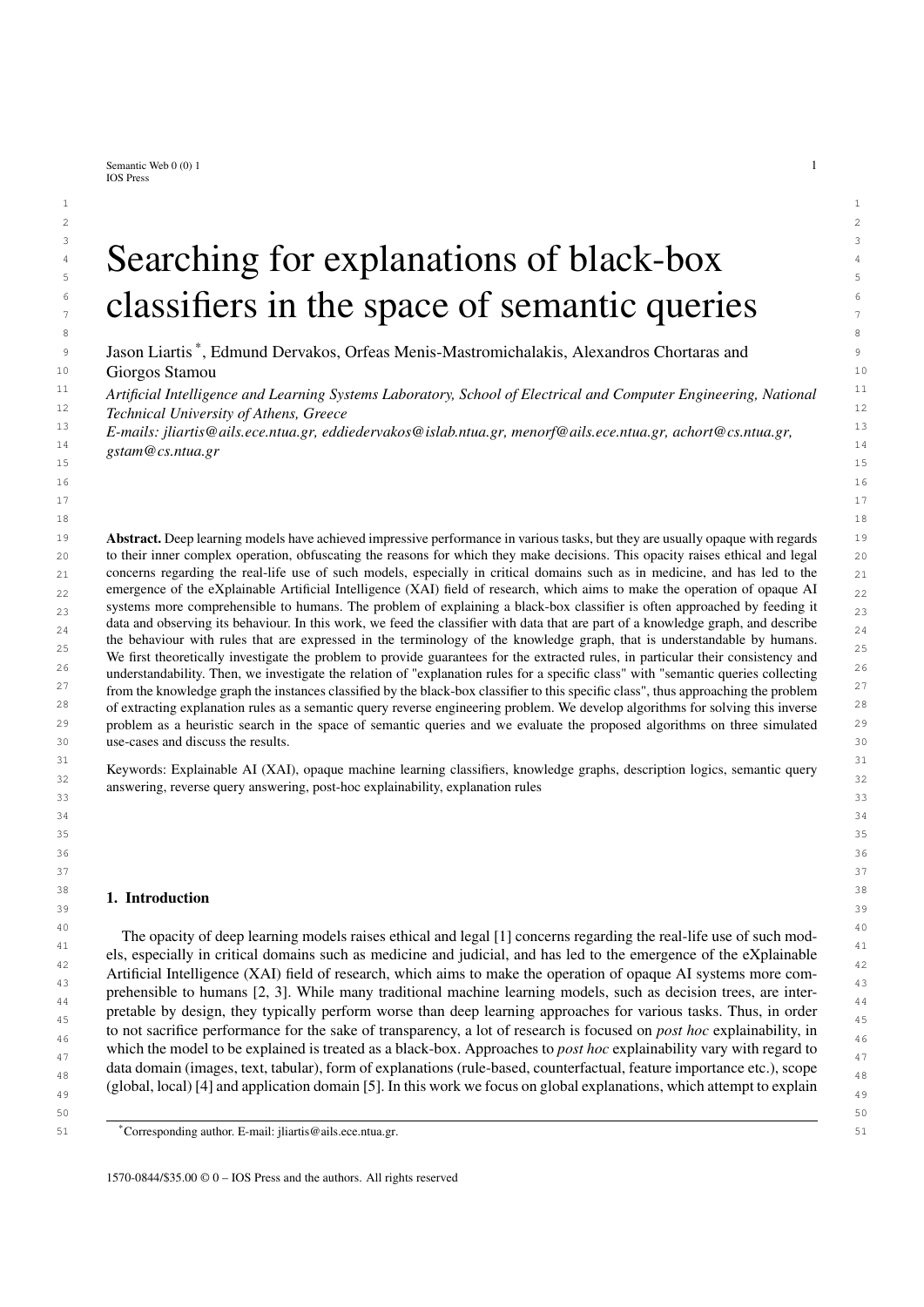| <b>Size</b> | Method      | <b>Fidelity</b> | Nr. of Rules | Avg. Length    | Time (seconds)           |
|-------------|-------------|-----------------|--------------|----------------|--------------------------|
|             | KGrules-H   | 92.70%          | 4            | 14             | 0.15                     |
| $\geq$      | KGrules     | 97.56%          | 11           | 5              |                          |
|             | RuleMatrix  | 94.53%          | 3            | 2              | 3.65                     |
|             | Skope-rules | 97.01%          | 3            | 2              | 1.29                     |
|             | KGrules-H   | 93.40%          | 8            | 14             | 0.18                     |
| 200         | KGrules     | 98.37%          | 11           | 5              |                          |
|             | RuleMatrix  | 97.78%          | 4            | 2              | 3.65                     |
|             | Skope-rules | 98.49%          | 4            | 2              | 1.47                     |
|             | KGrules-H   | 99.60%          | 10           | 13.3           | 0.61                     |
| 600         | KGrules     | 99.41%          | 13           | 4              |                          |
|             | RuleMatrix  | 99.43%          | 6            |                | 7.69                     |
|             | Skope-rules | 98.52%          | 4            | 2              | 1.58                     |
|             | KGrules-H   | 100%            | 9            | 14.2           | 1.67                     |
| 1000        | KGrules     | 99.58%          | 14           | 6.57           | $\overline{\phantom{a}}$ |
|             | RuleMatrix  | 99.90%          | 6            | 1.33           | 11.1                     |
|             | Skope-rules | 98.50%          | 4            | 2.25           | 2.95                     |
|             | KGrules-H   | 100%            | 10           | 14.2           | 34.30                    |
| 4000        | KGrules     | 99.72%          | 16           | 5.81           |                          |
|             | RuleMatrix  | 100%            | 7            | 1.43           | 43.00                    |
|             | Skope-rules | 96.85%          | 2            | $\overline{c}$ | 3.01                     |

*J. Liartis et al. / Searching for explanations of black-box classifiers in the space of semantic queries* 21

 $\blacksquare$  able 2 25 Table 2

26 26 Performance on the Mushroom dataset. 27 сер*ата на 12* марта 12 марта 22 марта 22 марта 22 марта 22 марта 22 марта 22 марта 22 марта 22 марта 22 марта 22

 $29$ 

#### 28  $3.2$ . CLEVK-Hans *5.2. CLEVR-Hans3*

 $_{30}$  The second set of experiments involved CLEVR-Hans3 [62], which is an image classification dataset designed to  $_{30}$  $_{31}$  evaluate algorithms that detect and fix biases of classifiers. This dataset provides sufficient and reliable information  $_{31}$  $32$  to create an explanation dataset, while the given train-test split contains intentional biases, which was ideal as a  $32$  $33$  grounds for experimentation, as we could observe the extent to which the proposed explanation rules can detect  $34$  control to the set of  $34$ them.

## 35 35 *5.2.1. Explanation Dataset*

<sup>36</sup> We created an explanation dataset E using the test set of CLEVR-Hans3, consisting of 750 images for each class. <sup>37</sup> By utilizing the descriptions of images provided as metadata, we defined a vocabulary  $fCN$ ; RN; INi, in which there  $\frac{37}{38}$  was an individual name for each image and for each depicted object (in IN), a concent na <sup>38</sup> was an individual name for each image and for each depicted object (in IN), a concept name for each size, color, <sup>38</sup>  $39$  shape and material in addition to three concept names (Class1, Class2, Class3) corresponding to the set of classes  $C = 39$ <sup>40</sup> and two indicative concept names Image and Object, as concept names (in CN), and the role name (in RN) contains <sup>40</sup> <sup>41</sup> which was used to link images to objects it depicts. We used the (unique) names of the image files of the test set <sup>42</sup> as names for the exemplars (EN) of our explanation dataset, so the mapping  $M$  was straightforward (mapping the <sup>42</sup> <sup>43</sup> file name to the respective image). We then created the knowledge base S over this vocabulary, with the ABox<sup>43</sup> <sup>44</sup> containing the semantic description of all images and the respective objects, and the TBox containing certain rather <sup>45</sup> trivial inclusion axioms. The sets IN, CN, RN and the Tbox of our knowledge base and the respective vocabulary <sup>46</sup> were the following: 47 47

| $IN = f (mag + 1)$ : png; object1 <sub>1</sub> ; object2 <sub>1</sub> ;:::; objectN <sub>1</sub> ; image2:png; object1 <sub>2</sub> ; object2 <sub>2</sub> ;:::; image2250:png; |  |
|---------------------------------------------------------------------------------------------------------------------------------------------------------------------------------|--|
| object1 <sub>2250</sub> ;:::; objectM <sub>2250</sub> $q$                                                                                                                       |  |
|                                                                                                                                                                                 |  |

51 CN = fimage; Object; Cube; Cylinder; Sphere; Metal; Rubber; Blue; Brown; Cyan; Gray; Green; Purple; Red; 51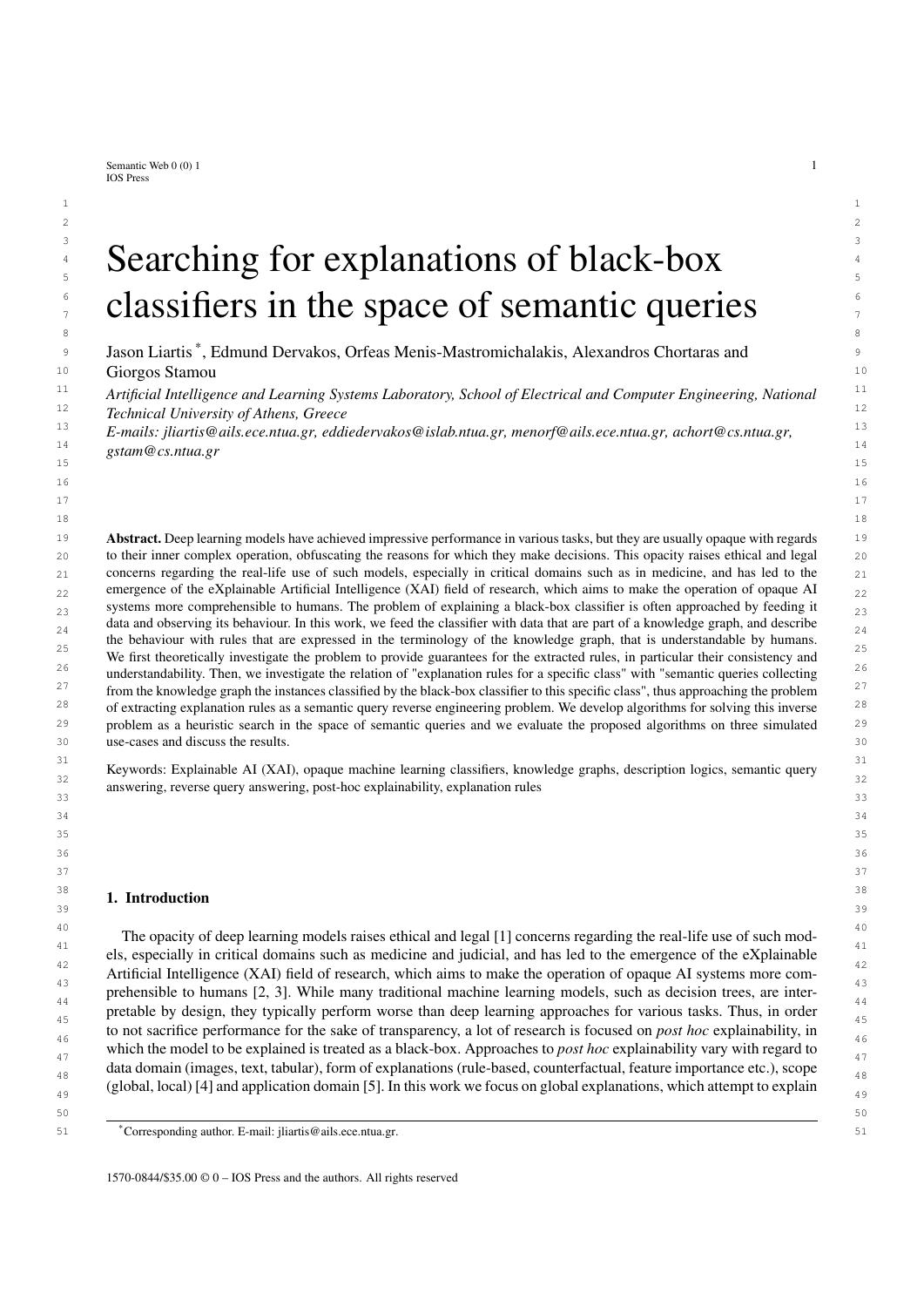|                                                                                                                                                                                                                                                                                                                                                                                                                                                                                                                                                                                                                                                                                                                                                                                                                                                                                                                                                                                                                                                                                                                                                                                                                  |                    | Validation<br>(confounded) |                  | Test<br>(non-confounded)                                     |         | <b>Class Rule</b>          |                                                                                                                                  |  |
|------------------------------------------------------------------------------------------------------------------------------------------------------------------------------------------------------------------------------------------------------------------------------------------------------------------------------------------------------------------------------------------------------------------------------------------------------------------------------------------------------------------------------------------------------------------------------------------------------------------------------------------------------------------------------------------------------------------------------------------------------------------------------------------------------------------------------------------------------------------------------------------------------------------------------------------------------------------------------------------------------------------------------------------------------------------------------------------------------------------------------------------------------------------------------------------------------------------|--------------------|----------------------------|------------------|--------------------------------------------------------------|---------|----------------------------|----------------------------------------------------------------------------------------------------------------------------------|--|
|                                                                                                                                                                                                                                                                                                                                                                                                                                                                                                                                                                                                                                                                                                                                                                                                                                                                                                                                                                                                                                                                                                                                                                                                                  |                    |                            |                  |                                                              |         |                            |                                                                                                                                  |  |
|                                                                                                                                                                                                                                                                                                                                                                                                                                                                                                                                                                                                                                                                                                                                                                                                                                                                                                                                                                                                                                                                                                                                                                                                                  |                    |                            |                  |                                                              |         |                            |                                                                                                                                  |  |
|                                                                                                                                                                                                                                                                                                                                                                                                                                                                                                                                                                                                                                                                                                                                                                                                                                                                                                                                                                                                                                                                                                                                                                                                                  |                    |                            |                  |                                                              |         | Large (gray) cube          |                                                                                                                                  |  |
|                                                                                                                                                                                                                                                                                                                                                                                                                                                                                                                                                                                                                                                                                                                                                                                                                                                                                                                                                                                                                                                                                                                                                                                                                  |                    |                            |                  |                                                              |         | and<br>Large cylinder      |                                                                                                                                  |  |
|                                                                                                                                                                                                                                                                                                                                                                                                                                                                                                                                                                                                                                                                                                                                                                                                                                                                                                                                                                                                                                                                                                                                                                                                                  |                    |                            |                  |                                                              |         |                            |                                                                                                                                  |  |
|                                                                                                                                                                                                                                                                                                                                                                                                                                                                                                                                                                                                                                                                                                                                                                                                                                                                                                                                                                                                                                                                                                                                                                                                                  |                    |                            |                  |                                                              |         |                            |                                                                                                                                  |  |
|                                                                                                                                                                                                                                                                                                                                                                                                                                                                                                                                                                                                                                                                                                                                                                                                                                                                                                                                                                                                                                                                                                                                                                                                                  |                    |                            |                  |                                                              |         |                            |                                                                                                                                  |  |
|                                                                                                                                                                                                                                                                                                                                                                                                                                                                                                                                                                                                                                                                                                                                                                                                                                                                                                                                                                                                                                                                                                                                                                                                                  |                    |                            |                  |                                                              |         | Small metal cube           |                                                                                                                                  |  |
|                                                                                                                                                                                                                                                                                                                                                                                                                                                                                                                                                                                                                                                                                                                                                                                                                                                                                                                                                                                                                                                                                                                                                                                                                  |                    |                            |                  |                                                              |         | and                        |                                                                                                                                  |  |
|                                                                                                                                                                                                                                                                                                                                                                                                                                                                                                                                                                                                                                                                                                                                                                                                                                                                                                                                                                                                                                                                                                                                                                                                                  |                    |                            |                  |                                                              |         | Small (metal) sphere       |                                                                                                                                  |  |
|                                                                                                                                                                                                                                                                                                                                                                                                                                                                                                                                                                                                                                                                                                                                                                                                                                                                                                                                                                                                                                                                                                                                                                                                                  |                    |                            |                  |                                                              |         |                            |                                                                                                                                  |  |
|                                                                                                                                                                                                                                                                                                                                                                                                                                                                                                                                                                                                                                                                                                                                                                                                                                                                                                                                                                                                                                                                                                                                                                                                                  |                    |                            |                  |                                                              |         |                            |                                                                                                                                  |  |
|                                                                                                                                                                                                                                                                                                                                                                                                                                                                                                                                                                                                                                                                                                                                                                                                                                                                                                                                                                                                                                                                                                                                                                                                                  |                    |                            |                  |                                                              |         |                            |                                                                                                                                  |  |
|                                                                                                                                                                                                                                                                                                                                                                                                                                                                                                                                                                                                                                                                                                                                                                                                                                                                                                                                                                                                                                                                                                                                                                                                                  |                    |                            |                  |                                                              |         | Large blue sphere          |                                                                                                                                  |  |
|                                                                                                                                                                                                                                                                                                                                                                                                                                                                                                                                                                                                                                                                                                                                                                                                                                                                                                                                                                                                                                                                                                                                                                                                                  |                    |                            |                  |                                                              |         | and<br>Small yellow sphere |                                                                                                                                  |  |
|                                                                                                                                                                                                                                                                                                                                                                                                                                                                                                                                                                                                                                                                                                                                                                                                                                                                                                                                                                                                                                                                                                                                                                                                                  |                    |                            |                  |                                                              |         |                            |                                                                                                                                  |  |
|                                                                                                                                                                                                                                                                                                                                                                                                                                                                                                                                                                                                                                                                                                                                                                                                                                                                                                                                                                                                                                                                                                                                                                                                                  |                    |                            |                  |                                                              |         |                            |                                                                                                                                  |  |
|                                                                                                                                                                                                                                                                                                                                                                                                                                                                                                                                                                                                                                                                                                                                                                                                                                                                                                                                                                                                                                                                                                                                                                                                                  |                    |                            |                  |                                                              |         |                            |                                                                                                                                  |  |
|                                                                                                                                                                                                                                                                                                                                                                                                                                                                                                                                                                                                                                                                                                                                                                                                                                                                                                                                                                                                                                                                                                                                                                                                                  |                    |                            |                  |                                                              |         |                            | Fig. 6. Image samples of the three classes of CLEVR-Hans3 along with the class rules and the confounding factors in parentheses. |  |
|                                                                                                                                                                                                                                                                                                                                                                                                                                                                                                                                                                                                                                                                                                                                                                                                                                                                                                                                                                                                                                                                                                                                                                                                                  |                    |                            |                  |                                                              |         |                            |                                                                                                                                  |  |
| Yellow; Large; Small; Class1; Class2; Class3g                                                                                                                                                                                                                                                                                                                                                                                                                                                                                                                                                                                                                                                                                                                                                                                                                                                                                                                                                                                                                                                                                                                                                                    |                    |                            |                  |                                                              |         |                            |                                                                                                                                  |  |
| $RN = f$ contains g                                                                                                                                                                                                                                                                                                                                                                                                                                                                                                                                                                                                                                                                                                                                                                                                                                                                                                                                                                                                                                                                                                                                                                                              |                    |                            |                  |                                                              |         |                            |                                                                                                                                  |  |
|                                                                                                                                                                                                                                                                                                                                                                                                                                                                                                                                                                                                                                                                                                                                                                                                                                                                                                                                                                                                                                                                                                                                                                                                                  |                    |                            |                  |                                                              |         |                            |                                                                                                                                  |  |
| $T = fC$ $\vee$ Object $\int C \triangle \theta$ fimage; Object; Class1; Class2; Class3gg.                                                                                                                                                                                                                                                                                                                                                                                                                                                                                                                                                                                                                                                                                                                                                                                                                                                                                                                                                                                                                                                                                                                       |                    |                            |                  |                                                              |         |                            |                                                                                                                                  |  |
|                                                                                                                                                                                                                                                                                                                                                                                                                                                                                                                                                                                                                                                                                                                                                                                                                                                                                                                                                                                                                                                                                                                                                                                                                  |                    |                            |                  |                                                              |         |                            |                                                                                                                                  |  |
|                                                                                                                                                                                                                                                                                                                                                                                                                                                                                                                                                                                                                                                                                                                                                                                                                                                                                                                                                                                                                                                                                                                                                                                                                  |                    |                            |                  |                                                              |         |                            |                                                                                                                                  |  |
| 5.2.2. Setting<br>For the experiments on CLEVR-Hans3 we used the same ResNet34 [64] classifier and training procedure as                                                                                                                                                                                                                                                                                                                                                                                                                                                                                                                                                                                                                                                                                                                                                                                                                                                                                                                                                                                                                                                                                         |                    |                            |                  |                                                              |         |                            |                                                                                                                                  |  |
| those used by the creators of the dataset in [62]. The performance of the classifier is shown in Table 3 and so is the<br>confusion matrix which summarizes the predictions of the classifier indicating the differences between the actual<br>and the predicted classes of the test samples. As expected, the classifier has lower values on some metrics regarding<br>the first two classes, and this is attributed to the confounding factors and not the quality of the classifier, since it<br>achieved 99:4% accuracy in the validation set. After training the classifier, we acquired its predictions on the test set<br>and generated explanations for each class with Alg. 1 with QLCS as the merge operation. Afterwards, utilizing the<br>reasoning capabilities of GraphDB, we loaded the knowledge base $S$ of our explanation dataset, and obtained the<br>certain answers of the corresponding explanation rule queries in order to evaluate the produced explanation rules.<br>The evaluation was based on the metrics mentioned in Section 3, essentially comparing the certain answers of the<br>explanation rule queries, with the corresponding exemplars of the pos-set of the classifier. |                    |                            |                  |                                                              |         |                            |                                                                                                                                  |  |
|                                                                                                                                                                                                                                                                                                                                                                                                                                                                                                                                                                                                                                                                                                                                                                                                                                                                                                                                                                                                                                                                                                                                                                                                                  |                    |                            |                  | Table 3<br>Performance of the ResNet34 model on CLEVR-Hans3. |         |                            |                                                                                                                                  |  |
|                                                                                                                                                                                                                                                                                                                                                                                                                                                                                                                                                                                                                                                                                                                                                                                                                                                                                                                                                                                                                                                                                                                                                                                                                  |                    |                            | Test set metrics |                                                              |         | Confusion matrix           |                                                                                                                                  |  |
|                                                                                                                                                                                                                                                                                                                                                                                                                                                                                                                                                                                                                                                                                                                                                                                                                                                                                                                                                                                                                                                                                                                                                                                                                  |                    |                            |                  | F <sub>1</sub> -score                                        |         |                            |                                                                                                                                  |  |
|                                                                                                                                                                                                                                                                                                                                                                                                                                                                                                                                                                                                                                                                                                                                                                                                                                                                                                                                                                                                                                                                                                                                                                                                                  | True label         | Precision                  | Recall           |                                                              | Class 1 | Class 2                    | Class 3                                                                                                                          |  |
|                                                                                                                                                                                                                                                                                                                                                                                                                                                                                                                                                                                                                                                                                                                                                                                                                                                                                                                                                                                                                                                                                                                                                                                                                  | Class 1            | 0.94                       | 0.16             | 0.27                                                         | 118     | 511                        | 121                                                                                                                              |  |
|                                                                                                                                                                                                                                                                                                                                                                                                                                                                                                                                                                                                                                                                                                                                                                                                                                                                                                                                                                                                                                                                                                                                                                                                                  | Class 2<br>Class 3 | 0.59<br>0.85               | 0.98<br>1.00     | 0.54<br>0.92                                                 | 5<br>2  | 736<br>$\mathbf{0}$        | 9<br>748                                                                                                                         |  |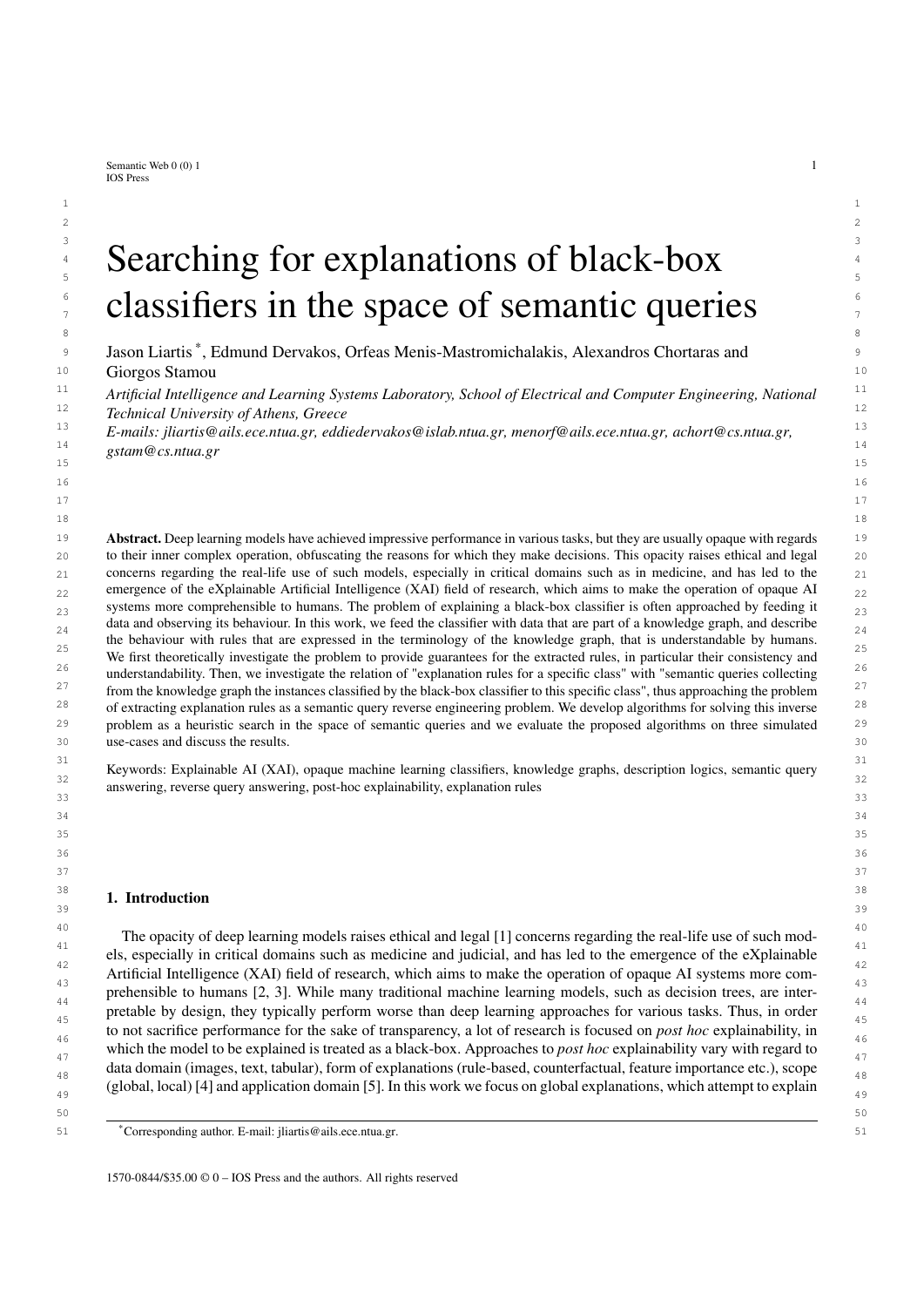2 The explanation rules generated for the ResNet34 classifier using KGrules-H and QLCS as the merge operation, 3 as outlined in section 4.3.1, are shown in Table 4, where we show the rule, the value of each metric and the numbers <sup>4</sup> of positive individuals. The term positive individuals refers to the certain answers of the respective explanation rule <sup>4</sup> 5 query that are also elements of the pos-set (they are classified in the respective class).

6 6 In our representation of explanation rule queries in Tables 4,5 we have omitted the answer variable *x*, 7 7 along with all conjuncts of the form *x* contains *y* and conjuncts of the form Object(*y*), for brevity. In addi-<sup>8</sup> tion, the rules in the Table are not formally written, to make more visually clear the characteristics of the ob-<sup>9</sup> jects involved. For example, the rule of the first row (Best precision for class 1) would formally be written Exemplar(*x*); contains(*x*; *y*<sub>1</sub>); contains(*x*; *y*<sub>2</sub>); contains(*x*; *y*<sub>3</sub>); Large(*y*<sub>1</sub>); Cube(*y*<sub>1</sub>); Gray(*y*<sub>1</sub>); Large(*y*<sub>2</sub>); Cylinder(*y*<sub>2</sub>), <sup>10</sup><br><sup>11</sup> Large(*y*<sub>2</sub>); Metal(*y*<sub>2</sub>), Class1(*x*) 11 Large(*y*<sub>3</sub>); Metal(*y*<sub>3</sub>) ! Class1(*x*). <sup>11</sup><br><sup>12</sup> The algorithm found a correct rule (precision - 1) for each class in addition to a rule query with recall - 1<sup>2</sup>

<sup>12</sup> The algorithm found a correct rule (precision = 1) for each class, in addition to a rule query with recall = 1, <sup>12</sup> <sup>13</sup> whose certain answers are a superset of the positive set. The best degree was achieved for class 3, which lacks a <sup>13</sup> <sup>14</sup> confounding factor, meaning the classifier is not expected to be biased. Correct rule queries are of particular interest <sup>14</sup>  $15$  since they can be translated into guaranteed IF-THEN rules which the classifier follows on the particular dataset.  $15$ <sup>16</sup> For instance the highest recall correct rule query for class 1 is translated into the rule "If the image contains a Large  $16$ <sup>17</sup> Gray Cube, a Large Cylinder and a Large Metal Object then it is classified to class 1.". This rule clearly shows the  $18$  bias of the classifier, since it is the description of the class with the added confounding factor (the Large Cube is  $18$  $^{19}$  Gray). Similarly the (not correct) rule query with recall = 1 for the same class can be translated into the rule "If the  $^{19}$ <sup>20</sup> image does not contain a Large Cube then it is not classified to class 1", since the set of certain answers is a super<sup>20</sup> <sup>21</sup> set of the positive set. We observed that correct rule queries tend to be more specific than others, with the most <sup>22</sup> general rules with exceptions being those with recall = 1. Other rules which were correct with exceptions, tended to  $\frac{23}{2}$  lie somewhere in the middle with respect to how general or specific they are, but they were the ones which lead to <sup>24</sup> the highest values of degree. By observing these results, we concluded that in practice, a set of rules, both correct  $\frac{24}{\epsilon}$  $25$  and with exceptions, can give us a very clear picture of what the black-box classifier is doing. However, in order to  $26$   $26$ not overwhelm an end-user with a large number of rules, we should develop a strategy to select which rules to show  $\frac{27}{27}$ to the user. Here, as opposed to the Mushroom experiment  $(5.1)$  the strategy we used was to show the highest recall, highest precision and highest degree rules, along with their exceptions if any, but as mentioned, we plan to explore additional strategies in the future, such as showing disjunctions of correct rules.

It is interesting to note that the rule query with recall = 1 produced for class 1 contained a Large Cube but not a  $\frac{31}{31}$ Large Cylinder, which is also in the description of the class. This shows that in the training process the classifier  $\frac{32}{2}$ <sup>33</sup> 33 33 33 33 34 and to pay more attention to the presence of cubes rather than the presence of cylinders. The elements of the  $_{34}$  highest recall correct rule that differ from the true description of class 1 can be a great starting point for a closer  $_{35}$  inspection of the classifier. We expected the presence of a Gray Cube from the confounding factor introduced in the  $_{35}$ training and validation sets, but in a real world scenario similar insights can be reached by inspecting the queries.  $_{37}$  In our case, we further inquired the role that the Gray Cube and the Large Metal Object play in the correct rule by  $_{37}$  $_{38}$  removing either of them from the query and examining its behavior. In Table 5 we can see that the gray color was 39 39 essential for the correct rule while the Large Metal Object was not, and in fact its removal improved the rule and 40 40 returned almost the entire class.

Another result that piqued our attention was the highest degree explanation for class 3 which is the actual rule  $_{41}$ that describes this class. This explanation was not a correct rule, since it had two exceptions, which we can also see  $\frac{42}{2}$  $_{43}$  in the confusion matrix of the classifier and we were interested to examine what sets these two individuals apart. We  $_{43}$  $_{44}$  found that both of these individuals are answers to the query "y1 is Large, Gray, Cube". This showed us once again  $_{44}$ 45 45 the great effect the confounding factor of class 1 had on the classifier.

<sup>46</sup> <sup>46</sup> Our overall results show that the classifier tended to emphasize low level information such as color and shape <sup>47</sup> and ignored higher level information such as texture and the combined presence of multiple objects. This was the 48 reason why the confounding factor of class 1 had an important effect to the way images were classified, while 49 the confounding factor of class 2 seemed to have had a much smaller one. Furthermore, the added bias made the 50 classifier reject class 1 images, which however had to be classified to one of the other two classes (no class was not 51 an option). Therefore one of the other classes had to be "polluted" by samples which were not confidently classified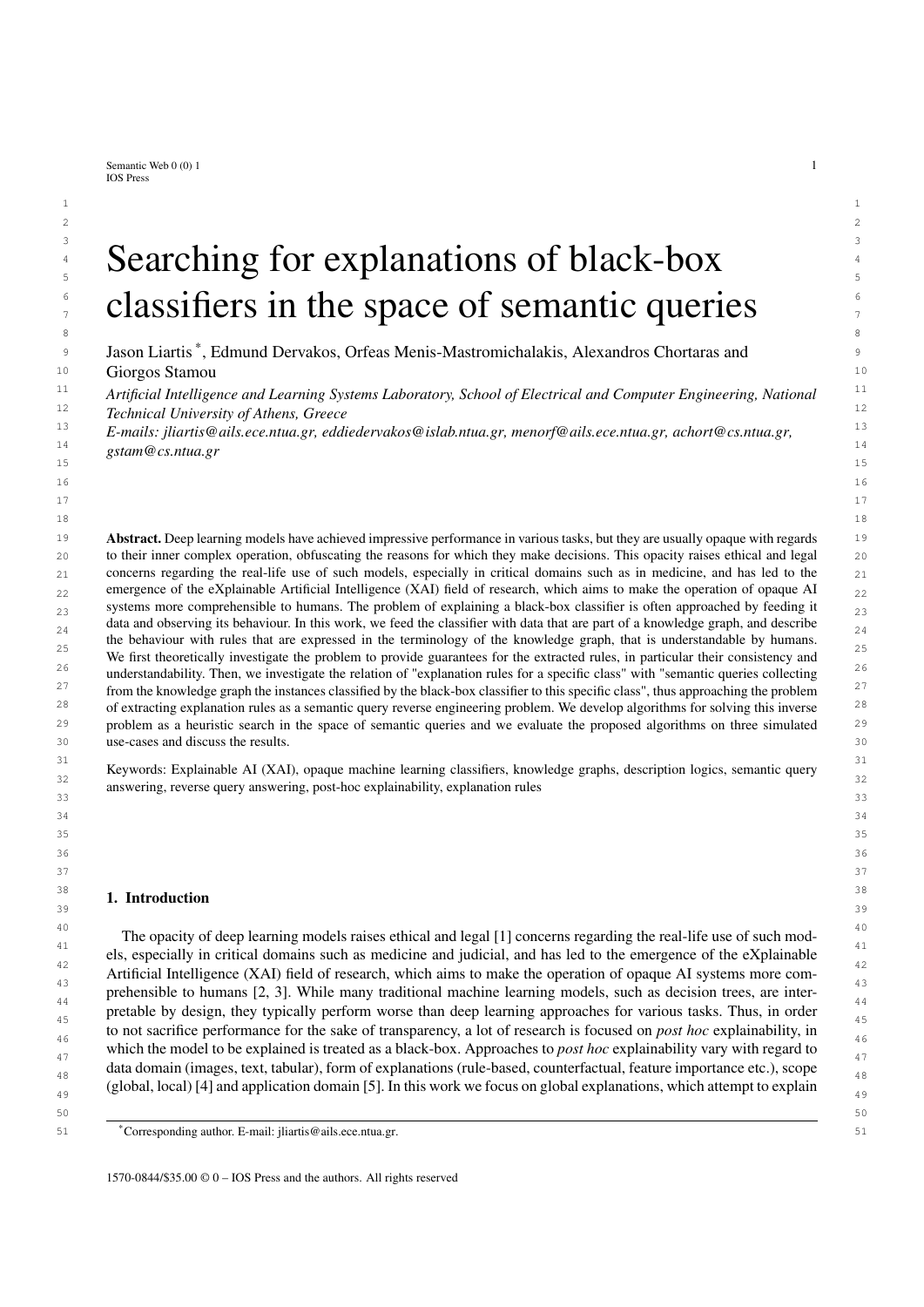| Metric                   | <b>Explanation Rules</b>                                                                                                                                                                                                                                                                                                   | <b>Precision</b> | Recall | <b>Degree</b> | <b>Positives</b> |  |
|--------------------------|----------------------------------------------------------------------------------------------------------------------------------------------------------------------------------------------------------------------------------------------------------------------------------------------------------------------------|------------------|--------|---------------|------------------|--|
|                          |                                                                                                                                                                                                                                                                                                                            | Class 1          |        |               |                  |  |
|                          | y1 is Large, Cube, Gray.                                                                                                                                                                                                                                                                                                   |                  |        |               |                  |  |
| <b>Best</b><br>Precision | y2 is Large, Cylinder.<br>y3 is Large, Metal.                                                                                                                                                                                                                                                                              | 1.00             | 0.66   | 0.66          | 83               |  |
| Best<br>Recall           | y1 is Large, Cube.                                                                                                                                                                                                                                                                                                         | 0.09             | 1.00   | 0.09          | 125              |  |
| Best<br>Degree           | y1 is Large, Cube, Gray.<br>y2 is Large, Cylinder.                                                                                                                                                                                                                                                                         | 1.00             | 0.66   | 0.66          | 83               |  |
|                          | y3 is Large, Metal.                                                                                                                                                                                                                                                                                                        | Class 2          |        |               |                  |  |
| Best<br>Precision        | y1 is Small, Sphere.<br>y2 is Large, Rubber.<br>y3 is Small, Metal, Cube.<br>y4 is Small, Brown.<br>y5 is Small, Rubber, Cylinder.                                                                                                                                                                                         | 1.00             | 0.09   | 0.09          | 116              |  |
| Best<br>Recall           | y1 is Cube.                                                                                                                                                                                                                                                                                                                | 0.63             | 1.00   | 0.63          | 1247             |  |
| Best<br>Degree           | y1 is Metal, Cube.<br>y2 is Small, Metal.                                                                                                                                                                                                                                                                                  | 0.78             | 0.8    | 0.65          | 1005             |  |
|                          |                                                                                                                                                                                                                                                                                                                            | Class 3          |        |               |                  |  |
| <b>Best</b><br>Precision | y1 is Metal, Blue.<br>y2 is Large, Blue, Sphere.<br>y3 is Yellow, Small, Sphere.<br>y4 is Small, Rubber.<br>y5 is Metal, Sphere.                                                                                                                                                                                           | 1.00             | 0.42   | 0.42          | 365              |  |
| <b>Best</b><br>Recall    | y1 is Large.<br>y2 is Sphere.                                                                                                                                                                                                                                                                                              | 0.42             | 1.00   | 0.42          | 878              |  |
| Best<br>Degree           | y1 is Yellow, Small, Sphere.<br>y2 is Large, Blue, Sphere.                                                                                                                                                                                                                                                                 | 0.99             | 0.85   | 0.85          | 748              |  |
|                          | to a class. This motivates us to expand the framework in the future to work with more informative sets than the<br>pos-set, such as elements which were classified with high confidence, and false and true, negatives and positives.<br>Two modified versions of the class 1 correct rule produced by removing conjuncts. | Table 5          |        |               |                  |  |
|                          |                                                                                                                                                                                                                                                                                                                            |                  |        | Positives     | <b>Negatives</b> |  |
| Query                    |                                                                                                                                                                                                                                                                                                                            |                  |        |               |                  |  |

 $50$  $51$  51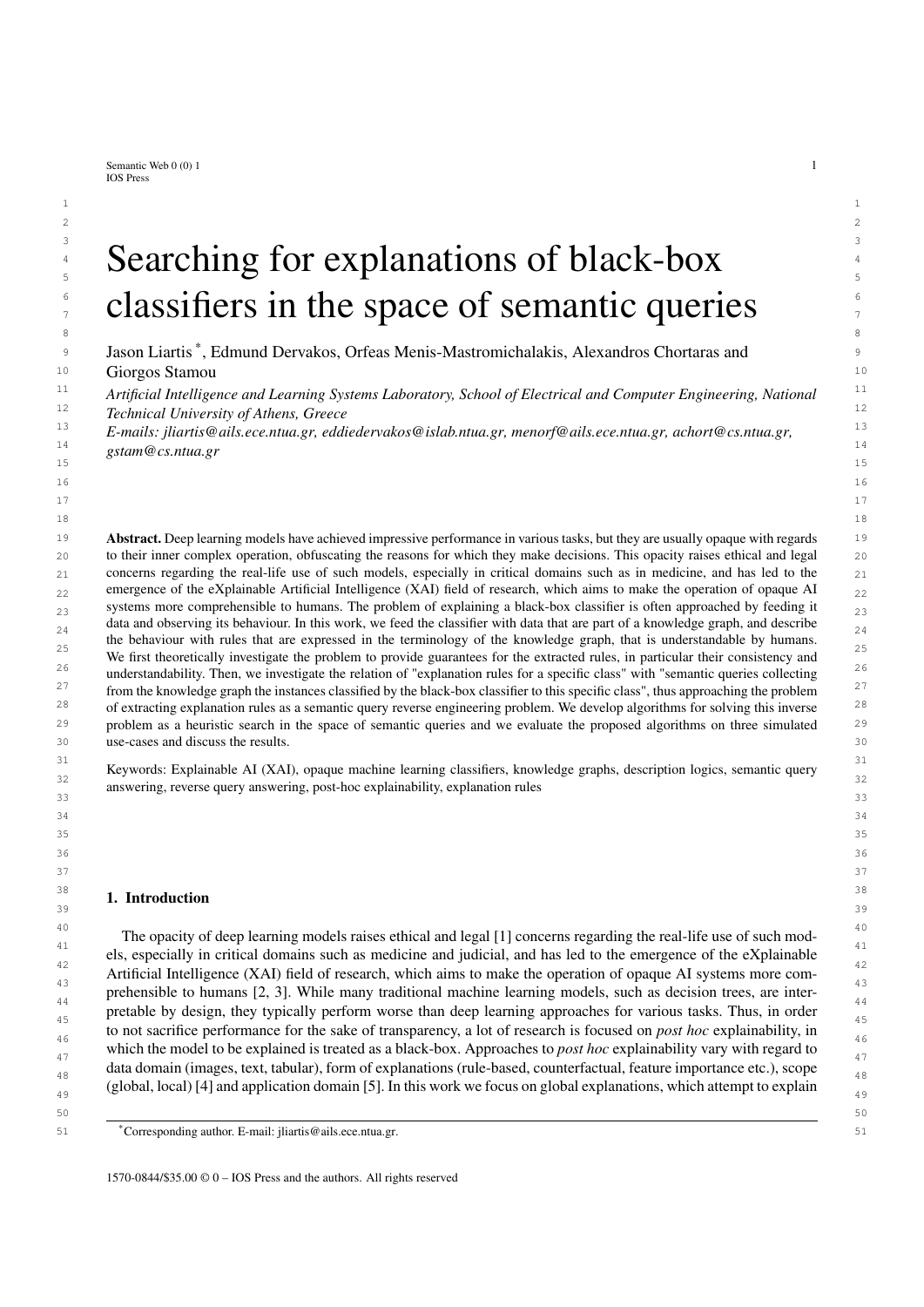### 1 1 *5.3. MNIST*

 3 For the third and final set of experiments we used MNIST, which is a dataset containing grayscale images of 4 handwritten digits [63]. It is a very popular dataset for machine learning research, and even though classification 5 on MNIST is essentially a solved problem, many recent explainability approaches experiment on this dataset (for 6 example [65]). For us, MNIST was ideal for experimenting with automatic explanation dataset generation by using 7 traditional feature extraction from computer vision. An extension to this approach would be using more complex in-8 formation extraction from images, such as object detection or scene graph generation, for applying the explainability 9 framework to explain generic image classifiers. This however is left for future work.

# 10 10 *5.3.1. Explanation Dataset*

<sup>11</sup>  $\frac{1}{10}$  For creating the explanation dataset for MNIST, we manually selected a combination of 250 images from the test  $\frac{12}{12}$  set, including both typical and unusual exemplars for each digit. The unusual exemplars were chosen following the  $\frac{13}{13}$  mushroom experiment (5.1), in which we saw that small explanation datasets do not facilitate good explanation rules  $\frac{14}{10}$  when the exemplars are chosen randomly, so we aimed for variety of semantic descriptions. In addition, the unusual  $\frac{14}{10}$ exemplars tended to be misclassified, and we wanted to see how their presence would impact the explanations.

<sup>16</sup><br>Since there was no semantic information available that could be used to construct an explanation dataset, we <sup>17</sup> automatically extracted descriptions of the images, by using feature extraction methods. Specifically, the images <sup>18</sup> were described as a collection of intersecting lines, varying in angle, length and location within the image. These  $\frac{19}{2}$  lines were detected using the technique of ridge detection [66]. The angles of the lines were quantized to 0, 45, 90 or <sup>20</sup> 135 degrees, and the images were split into 3 horizontal (top, middle, bottom) and 3 vertical (left, center, right) zones which define 9 areas (top left, top center, ::: , bottom right). For each line we noted the areas it passes through. In<br> $\frac{22}{10}$  Fig. 7 we show an example of an MNIST image, along with the results of the aforementioned 22  $\Gamma$ ,  $\Gamma$  1  $\Gamma$  1  $\Gamma$  1  $\Gamma$  1  $\Gamma$  1  $\Gamma$  1  $\Gamma$  1  $\Gamma$  1  $\Gamma$  1  $\Gamma$  1  $\Gamma$  22 Fig. 7 we show an example of an MNIST image, along with the results of the aforementioned information extraction  $\frac{22}{23}$ procedure using ridge detection.

<sup>24</sup> Based on the selected images and the extracted information, we created our explanation dataset E. We constructed 25 a vocabulary  $\hbar CN$ ; RN; INi, with an individual for each image and each line therein as individual names (IN), the concepts oncepts and the sexual as ten  $\frac{25}{100}$  $\frac{26}{25}$  concepts defining the angle, location and length of each line, two indicative concepts Image and Line, as well as ten  $\frac{27}{22}$  concepts (one for each digit) corresponding to the set of classes C, as concept names (CN), and the roles contains with  $\frac{28}{20}$  domain Image, and range Line, indicating the existence of a line in a specific image, and the symmetric intersects  $\frac{28}{20}$ <sup>29</sup> with both domain and range Line, indicating that two lines intersect each other, as the role names (RN). To define <sup>30</sup> the mapping  $M$  of the explanation dataset, after extracting the images and separating them into digits, we numbered  $\frac{31}{2}$  them and named the Exemplars (and the corresponding file names) according to their digit and index. This also <sup>32</sup> makes the images easy to retrieve. We then created the knowledge base S over this vocabulary, with the ABox <sup>33</sup> containing the semantic description of all exemplar images and the respective lines, and the TBox containing certain  $\frac{34}{1000}$  34  $\frac{1}{1000}$   $\frac{1}{1000}$   $\frac{1}{1000}$   $\frac{1}{1000}$   $\frac{1}{1000}$   $\frac{1}{1000}$   $\frac{1}{1000}$   $\frac{1}{1000}$   $\frac{1}{1000}$   $\frac{1}{1000}$   $\frac{1}{1000}$   $\frac{1}{1000}$   $\frac{1}{1000}$   $\frac{1}{1000}$   $\frac{1}{1000}$   $\frac{1}{100$ rather trivial inclusion axioms. The vocabulary  $IN$ ; CN; RN and the Tbox of our knowledge base are the following:

|            | $IN = \text{ftest\_zero1; test\_zero1\_line0;}:$ :::; test_zero1_line7; test_zero6; test_zero6_line0;:::; test_nine979; |    |
|------------|-------------------------------------------------------------------------------------------------------------------------|----|
| $\sim$ $-$ |                                                                                                                         |    |
|            | test_nine979_line7;:::;lineM <sub>250</sub> $q$                                                                         | 38 |
|            |                                                                                                                         |    |

 $39$  CN = fimage; Line) Line0deg; Line45deg; Line90deg; Line135deg; TopLeft; TopCenter; TopRight; MidLeft;  $39$ <br> $39$  AidCenter: MidDight: RetLeft: RetCenter: RetDight: Chect: Medium: Lengg  $^{40}$  40 MidCenter; MidRight; BotLeft; BotCenter; BotRight; Short; Medium; Long $g$  40  $^{40}$   $^{41}$   $^{41}$ 

 $RN =$  fcontains; intersects $g$ :  $42$ 

 $T = fC \vee \text{Line } jC \text{ } \varnothing \text{ } \text{Image; Line} ggr.$ 

 $\frac{1}{46}$   $\frac{1}{46}$   $\frac{1}{46}$   $\frac{1}{46}$   $\frac{1}{46}$ *5.3.2. Setting*

47 For MNIST we used the example neural network provided by PyTorch  $^6$  as the classifier to be explained. The  $_{47}$ classifier achieved 99.8% accuracy on the training set and 99.2% on the test set. On the explanation dataset, the  $_{49}$  accuracy is 73%, and a confusion matrix for the classifier on the explanation dataset is shown in Table 8. The per-

 $50$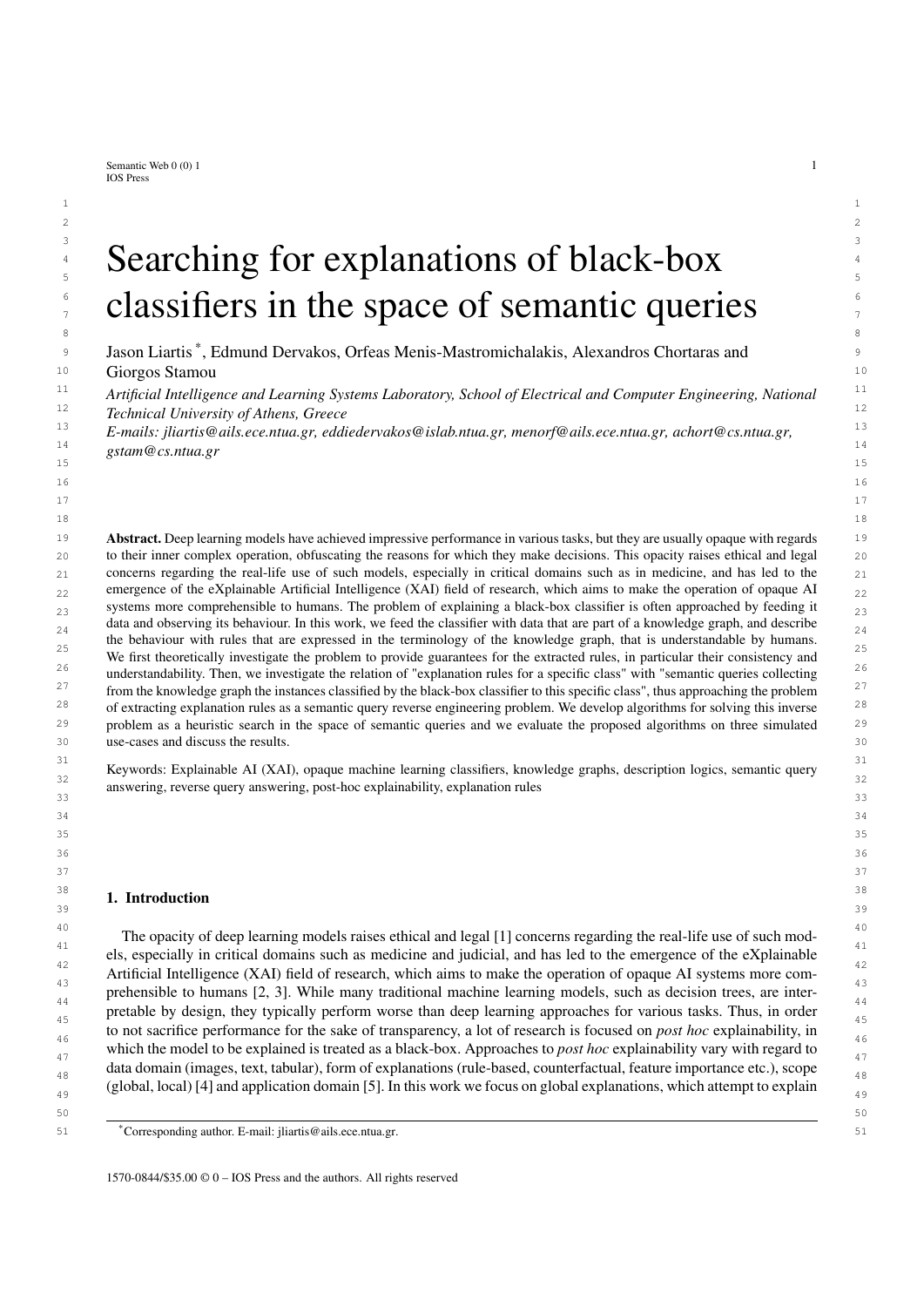

<sup>44</sup> KGrules-HT (Alg. 3) and KGrules-H (Alg. 1) with Alg. 4 as the merge operation, and loaded the explanation dataset <sup>45</sup> in GraphDB for acquiring certain answers. We also experimented with the QLCS as the merge operation, but the <sup>46</sup> resulting queries mostly contained a large number of variables which could not be effectively minimized, which <sup>47</sup> could be due to the complex connections between variables with a symmetric role.  $47$ 

#### 49  $3.3.3$ . *Results*  $49$ *5.3.3. Results*

50 For MNIST there does not exist a ground truth semantic description for each class, as was the case for CLEVR-

48

51 Hans3, nor is there a pre-determined bias of the classifier, thus we could not easily measure our framework's useful-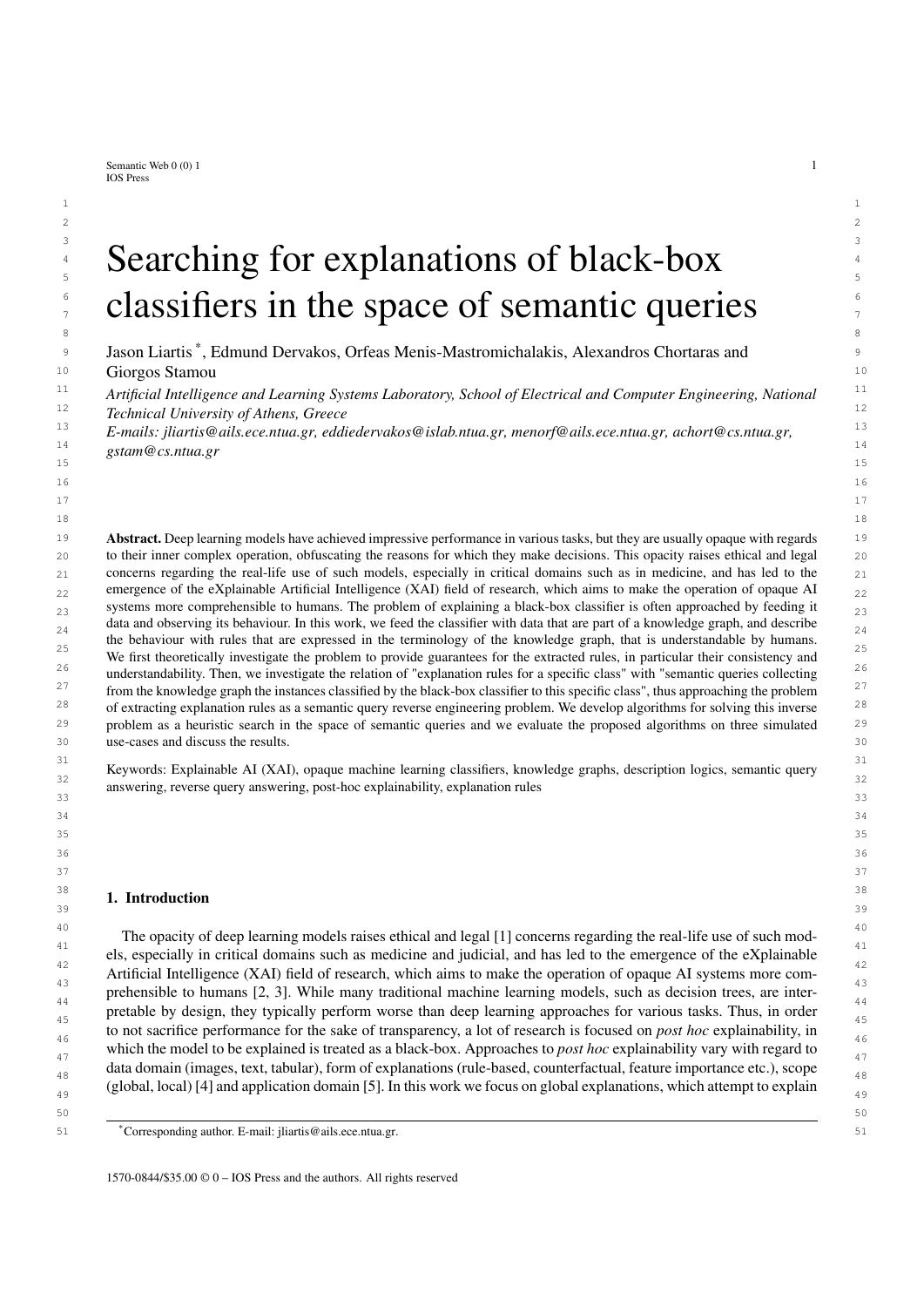1 ness in this regard. Instead, since the explanation dataset was constructed automatically, we explored quality related 2 2 features of the generated explanations.

 3 For all digits the algorithm produced at least one correct rule (precision = 1) and a rule with exceptions with recall <sup>4</sup> = 1. The highest degree of rule queries for each digit are shown as a bar-plot in Fig. 9a. In general, the values of the 5 metric seem low, with the exception of digit 0, which would indicate that the algorithms did not find a single rule 6 which approximates the pos-set to a high degree. For some of the digits, including 0, the highest degree rule is also <sup>7</sup> a correct rule. For closer inspection, we show the best degree rule query for digit 0 which is the highest, and for **a** digit 5 which is the lowest.



 22 Fig. 9. Metrics of generated rule queries for MNIST 

 24 The explanation rule for digit 0 involved six lines, as indicated by the conjuncts contains(*x*; *<sup>y</sup>*1), contains(*x*; *<sup>y</sup>*2), contains(*x*; *y*<sub>3</sub>), contains(*x*; *y*<sub>4</sub>), contains(*x*; *y*<sub>5</sub>), contains(*x*; *y*<sub>6</sub>). For five of the six lines, the explanation rule  $\frac{1}{25}$  $_{26}$  query included their location in the image, indicated by the conjuncts TopCenter( $y_1$ ), BotRight( $y_2$ ), BotCenter( $y_2$ ),  $z_6$  $_{27}$  MidRight(y<sub>3</sub>), TopRight(y<sub>5</sub>), BotCenter(y<sub>6</sub>). For all six lines the explanation rule included information about  $_{27}$  $_{28}$  their orientation, indicated by the conjuncts Line45deg( $y_1$ ), Line45deg( $y_2$ ), Line90deg( $y_3$ ), Line90deg( $y_4$ ),  $z_8$  29 Line135deg(*y*5), Line135deg(*y*6). Finally, the rule-query included the following conjuncts which show which lines intersect each other intersects( $y_1$ ;  $y_4$ ), intersects( $y_2$ ;  $y_3$ ), intersects( $y_3$ ;  $y_5$ ), intersects( $y_4$ ;  $y_6$ ). A rule query with so  $y_3$ <br>many conjuncts could notentially be difficult for a user to decipher many conjuncts could potentially be difficult for a user to decipher, so in this case we found it useful to visualize the  $31$  rules. The above rule is visualized in Fig. 10a. The visualization is clear and intuitive as an explanation for digits  $32$ 33 classified as zeroes, however visualization of rules will not be possible in all applications. This shows the importance <sub>33</sub> 34 of taking under consideration understandability when designing explaination pipelines, which in our case depends 34 35 mostly on the vocabulary and expressivity of the underlying explanation dataset. In this case, the vocabulary used 35 36 was itself somewhat obscure for users (sets of intersecting lines are not easy to understand by reading a rule), which <sub>36</sub> could have been mitigated if the explanation dataset had been curated by humans and not created automatically. In  $37$ 38 this particular use-case it was not a problem however, since the visualization of rules was easy in most cases.

39 The highest degree explanation rule for digit 5, which was the lowest out of the best of all digits, again involved 39 40  $\frac{1}{40}$  six lines indicated by the conjuncts contains(*x*; *y*<sub>1</sub>), contains(*x*; *y*<sub>2</sub>), contains(*x*; *y*<sub>3</sub>), contains(*x*; *y*<sub>4</sub>), contains(*x*; *y*<sub>5</sub>), 40<br>Contains(*x*; *y*<sub>1</sub>). This time however, only three contains(*x*; *y*<sub>6</sub>). This time however, only three lines had information about their location in the image, indicated by the conjuncts  $BotCenter(v_0)$   $BotCenter(v_1)$  and five lines had information about their orienta- 42 by the conjuncts BotCenter(*y*2), BotCenter(*y*4), MidCenter(*y*5), and five lines had information about their orienta- 43 tion Line0deg(*y*1), Line0deg(*y*2), Line45deg(*y*3), Line45deg(*y*4) Line135deg(*y*6). Furthermore, this rule-query in-44 cluded information about the size of two lines, indicated by the conjuncts Medium $(y_4)$ , Short $(y_6)$ . Finally, as with 44 before, we get a set of conjuncts showing which lines intersect each other: intersects( $y_1$ ;  $y_3$ ), intersects( $y_2$ ;  $y_4$ ), 45<br>intersects( $y_3$ ;  $y_5$ ). This rule query is not easy to understand and it is even difficu intersects( $y_3$ ;  $y_5$ ). This rule query is not easy to understand and it is even difficult to visualize, since there is not as 47 enough information about the location of each line, thus it is not actually usable. This was expected to an extent, due 48 to the low value of the degree metric, but again highlights the importance of taking usability under consideration 49 when choosing which rule-queries to show to a user.

50 Regarding correct rules, the algorithm produced several for each digit. Since the sets of certain answers of correct 50 51 rule queries are subsets of the pos-set of each class, we measured the per class fidelity of the disjunction of all correct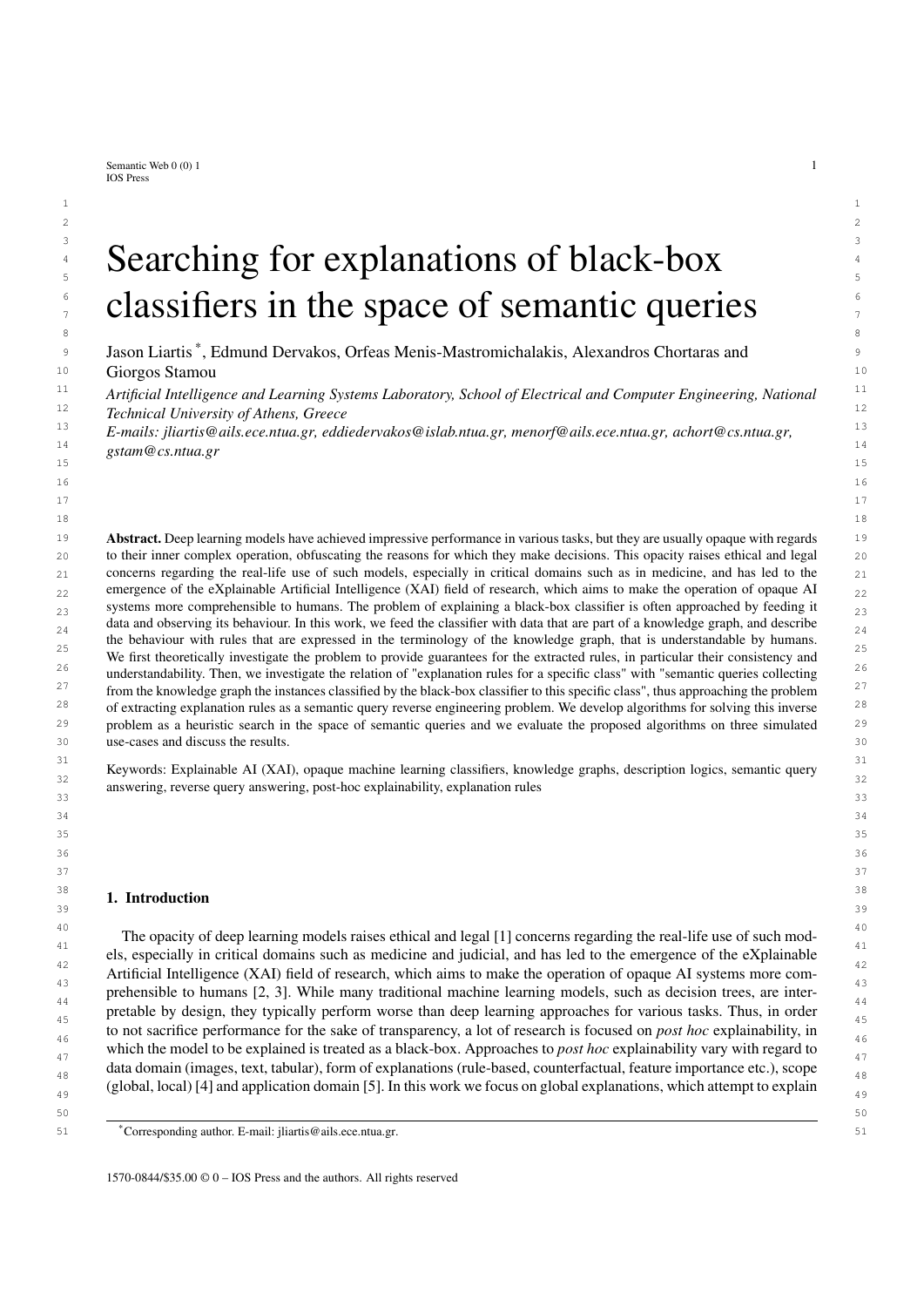

<sup>38</sup> 38 **fidelity for each class. With the exception of digit one, the pos-sets of all digits were sufficiently covered by the set**  39 of correct rules. The failure for digit 1 was expected, since the descriptions of the exemplars classified as 1 contain  $\frac{40}{40}$  $\frac{41}{41}$  few lines (for example consisting of a single large line in the middle) which tend to be part of descriptions of other digits as well (all digits could be drawn in a way in which there is a single line in the middle). This is a drawback of  $\frac{42}{2}$  $\frac{43}{43}$  the open world assumption of DLs since we cannot guarantee the non-existence of lines that are not provided in the descriptions. The open world assumption is still desirable since it allows for incomplete descriptions of exemplars.  $\frac{44}{4}$  $_{45}$  In cases such as the medical motivating example used throughout this paper, a missing finding such as "Dyspnoea"  $_{45}$  $_{46}$  does not always imply that the patient does not suffer from dyspnoea. It could also be a symptom that has not been  $_{46}$ 47 detected or has been overlooked.

<sup>48</sup> The highest recall of a single correct rule for each digit is shown as a bar-plot in Fig. 9b. Since correct rules are <sup>48</sup> 49 easily translated into IF-THEN rules, we expected them to be more informative than the highest degree ones, which 50 requires looking at the exceptions to gain a clearer understanding of the rule. We investigate closer by analyzing the 51 best correct rule for each digit.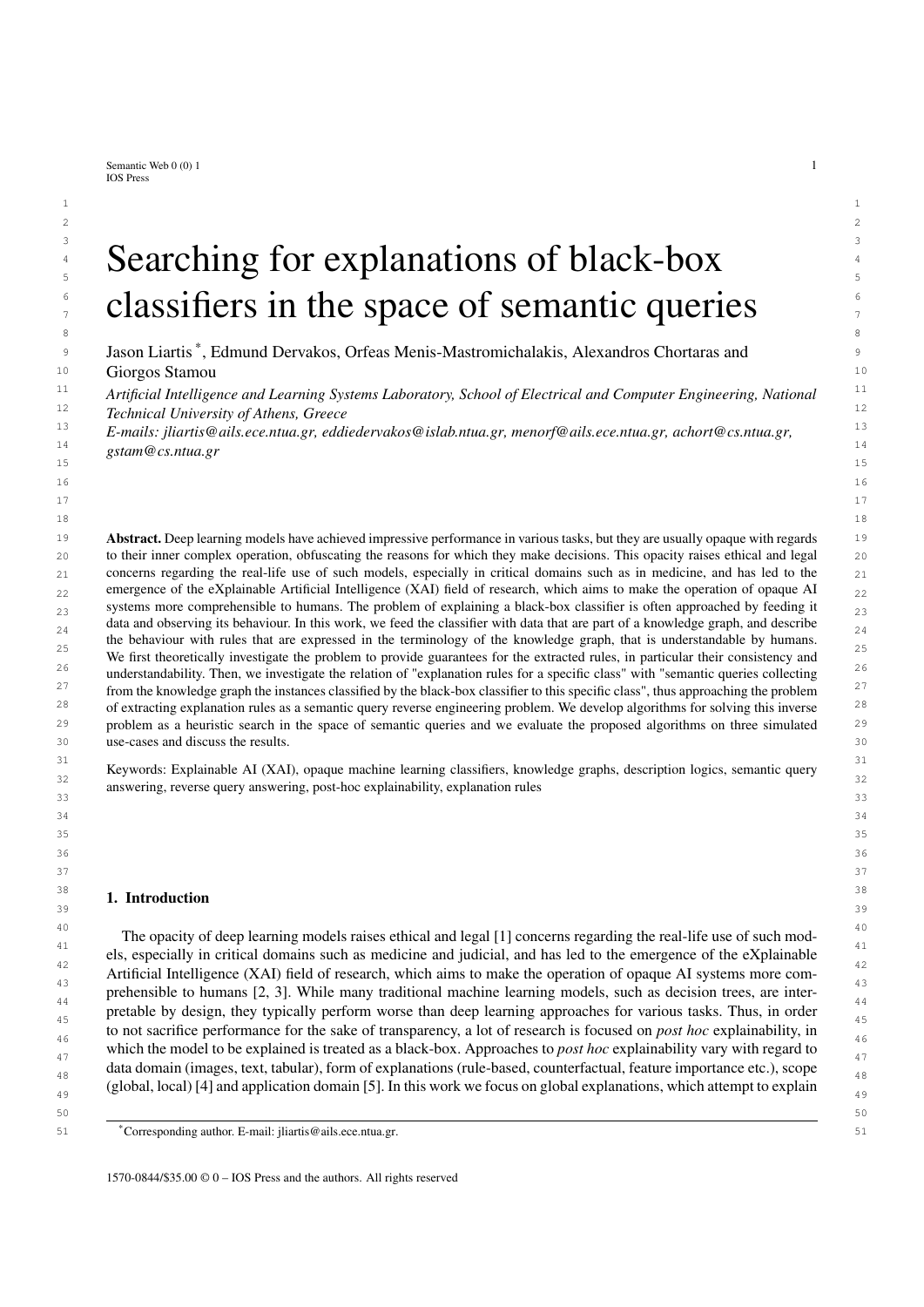1 For digit 0, the best correct rule rule was the same as the highest degree rule presented previously. In Fig. 11a 2 we provide an example of a six misclassified as a 0, which follows this correct rule. Comparing the misclassified 6 3 with the visualizations for rules of the digits 0 (Fig. 10a) and 6 (Fig. 10f) we can see that this 6 might have been <sup>4</sup> misclassified as a 0 because the closed loop part of the digit reaches the top of the image. According to the correct 5 rule for 0, an image that contains two vertical semicircles in the left and right sides of the image is classified as a 0, <sup>6</sup> and because of this peculiarity in the drawing of the misclassified six, the image (Fig. 10a) obeys this rule.

<sup>7</sup> The best correct rule for digit 1 had the lowest recall out of all correct rules for other digits, which means that it  $\frac{7}{2}$ <sup>8</sup> returned a small subset of the positives. Specifically, this rule returned only two of the 30 individuals classified as the digit 1. It was still usable as an explanation however, as it only involved two lines contains(*x*; *y*<sub>1</sub>), contains(*x*; *y*<sub>2</sub>), <sup>9</sup><br>hoth of which were thoroughly described with regard to their location BotCenter(*y*<sub>0</sub> <sup>10</sup> both of which were thoroughly described with regard to their location BotCenter( $y_1$ ), MidCenter( $y_1$ ), TopCenter( $y_1$ ), <sup>11</sup> BotCenter( $y_2$ ), their orientation Line90deg( $y_1$ ), Line135deg( $y_2$ ), their length Long( $y_1$ ), Short( $y_2$ ) and the fact that <sup>11</sup> they intersect intersects( $y_1$ ;  $y_2$ ). This rule is visualized in Fig. 10b.<br><sup>13</sup> For digit 2, the best correct rule query returned nine out of the 25 positives, three of which were missclassified<sup>13</sup>

<sup>13</sup> For digit 2, the best correct rule query returned nine out of the 25 positives, three of which were missclassified<sup>13</sup> <sup>14</sup> by the classifier. This rule involved three lines, of which two had conjuncts indicating their location BotRight( $y_1$ ), <sup>14</sup>  $^{15}$  BotLeft(y<sub>3</sub>), BotCenter(y<sub>3</sub>), MidCenter(y<sub>3</sub>), only one line contained information about its orientation and size  $^{15}$  $\frac{16}{17}$  Line45deg(*y*<sub>3</sub>), Long(*y*<sub>3</sub>), and the only other information was that intersects(*y*<sub>2</sub>; *y*<sub>3</sub>). Note that for *y*<sub>2</sub> the only avail-<br><sup>17</sup> able information was that it intersects *y*<sub>2</sub>. This query is diff <sup>17</sup> able information was that it intersects  $y_3$ . This query is difficult to visualize, due to the missing information about <sup>18</sup> two of the three lines, however it is still useful as an explanation. Specifically,  $y_3$  represents a long diagonal line <sup>18</sup> <sup>19</sup> from the bottom left to the middle of the image, which is a characteristic of only the digits 2 and 7. Additionally, <sup>20</sup> there is a line of any orientation in the bottom right of the image, which would differentiate it from a typical 7, and <sup>20</sup> <sup>21</sup> another line which intersects the long diagonal at any position. As is apparent also in the confusion matrix of the <sup>21</sup> classifier on the explanation dataset (Table 8), the black-box often mixed up sevens with twos, and this explanation  $\frac{22}{\sqrt{1}}$ z<sup>23</sup> rule returns one of the sevens which is misclassified as a two, shown in Fig. 11d. This digit is not typically drawn, 24 24 and from the rule query the information we get is that it might have been misclassified because of the existence of a 26 26 line at the bottom right.

 $\frac{27}{27}$  To investigate closer, the next correct rule which we analyze is that of highest recall for digit 7. This query returned only three of the 24 images which were classified as sevens, and all three were correct predictions by the classifier. The rule involved two intersecting lines (intersects(y<sub>1</sub>; y<sub>2</sub>)), of which the first is described as Line0deg(*y*<sub>1</sub>), Long(*y*<sub>1</sub>)  $\frac{29}{29}$ <br>Top of (*y*<sub>1</sub>) TopConter(*y*<sub>3</sub>) TopDight(*y*<sub>3</sub>) which is clearly the char  $\frac{30}{30}$  TopLeft(y<sub>1</sub>), TopCenter(y<sub>1</sub>), TopRight(y<sub>1</sub>) which is clearly the characteristic top part of the digit, while the second  $\frac{30}{30}$ line is described as Line45deg(y<sub>2</sub>)), BotCenter(y<sub>2</sub>), MidCenter(y<sub>2</sub>), MidRight(y<sub>2</sub>), Long(y<sub>2</sub>), which is the diagonal  $\frac{31}{31}$  $\frac{32}{32}$  part of the digit. The description of the diagonal has a different description than the diagonal line which was part of the rule for digit 2. Instead of BotLeft(y), the rule contains a conjunct MidRight(y). This could be another hint as to  $_{34}$  why the 7 shown in Fig. 11d was not classified as correctly, as the digit appears to be leaning slightly to the right,  $35$  which makes the diagonal pass through BotLeft, which is in the description of the diagonal for a digit 2 instead of  $35$  $_{36}$  MidRight which is for digit 7. To conclude if this is the case however would require investigating more rules, since  $_{36}$  $37$  the one presented covers only a subset of exemplars classified as digit 7.

38 38 For digit 3, the best correct explanation rule returned five of the 26 individuals which were classified as  $39$  3, including one misclassified 8. This rule involved seven different lines, thus it was not expected to be  $39$  $_{40}$  understandable by a user at a glance. However, there was plentiful information for each line in the rule,  $_{40}$ <sup>41</sup> which made it possible to visualize. Specifically, regarding the location of the lines, the rule query con-42 42 tained the conjuncts TopCenter(*y*1), BotCenter(*y*2), BotCenter(*y*3), BotRight(*y*4), MidRight(*y*4), TopCenter(*y*5), 43 43 MidCenter(*y*6), BotCenter(*y*7). Regarding orientation, five of the seven lines had relevant conjuncts: Line0deg(*y*2), 44 44 Line45deg(*y*3), Line90deg(*y*4), Line135deg(*y*6), Line135deg(*y*7). Additionally, three lines had information about their size Short( $y_4$ ), Short( $y_5$ ), Medium( $y_6$ ). Finally, the explanation rule contained conjuncts showing which lines  $\frac{45}{45}$ intersect each other: intersects( $y_1$ ;  $y_5$ ), intersects( $y_2$ ;  $y_3$ ), intersects( $y_2$ ;  $y_7$ ), intersects( $y_3$ ;  $y_4$ ), intersects( $y_4$ ;  $y_6$ ). <sup>47</sup> This rule-query is visualized in Fig. 10c. An interesting aspect of this explanation, is that the two lines which are at <sup>47</sup>  $48$  the top center  $(y_1$  and  $y_5$ ) do not have a specified orientation, while the other four lines are involved in more con-49 49 juncts in the explanation rule query and are described in more detail. This could be an indication of the importance 50 50 of these lines for a digit to be classified as a 3. However, these lines could also be a part of other digits such as 5, 51 which is the next digit which we analyze.  $51$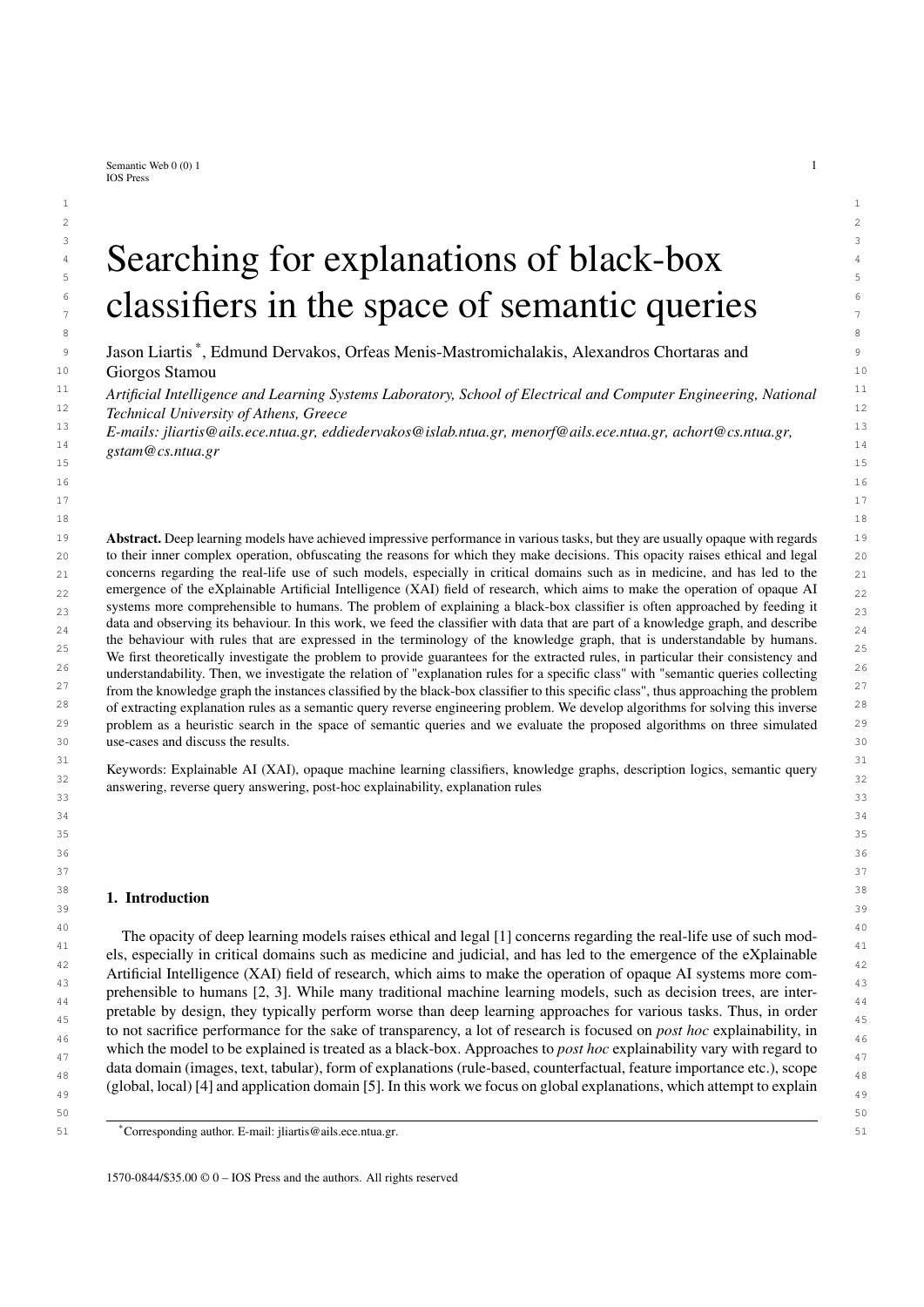1 For the digit 5, the best correct rule query returned four of the 31 positives for the class of which one 2 is a misclassified 3. It is a very specific query involving seven lines, all of which are described regarding 3 their orientation Line45deg(*y*1), Line135deg(*y*2), Line45deg(*y*3), Line0deg(*y*4), Line0deg(*y*5), Line135deg(*y*6), 4 Line90deg(*y*7), and their location BotCenter(*y*1), BotLeft(*y*2), BotCenter(*y*2), MidCenter(*y*3), BotCenter(*y*4), 5 TopRight(*y*5), TopCenter(*y*5), MidRight(*y*6), MidCenter(*y*6), MidRight(*y*7), BotRight(*y*7). There was no informa-6 tion about lines' sizes, and there are five line intersections intersects( $y_1$ ;  $y_4$ ), intersects( $y_1$ ;  $y_7$ ), intersects( $y_2$ ;  $y_4$ ), 6<br>intersects( $y_2$ ;  $y_6$ ) intersects( $y_1$ ;  $y_7$ ). This query is visualized intersects( $y_3$ ;  $y_5$ ), intersects( $y_6$ ;  $y_7$ ). This query is visualized in Fig. 10e. An interesting aspect of this rule-query is the fact that it contains a misclassified 3 in its set of certain answers, specifically 8 the fact that it contains a misclassified 3 in its set of certain answers, specifically the three shown in Fig. 11c. In <sup>9</sup> the context of the proposed framework, the 3 is misclassified because it obeys the correct rule for the digit 5. From 10 comparing the visualization of the correct rule for the digit 5, and the misclassified 3, we can see that the digit obeys <sup>11</sup> the rule because the top part of the three is vertically compressed, making it less distinguishable from a 5. This 12 12 12 **12 clearly shows us a potential flaw of the classifier.** 12 13 For the digit 4, the best correct rule query returned five of the 22 positives all of which were correct pre- dictions. The query involved three lines which were all well described regarding their orientation Line0deg( $y_1$ ),  $14$  15 Line45deg(*y*2), Line90deg(*y*3), and their location MidCenter(*y*1), MidCenter(*y*2), BotCenter(*y*3), MidCenter(*y*3), 16 TopCenter( $y_3$ ). Two lines were also described with respect to their size Medium( $y_1$ ), Long( $y_3$ ), and there were two 16 intersections of lines intersects( $y_1$ ;  $y_2$ ), intersects( $y_1$ ;  $y_3$ ). This rule is visualized in Fig. 10d. This is a straight-<br>forward description of the digit four and as expected it covers only true positives 18 forward description of the digit four, and as expected it covers only true positives. 19 For the digit 6, the best resulting correct rule involved the most variables (each representing a line) out of all 20 correct rules. It returned four of the 18 positives for the class all of which were correct predictions. Of the eight lines 21 described in the query, seven had information about their orientation Line0deg( $y_1$ ), Line45deg( $y_2$ ), Line45deg( $y_3$ ), 21 22 Line45deg(*y*4), Line90deg(*y*5), Line135deg(*y*7), Line135deg(*y*8). All lines were desribed with respect to their 23 position BotCenter(*y*1), TopCenter(*y*2), MidCenter(*y*3), BotRight(*y*4), MidCenter(*y*5), MidRight(*y*6), MidRight(*y*7), 24 BotCenter(*y*8), MidCenter(*y*8). Additionally four lines had a determined size Short(*y*1), Short(*y*6), Short(*y*7), 25 Medium(*y*<sub>8</sub>), and there were five intersections of lines intersects(*y*<sub>1</sub>; *y*<sub>4</sub>), intersects(*y*<sub>1</sub>; *y*<sub>8</sub>), intersects(*y*<sub>2</sub>; *y*<sub>5</sub>), 25<br>26 intersects(*y*<sub>1</sub>: *y*<sub>8</sub>) intersects(*y*<sub>1</sub>: *y*<sub>3</sub>). This rule is v intersects( $y_5$ ;  $y_8$ ), intersects( $y_6$ ;  $y_7$ ). This rule is visualized in Fig. 10f, it is a straight-forward description of a digit 6. 26<br>For digit 8, the best correct rule query returned four of the 20 positives, al 27 For digit 8, the best correct rule query returned four of the 20 positives, all of which are classified correctly. It 28 involved seven lines, of which five were described with respect to their orientation Line45deg(*y*2), Line90deg(*y*3), 29 Line135deg(*y*5), Line45deg(*y*6), Line0deg(*y*7), six regarding their location MidCenter(*y*1), BotCenter(*y*2), 30 BotCenter(*y*3), MidCenter(*y*3), BotCenter(*y*4), TopCenter(*y*6), TopCenter(*y*7), and five regarding their size: 31 Medium(*y*1), Short(*y*3), Short(*y*4), Short(*y*5), Short(*y*7). Finally, the rule query involved four intersections of lines intersects( $y_1$ ;  $y_3$ ), intersects( $y_2$ ;  $y_4$ ), intersects( $y_5$ ;  $y_7$ ), intersects( $y_6$ ;  $y_7$ ). This rule is difficult to visualize due to the assume information (only four of the seven lines have information abou 33 missing information (only four of the seven lines have information about both their location and orientation), and 34 thus is not really useful as an explanation. 35 Finally, the best correct rule query for digit 9 returned five of the 15 positives, of which all were correct 36 predictions by the classifier. It involved six lines which were all thoroughly described regarding their orien- 37 tation Line0deg(*y*1), Line0deg(*y*2), Line45deg(*y*3), Line90deg(*y*4), Line135deg(*y*5), Line135deg(*y*6), and their 38 location TopCenter(*y*1), MidCenter(*y*2), TopCenter(*y*3), MidCenter(*y*3), MidLeft(*y*3), MidRight(*y*4), BotRight(*y*4), 39 TopCenter(*y*5), MidRight(*y*5), MidLeft(*y*6). Additionally, two lines were described regarding their size Medium(*y*3),  $\frac{40}{41}$  Short(*y*<sub>6</sub>). The query also contained three conjuncts which indicated intersections of lines intersects(*y*<sub>1</sub>; *y*<sub>3</sub>),  $\frac{40}{41}$  intersects(*y*<sub>1</sub>: *y*<sub>3</sub>), intersects(*y*<sub>1</sub>: *y*<sub>4</sub>). This query is visu intersects( $y_1$ ;  $y_5$ ), intersects( $y_2$ ;  $y_6$ ). This query is visualized in Fig. 10h, it is a straight-forward description of a 41<br>digit 9

 digit 9. digit 9.

#### 44 *5.4. Discussion*

 46 The proposed approach seems useful in general, performing similarly with the state-of-the-art on tabular data, 47 being able to detect biases in the CLEVR-Hans case, and providing meaningful explanations even in the MNIST 48 case. The resulting explanations depend (almost exclusively) on the properties of the explanation dataset. In an 49 ideal scenario, end-users trust the explanation dataset, the information it provides about the exemplars and the ter- 50 minology it uses. It is like a quiz, or an exam, for the black-box, which is carefully curated by domain experts. 51 This scenario was simulated in the CLEVR-Hans3 use-case in which the set of rules produced by the proposed

43

45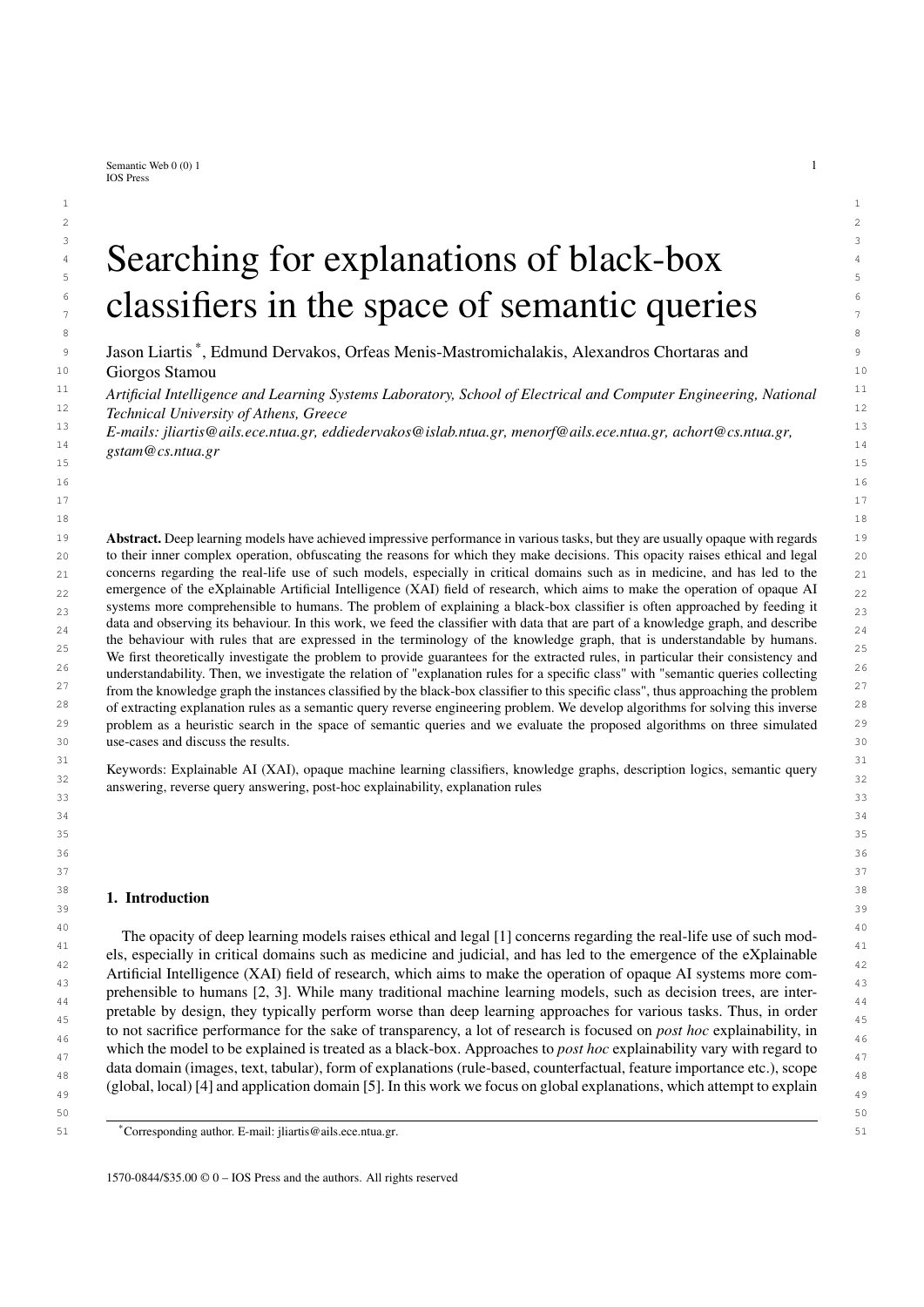1 algorithms clearly showed in which cases the black-box classifies items in specific classes, highlighting potential 2 biases acquired during training. The framework is also useful when the explanation dataset is created automatically 3 by leveraging traditional feature extraction, as is shown in the MNIST use-case. In this case, we found the resulting 4 queries to be less understandable than before, which stems mainly from the vocabulary used, since sets of inter- 5 secting lines are not easily understandable unless they are visualized. They are also subjectively less trustworthy, 6 since there are usually flaws with most automatic information extraction procedures. However, since sets of correct 7 rules sufficiently covered the sets of individuals, and rules with exceptions achieved decent performance regarding <sup>8</sup> precision, recall and degree, if an end-user invested time and effort to analyze the resulting rules, they could get a 9 more clear picture about what the black-box is doing.

10 We also found interesting the comparison of correct rules with those with exceptions. Correct rules are, in general, 10 11 more specific than others, as they always have a subset of the pos-set as certain answers. This means that, even 11 12 though they might be more informative, they tend to involve more conjuncts than rules with exceptions, which in 13 extreme cases could impact understandability. On the other hand, rules with exceptions can be more general, with 14 fewer conjuncts, which could positively impact understandability. However, utilizing these rules should involve 15 examining the actual exceptions, which could be a lot of work for an end-user. These conclusions were apparent in 16 the explanations generated for the class 3 of CLEVR-Hans3 (Table 4), where the best correct rule was very specific, 16 <sup>17</sup> involved five objects and had a relatively low recall (0.42), while the best rule with exceptions was exactly the <sup>17</sup> 18 ground truth class description and had very high precision (0.99). So in this case a user would probably gain more 19 information about the classifier if they examined the rule with exceptions along with the few false positives, instead 20 of examining the best correct rule, or a set of correct rules.

21 Another observation we made, is the fact that some conjuncts were more understandable than others when they 21 22 were part of explanation rules. For instance in MNIST, knowing a line's location and orientation was imperative 23 for understanding the rule via visualization, while conjuncts involving line intersections and sizes seemed not that 24 important, regardless of metrics. This is something which could be leveraged either in explanation dataset construc- 25 tion (for example domain experts weigh concepts and roles depending on their importance for understandability), 26 or in algorithm design (for example a user could provide as input concepts and roles which they want to appear in 27 explanation rules). We are considering these ideas as a main direction for future work which involves developing 28 strategies for choosing which rules are best to show to a user.

 29 Finally, in the first experiment (5.1), it is shown that KGrules-H can be used to generate explanations in terms 30 of feature data similarly to other rule-based methods, even if it is not the intended use-case. An interesting com- 31 parison for a user study would be between different vocabularies (for example using the features vs using external 32 knowledge). We note here that the proposed approach can always be applied on categorical feature data, since their 33 transformation to an explanation dataset is straight-forward. This would not be the case if we also had numerical 34 continuous features, in which case we would either require more expressive knowledge to represent these features, 35 or that the continuous features be discretized. Another result which motivates us to explore different knowledge 36 expressivities in the future, was the failure of the algorithms to produce a good (w.r.t. the metrics) explanation for 36 37 the digit 1 in the MNIST experiment (5.3). Specifically, it was difficult to find a query which only returns images 37 38 of this digit, since a typical description of a "1" is general and tends to always partially describe other digits. This 39 is something which could be mitigated if we allowed for negation in the generated rules, and this is the second 40 direction which we plan to explore in the future.

41

### 43 6. Conclusions and Future Work

 45 In this work we have further developed a framework for rule-based *post hoc* explanations of black-box classifiers. 46 The explanations are expressed as Horn rules which use terms from a given vocabulary, instead of the classifier's 47 features. This allows for intuitive explanations even when the feature space of the classifier is too complex to be used 48 within understandable rules (pixels, audio signals etc). The rules are also accompanied by theoretical guarantees 49 regarding their *correctness* for explaining the classifier, given what we call an explanation dataset. The idea of the 50 explanation dataset is at the core of our framework, as it is the probe we use to observe the black-box, by feeding 51 it exemplar data and finding rules which explain its output. The explanation dataset also contains the knowledge

42

44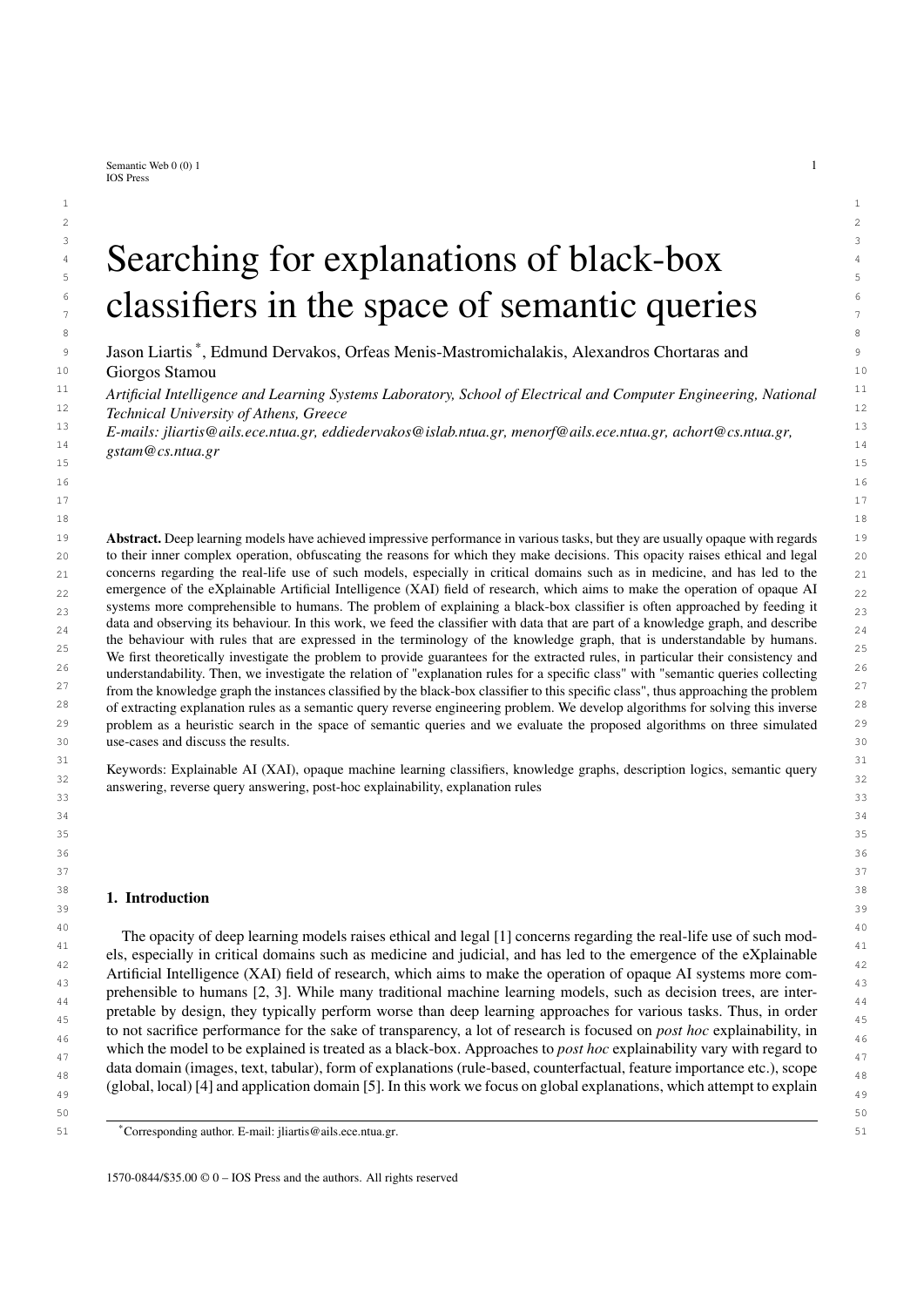1 from which the semantics of the rules are derived. The problem of finding such rules given an explanation dataset 2 was approached as a search problem in the space of semantic queries, by starting with the most specific queries 3 describing positively classified exemplars, and then progressively merging them using heuristic criteria. The queries 4 are then approximately condensed, converted to rules and are shown to the end-user.

 5 There are multiple directions towards which we plan to extend the framework in the future. First of all, we are 6 currently investigating different strategies for choosing which explanation rules are best to show to a user such <sup>7</sup> that they are both informative and understandable. To do this, we also plan to extend our evaluation framework for <sup>8</sup> real world applications to include user studies. Specifically, we are focusing on decision critical domains in which 9 explainability is crucial, such as the medical domain, and in collaboration with domain experts, we are developing 10 explanation datasets, in addition to a crowd-sourced explanation evaluation platform. There are many interesting 11 research questions which we are exploring in this context, such as what constitutes a good explanation dataset, what 12 is a good explanation, and how can we build the trust required for opaque AI to be utilized in such applications.

 13 Another direction which we are currently exploring involves ways in which we can extend the framework, both <sup>14</sup> in theory and in practice, to incorporate different types of explanations. This includes local explanations which <sup>14</sup> 15 explain individual predictions of the black-box, and counterfactual or contrastive explanations which highlight how 16 a specific input should be modified in order for the prediction of the classifier to change. This extension is being <sup>17</sup> researched with the end-user in mind, and we are exploring the merits of providing a blend of explanations (global, <sup>17</sup> 18 local, counterfactual) to an end-user.

<sup>19</sup> 19 A third and final direction to be explored involves extending the expressivity of explanation rules, in addition to <sup>19</sup> 20 that of the underlying knowledge. Specifically, the algorithms developed in this work require that if the knowledge 21 has a non-empty TBox, it has to be eliminated via materialization before running the algorithms. Thus, we are 22 exploring ideas for algorithms which generate explanation rules in the case where the underlying knowledge is 23 represented with DL dialects in which the TBox cannot be eliminated, such as DL\_Lite. Finally, regarding the 24 expressivity of explanation rules, we plan to extend the framework to allow for disjunction, which is a straight- 25 forward extension, and for negation, which is much harder to incorporate in the framework while maintaining the 26 theoretical guarantees, which we believe are crucial for building trust with end-users.

#### References 29 References

 31 [1] B. Goodman and S.R. Flaxman, European Union Regulations on Algorithmic Decision-Making and a "Right to Explanation", *AI Mag.*  $30(3)(201/), 30-37.$   $32$ (3) (2017), 50–57.

27 сер*ата на 12* марта 12 марта 22 марта 22 марта 22 марта 22 марта 22 марта 22 марта 22 марта 22 марта 22 марта 22 28

- 33 [2] M. Turek, Explainable artificial intelligence (XAI), *Defense Advanced Research Projects Agency. http://web.archive. org/web/20190728055815/https://www.darpa.mil/program/explainable-artificial-intelligence* (2018).
- <sup>34</sup> [3] W.J. Murdoch, C. Singh, K. Kumbier, R. Abbasi-Asl and B. Yu, Interpretable machine learning: definitions, methods, and applications, <sup>34</sup> 35 *CoRR* abs/1901.04592 (2019).
- 36 [4] R. Guidotti, A. Monreale, S. Ruggieri, F. Turini, F. Giannotti and D. Pedreschi, A Survey of Methods for Explaining Black Box Models, ACM Comput. Surv. **51**(3) (2019), 93:1–93:42. *ACM Comput. Surv.* 51(5) (2019), 93:1–93:42.
- 38 [5] F. Lecue, On the role of knowledge graphs in explainable AI, *Semantic Web* 11 (2019), 1–11. doi:10.3233/SW-190374.
- 39 *tation, and Applications*, Cambridge University Press, 2003. [6] F. Baader, D. Calvanese, D.L. McGuinness, D. Nardi and P.F. Patel-Schneider (eds), *The Description Logic Handbook: Theory, Implemen-*
- <sup>40</sup> [7] J. van der Waa, E. Nieuwburg, A. Cremers and M. Neerincx, Evaluating XAI: A comparison of rule-based and example-based explanations, <sup>40</sup> 41 *Artificial Intelligence* 291 (2021), 103404.
- 42 [8] H. Yang, C. Rudin and M.I. Seltzer, Scalable Bayesian Rule Lists, in: *Proceedings of the 34th International Conference on Machine* 43 *Learning, ICML 2017, Sydney, NSW, Australia, 6-11 August 2017*, 2017, pp. 3921–3930. [http://proceedings.mlr.press/v70/yang17h.html.](http://proceedings.mlr.press/v70/yang17h.html)
- 44 [9] Y. Ming, H. Qu and E. Bertini, RuleMatrix: Visualizing and Understanding Classifiers with Rules, *IEEE Trans. Vis. Comput. Graph.* 25(1) (2019), 342–352. doi:10.1109/TVCG.2018.2864812.
- 45 [10] M.W. Craven and J.W. Shavlik, Extracting Tree-Structured Representations of Trained Networks, in: *Advances in Neural In-* 46 *formation Processing Systems 8, NIPS, Denver, CO, USA, November 27-30, 1995*, 1995, pp. 24–30. [http://papers.nips.cc/paper/](http://papers.nips.cc/paper/1152-extracting-tree-structured-representations-of-trained-networks) 47 [1152-extracting-tree-structured-representations-of-trained-networks.](http://papers.nips.cc/paper/1152-extracting-tree-structured-representations-of-trained-networks)
- 48 [11] Y. Zhou and G. Hooker, Interpreting models via single tree approximation, *arXiv preprint arXiv:1610.09036* (2016).

 49 Explaining Artificial Neural Networks, *CoRR* abs/1906.08362 (2019). [http://arxiv.org/abs/1906.08362.](http://arxiv.org/abs/1906.08362) [12] R. Confalonieri, F.M. del Prado, S. Agramunt, D. Malagarriga, D. Faggion, T. Weyde and T.R. Besold, An Ontology-based Approach to

 50 [13] J. Lehmann, S. Bader and P. Hitzler, Extracting reduced logic programs from artificial neural networks, *Appl. Intell.* 32(3) (2010), 249–266. 51 doi:10.1007/s10489-008-0142-y.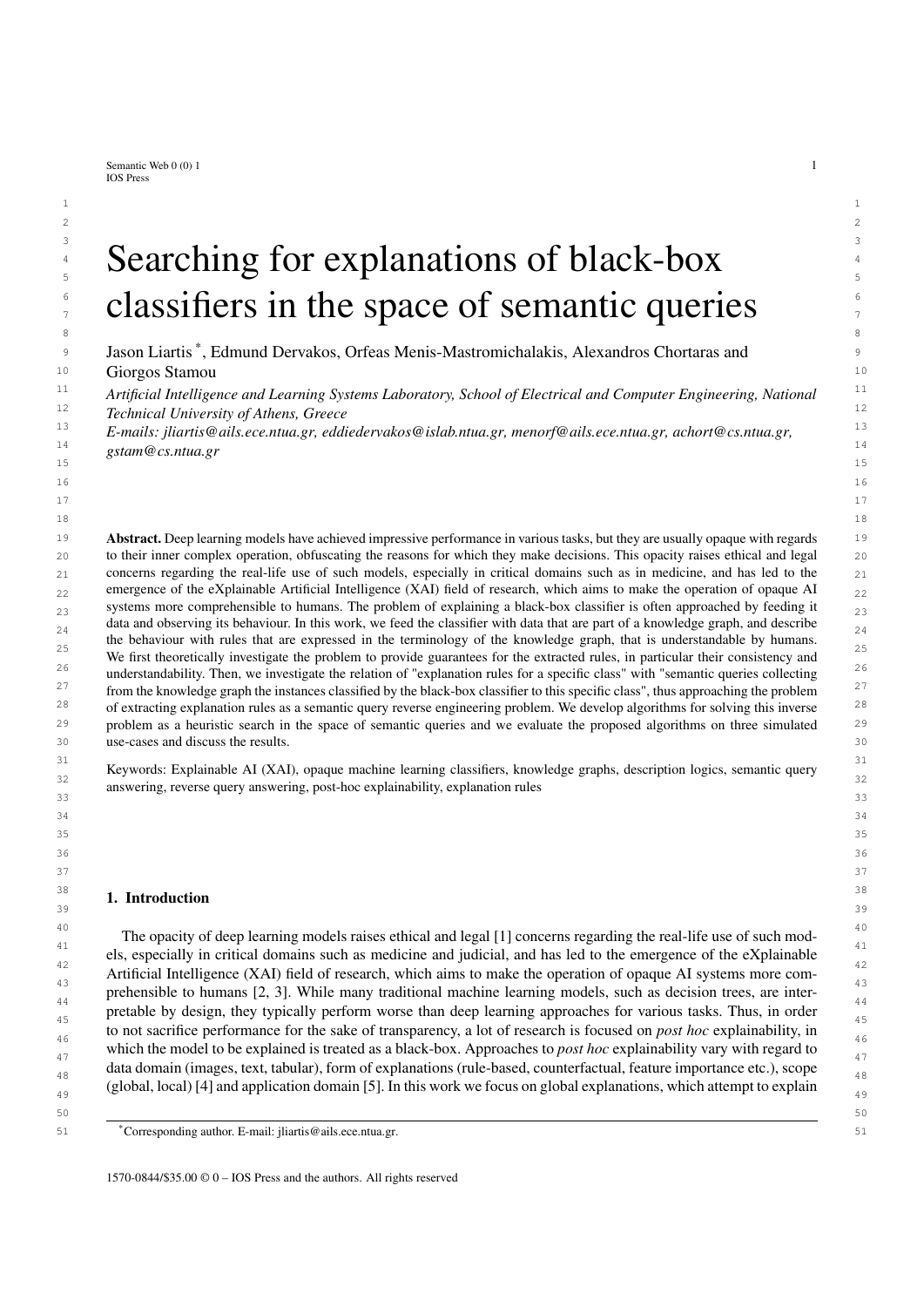- 1 1 [14] M.K. Sarker, N. Xie, D. Doran, M. Raymer and P. Hitzler, Explaining Trained Neural Networks with Semantic Web Technologies: First 2 2 Steps, in: *NeSy*, CEUR Workshop Proceedings, Vol. 2003, CEUR-WS.org, 2017.
- 3 3 [15] D. Pedreschi, F. Giannotti, R. Guidotti, A. Monreale, S. Ruggieri and F. Turini, Meaningful Explanations of Black Box AI Decision 4 4 *Intelligence Conference, IAAI 2019, The Ninth AAAI Symposium on Educational Advances in Artificial Intelligence, EAAI 2019, Honolulu,* 5 5 *Hawaii, USA, January 27 - February 1, 2019*, 2019, pp. 9780–9784. doi:10.1609/aaai.v33i01.33019780. Systems, in: *The Thirty-Third AAAI Conference on Artificial Intelligence, AAAI 2019, The Thirty-First Innovative Applications of Artificial*
- 6 6 [16] Y. Zhang, P. Tiño, A. Leonardis and K. Tang, A Survey on Neural Network Interpretability, *IEEE Trans. Emerg. Top. Comput. Intell.* 5(5)  $\frac{1}{7}$  (2021), 726–742. doi:10.1109/TETCI.2021.3100641.
- 8 8 [17] G. Ciravegna, F. Giannini, M. Gori, M. Maggini and S. Melacci, Human-Driven FOL Explanations of Deep Learning, in: *Proceedings of the Twenty-Ninth International Joint Conference on Artificial Intelligence, IJCAI 2020*, 2020, pp. 2234–2240. doi:10.24963/ijcai.2020/309.
- 9 9 [18] C. Panigutti, A. Perotti and D. Pedreschi, Doctor XAI: an ontology-based approach to black-box sequential data classification explanations, 10 10 in: *Proceedings of the 2020 conference on fairness, accountability, and transparency*, 2020, pp. 629–639.
- 11 11 [19] R. Guidotti, A. Monreale, S. Ruggieri, D. Pedreschi, F. Turini and F. Giannotti, Local rule-based explanations of black box decision systems, 12 12 *arXiv preprint arXiv:1805.10820* (2018).
- 13 13 [20] M.T. Ribeiro, S. Singh and C. Guestrin, Anchors: High-precision model-agnostic explanations, in: *Proceedings of the AAAI conference on artificial intelligence*, Vol. 32, 2018.
- 14 14 [21] A.B. Arrieta, N.D. Rodríguez, J.D. Ser, A. Bennetot, S. Tabik, A. Barbado, S. García, S. Gil-Lopez, D. Molina, R. Benjamins, R. Chatila 15 15 and F. Herrera, Explainable Artificial Intelligence (XAI): Concepts, taxonomies, opportunities and challenges toward responsible AI, *Inf.* 16 16 *Fusion* 58 (2020), 82–115.
- $_{17}$  [22] G. Futia and A. Vetrò, On the integration of knowledge graphs into deep learning models for a more comprehensible AI—Three Challenges  $_{17}$ for future research, *Information* 11(2) (2020), 122.
- 18 18<br>
[23] A. Hogan, E. Blomqvist, M. Cochez, C. d'Amato, G. de Melo, C. Gutiérrez, J.E.L. Gayo, S. Kirrane, S. Neumaier, A. Polleres, R. Nav-19 19 igli, A.N. Ngomo, S.M. Rashid, A. Rula, L. Schmelzeisen, J.F. Sequeda, S. Staab and A. Zimmermann, Knowledge Graphs, *CoRR*  $abs/2003.02320$  (2020).
- 21 21 [24] B. Mittelstadt, C. Russell and S. Wachter, Explaining explanations in AI, in: *Proceedings of the conference on fairness, accountability, and* 22 22 *transparency*, 2019, pp. 279–288.
- [25] V. Praher, K. Prinz, A. Flexer and G. Widmer, On the Veracity of Local, Model-agnostic Explanations in Audio Classification: Targeted  $_{23}$ Investigations with Adversarial Examples, *arXiv preprint arXiv:2107.09045* (2021).
- $^{24}$  [26] Z.A. Daniels, L.D. Frank, C.J. Menart, M. Raymer and P. Hitzler, A framework for explainable deep neural models using external knowl-25 25 edge graphs, in: *Artificial Intelligence and Machine Learning for Multi-Domain Operations Applications II*, Vol. 11413, International 26 26 Society for Optics and Photonics, 2020, p. 114131C.
- 27 27 [27] M. Alirezaie, M. Längkvist, M. Sioutis and A. Loutfi, A symbolic approach for explaining errors in image classification tasks, in: *Working Papers and Documents of the IJCAI-ECAI-2018 Workshop on*, 2018.
- 28 28 [28] H. Wang, F. Zhang, X. Xie and M. Guo, DKN: Deep Knowledge-Aware Network for News Recommendation, in: *Proceedings of* 29 29 *the 2018 World Wide Web Conference on World Wide Web, WWW 2018, Lyon, France, April 23-27, 2018*, 2018, pp. 1835–1844. 30 30 doi:10.1145/3178876.3186175.
- 31 31 [29] Q. Ai, V. Azizi, X. Chen and Y. Zhang, Learning heterogeneous knowledge base embeddings for explainable recommendation, *Algorithms*  $\mathbf{11}(9)(2018), 137.$  32 11(9) (2018), 137.
- 33 33 [30] V.S. Silva, A. Freitas and S. Handschuh, Exploring knowledge graphs in an interpretable composite approach for text entailment, in: *Proceedings of the AAAI Conference on Artificial Intelligence*, Vol. 33, 2019, pp. 7023–7030.
- 34 34 [31] I. Tiddi and S. Schlobach, Knowledge Graphs as tools for Explainable Machine Learning: a survey, *Artificial Intelligence* (2021), 103627.
- <sup>35</sup> [32] R. Krishna, Y. Zhu, O. Groth, J. Johnson, K. Hata, J. Kravitz, S. Chen, Y. Kalantidis, L.-J. Li, D.A. Shamma et al., Visual genome:<sup>35</sup> 36 36 Connecting language and vision using crowdsourced dense image annotations, *International journal of computer vision* 123(1) (2017),  $37 \frac{32-13}{2}$ 32–73.
- 38 38 [33] T.-Y. Lin, M. Maire, S. Belongie, J. Hays, P. Perona, D. Ramanan, P. Dollár and C.L. Zitnick, Microsoft coco: Common objects in context, in: *European conference on computer vision*, Springer, 2014, pp. 740–755.
- 39 39 [34] G.A. Miller, WordNet: a lexical database for English, *Communications of the ACM* 38(11) (1995), 39–41.
- 40 40 [35] R. Speer, J. Chin and C. Havasi, ConceptNet 5.5: An Open Multilingual Graph of General Knowledge, in: *AAAI*, AAAI Press, 2017,  $\mu$  1  $\mu$  1  $\mu$  1  $\mu$  1  $\mu$  1  $\mu$  1  $\mu$  1  $\mu$  1  $\mu$  1  $\mu$  1  $\mu$  1  $\mu$  1  $\mu$  1  $\mu$  1  $\mu$  1  $\mu$  1  $\mu$  1  $\mu$  1  $\mu$  1  $\mu$  1  $\mu$  1  $\mu$  1  $\mu$  1  $\mu$  1  $\mu$  1  $\mu$  1  $\mu$  1  $\mu$  1  $\mu$  1  $\mu$  1  $\mu$  1  $\mu$ pp. 4444–4451.
- 42 42 [36] J. Lehmann, R. Isele, M. Jakob, A. Jentzsch, D. Kontokostas, P.N. Mendes, S. Hellmann, M. Morsey, P. Van Kleef, S. Auer et al., Dbpedia–a  $43$  angle-scale, inditingual knowledge base extracted from wikipedia, *semantic web*  $\sigma(z)$  ( $z(1z)$ ),  $107-175$ . large-scale, multilingual knowledge base extracted from wikipedia, *Semantic web* 6(2) (2015), 167–195.
- [37] M.Q. Stearns, C. Price, K.A. Spackman and A.Y. Wang, SNOMED clinical terms: overview of the development process and project status, in: *AMIA*, AMIA, 2001.
- 45 [38] D. Calvanese, G.D. Giacomo, D. Lembo, M. Lenzerini and R. Rosati, Tractable Reasoning and Efficient Query Answering in Description 45 46 46 Logics: The *DL-Lite* Family, *J. Autom. Reason.* 39(3) (2007), 385–429.
- 47 47 [39] B.C. Grau, B. Motik, G. Stoilos and I. Horrocks, Computing Datalog Rewritings Beyond Horn Ontologies, in: *IJCAI*, IJCAI/AAAI, 2013,  $\mu$ ,  $\mu$ ,  $\delta$ ,  $\delta$ ,  $\delta$ ,  $\delta$ ,  $\delta$ ,  $\delta$ ,  $\delta$ ,  $\delta$ ,  $\delta$ ,  $\delta$ ,  $\delta$ ,  $\delta$ ,  $\delta$ ,  $\delta$ ,  $\delta$ ,  $\delta$ ,  $\delta$ ,  $\delta$ ,  $\delta$ ,  $\delta$ ,  $\delta$ ,  $\delta$ ,  $\delta$ ,  $\delta$ ,  $\delta$ ,  $\delta$ ,  $\delta$ ,  $\delta$ ,  $\delta$ ,  $\delta$ ,  $\delta$ ,  $\delta$ ,  $\delta$ ,  $\delta$ ,  $\delta$ , pp. 832–838.
- 49 49 [40] A. Chortaras, M. Giazitzoglou and G. Stamou, Inside the Query Space of DL Knowledge Bases, in: *Description Logics*, CEUR Workshop Proceedings, Vol. 2373, CEUR-WS.org, 2019.
- 50 50 [41] D. Trivela, G. Stoilos, A. Chortaras and G. Stamou, Resolution-based rewriting for Horn-*SHIQ* ontologies, *Knowl. Inf. Syst.* 62(1) (2020),  $107-143.$  51 107–143.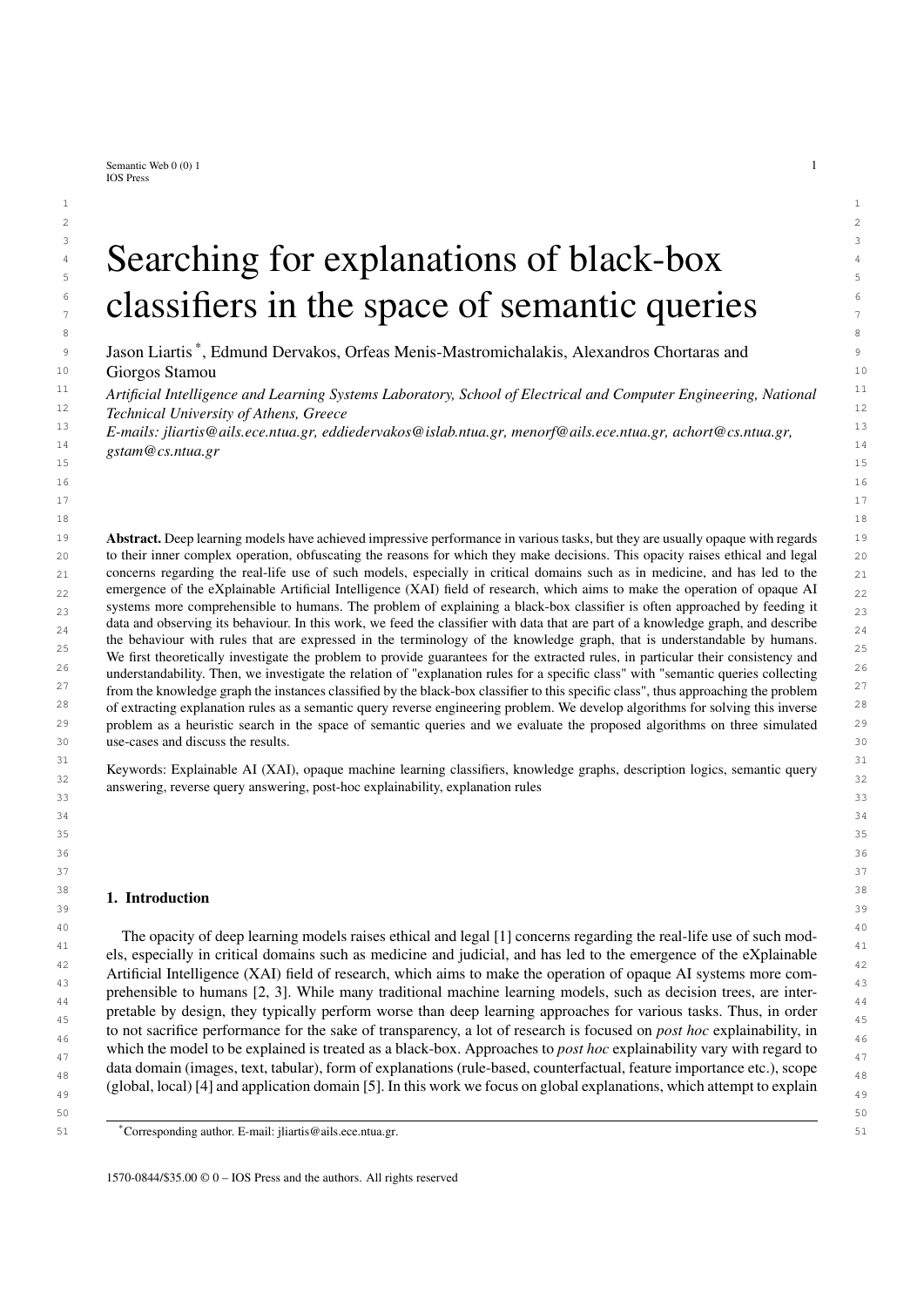#### *J. Liartis et al. / Searching for explanations of black-box classifiers in the space of semantic queries*

- 1 [42] Q.T. Tran, C.Y. Chan and S. Parthasarathy, Query reverse engineering, *VLDB J.* 23(5) (2014), 721–746. doi:10.1007/s00778-013-0349-3.
- 2 [43] M. Arenas, G.I. Diaz and E.V. Kostylev, Reverse Engineering SPARQL Queries, in: *Proceedings of the 25th International Conference on* 3 *World Wide Web, WWW 2016, Montreal, Canada, April 11 - 15, 2016*, J. Bourdeau, J. Hendler, R. Nkambou, I. Horrocks and B.Y. Zhao, eds, ACM, 2016, pp. 239–249. doi:10.1145/2872427.2882989.
- 4 [44] A. Petrova, E.V. Kostylev, B.C. Grau and I. Horrocks, Query-Based Entity Comparison in Knowledge Graphs Revisited, in: *The Semantic* 5 *Web - ISWC 2019 - 18th International Semantic Web Conference, Auckland, New Zealand, October 26-30, 2019, Proceedings, Part I*, 6 C. Ghidini, O. Hartig, M. Maleshkova, V. Svátek, I.F. Cruz, A. Hogan, J. Song, M. Lefrançois and F. Gandon, eds, Lecture Notes in  $\tau$  7 Computer Science, Vol. 11778, Springer, 2019, pp. 558–575. doi:10.1007/978-3-030-30793-6\_32.
- 8 [45] G. Diaz, M. Arenas and M. Benedikt, SPARQLByE: Querying RDF Data by Example, *Proc. VLDB Endow.* 9(13) (2016), 1533–1536–. doi:10.14778/3007263.3007302.
- <sup>9</sup> [46] E. Dervakos, O. Menis-Mastromichalakis, A. Chortaras and G. Stamou, Computing Rule-Based Explanations of Machine Learning Clas-10 sifiers using Knowledge Graphs, 2022.
- 11 [47] G. Gottlob and C.G. Fermüller, Removing Redundancy from a Clause, *Artif. Intell.* 61(2) (1993), 263–289.
- 12 [48] W.W. Cohen, A. Borgida and H. Hirsh, Computing Least Common Subsumers in Description Logics, in: *Proceedings of the 10th National* 13 *Conference on Artificial Intelligence, San Jose, CA, USA, July 12-16, 1992*, 1992, pp. 754–760. [http://www.aaai.org/Library/AAAI/1992/](http://www.aaai.org/Library/AAAI/1992/aaai92-117.php) [aaai92-117.php.](http://www.aaai.org/Library/AAAI/1992/aaai92-117.php)
- <sup>14</sup> [49] R. Küsters and R. Molitor, Structural Subsumption and Least Common Subsumers in a Description Logic with Existential and Number<sup>14</sup> 15 Restrictions, *Stud Logica* 81(2) (2005), 227–259. doi:10.1007/s11225-005-3705-5.
- 16 [50] F. Baader, B. Sertkaya and A. Turhan, Computing the least common subsumer w.r.t. a background terminology, *J. Appl. Log.* 5(3) (2007), 17 392–420. doi:10.1016/j.jal.2006.03.002.
- 18 [51] F.M. Donini, S. Colucci, T.D. Noia and E.D. Sciascio, A Tableaux-based Method for Computing Least Common Subsumers for Expressive 18 19 2009. [http://ceur-ws.org/Vol-477/paper\\_22.pdf.](http://ceur-ws.org/Vol-477/paper_22.pdf) Description Logics, in: *Proceedings of the 22nd International Workshop on Description Logics (DL 2009), Oxford, UK, July 27-30, 2009*,
- 20 [52] J. Laguarta, F. Hueto and B. Subirana, COVID-19 artificial intelligence diagnosis using only cough recordings, *IEEE Open Journal of* 21 *Engineering in Medicine and Biology* 1 (2020), 275–281.
- $_{22}$  [53] J. Liartis, E. Dervakos, O. Menis-Mastromichalakis, A. Chortaras and G. Stamou, Semantic Queries Explaining Opaque Machine Learning  $_{22}$  23 Classifiers, in: *Proceedings of the Workshop on Data meets Applied Ontologies in Explainable AI (DAO-XAI 2021) part of Bratislava* 24 CEUR Workshop Proceedings, Vol. 2998, CEUR-WS.org, 2021. [http://ceur-ws.org/Vol-2998/paper2.pdf.](http://ceur-ws.org/Vol-2998/paper2.pdf) *Knowledge September (BAKS 2021), Bratislava, Slovakia, September 18th to 19th, 2021*, R. Confalonieri, O. Kutz and D. Calvanese, eds,
- 25 [54] R. Kontchakov and M. Zakharyaschev, in: *Reasoning Web. Reasoning on the Web in the Big Data Era: 10th International Summer School* 26 *2014, Athens, Greece, September 8-13, 2014. Proceedings*, Springer International Publishing, Cham, 2014, pp. 195–244. ISBN 978-3-319- 27 10587-1. doi:10.1007/978-3-319-10587-1\_5.
- 28 [55] R. Kontchakov, C. Lutz, D. Toman, F. Wolter and M. Zakharyaschev, The Combined Approach to Ontology-Based Data Access, in: *IJCAI*, IJCAI/AAAI, 2011, pp. 2656–2661.
- 29 [56] B. Glimm, Y. Kazakov and T. Tran, Ontology Materialization by Abstraction Refinement in Horn SHOIF, in: *AAAI*, AAAI Press, 2017,  $\frac{30}{20}$  and  $\frac{1114-1120}{20}$ pp. 1114–1120.
- 31 [57] S.H. Bokhari, On the Mapping Problem 30(3) (1981). doi:10.1109/TC.1981.1675756.
- 32 [58] H.M. Grindley, P.J. Artymiuk, D.W. Rice and P. Willett, Identification of Tertiary Structure Resemblance in Proteins 33 Using a Maximal Common Subgraph Isomorphism Algorithm, *Journal of Molecular Biology* 229(3) (1993), 707–721. doi:https://doi.org/10.1006/jmbi.1993.1074. [https://www.sciencedirect.com/science/article/pii/S0022283683710740.](https://www.sciencedirect.com/science/article/pii/S0022283683710740)
- 34 [59] J. Xu, GMA: A Generic Match Algorithm for Structural Homomorphism, Isomorphism, and Maximal Common Substructure Match and 35 Its Applications, *Journal of Chemical Information and Computer Sciences* 36(1) (1996), 25–34. doi:10.1021/ci950061u.
- 36 [60] A. Egozi, Y. Keller and H. Guterman, A Probabilistic Approach to Spectral Graph Matching, *IEEE Transactions on Pattern Analysis &* 37 *Machine Intelligence* 35(01) (2013), 18–27. doi:10.1109/TPAMI.2012.51.
- 38 [61] M. Leordeanu and M. Hebert, A spectral technique for correspondence problems using pairwise constraints, in: *Tenth IEEE International Conference on Computer Vision (ICCV'05) Volume 1*, Vol. 2, 2005, pp. 1482–1489 Vol. 2. doi:10.1109/ICCV.2005.20.
- <sup>39</sup> [62] W. Stammer, P. Schramowski and K. Kersting, Right for the Right Concept: Revising Neuro-Symbolic Concepts by Interacting with their<sup>39</sup> 40 Explanations, *arXiv preprint arXiv:2011.12854* (2020).
- 41 [63] Y. LeCun, L. Bottou, Y. Bengio and P. Haffner, Gradient-Based Learning Applied to Document Recognition, in: *Proceedings of the IEEE,* 42 *86(11):2278-2324*, 1998.
- 43 [64] K. He, X. Zhang, S. Ren and J. Sun, Deep Residual Learning for Image Recognition, *CoRR* abs/1512.03385 (2015). [http://arxiv.org/abs/](http://arxiv.org/abs/1512.03385) [1512.03385.](http://arxiv.org/abs/1512.03385)
- 44 [65] R. Poyiadzi, K. Sokol, R. Santos-Rodríguez, T.D. Bie and P.A. Flach, FACE: Feasible and Actionable Counterfactual Explanations, in: 45 *AIES*, ACM, 2020, pp. 344–350.
- 46 [66] T. Lindeberg, *Scale-Space*, in: *Wiley Encyclopedia of Computer Science and Engineering*, American Cancer Society, 2008, pp. 2495–2504.  $_{47}$  ISBN 9780470050118. doi:https://doi.org/10.1002/9780470050118.ecse609.
- 48 [67] R. Krishna, Y. Zhu, O. Groth, J. Johnson, K. Hata, J. Kravitz, S. Chen, Y. Kalantidis, L. Li, D.A. Shamma, M.S. Bernstein and L. Fei-Fei, 49 Visual Genome: Connecting Language and Vision Using Crowdsourced Dense Image Annotations, *Int. J. Comput. Vis.* 123(1) (2017), 32–73.
- 50 [68] J. Johnson, B. Hariharan, L. van der Maaten, L. Fei-Fei, C.L. Zitnick and R.B. Girshick, CLEVR: A Diagnostic Dataset for Compositional 51 Language and Elementary Visual Reasoning, *CoRR* abs/1612.06890 (2016). [http://arxiv.org/abs/1612.06890.](http://arxiv.org/abs/1612.06890)